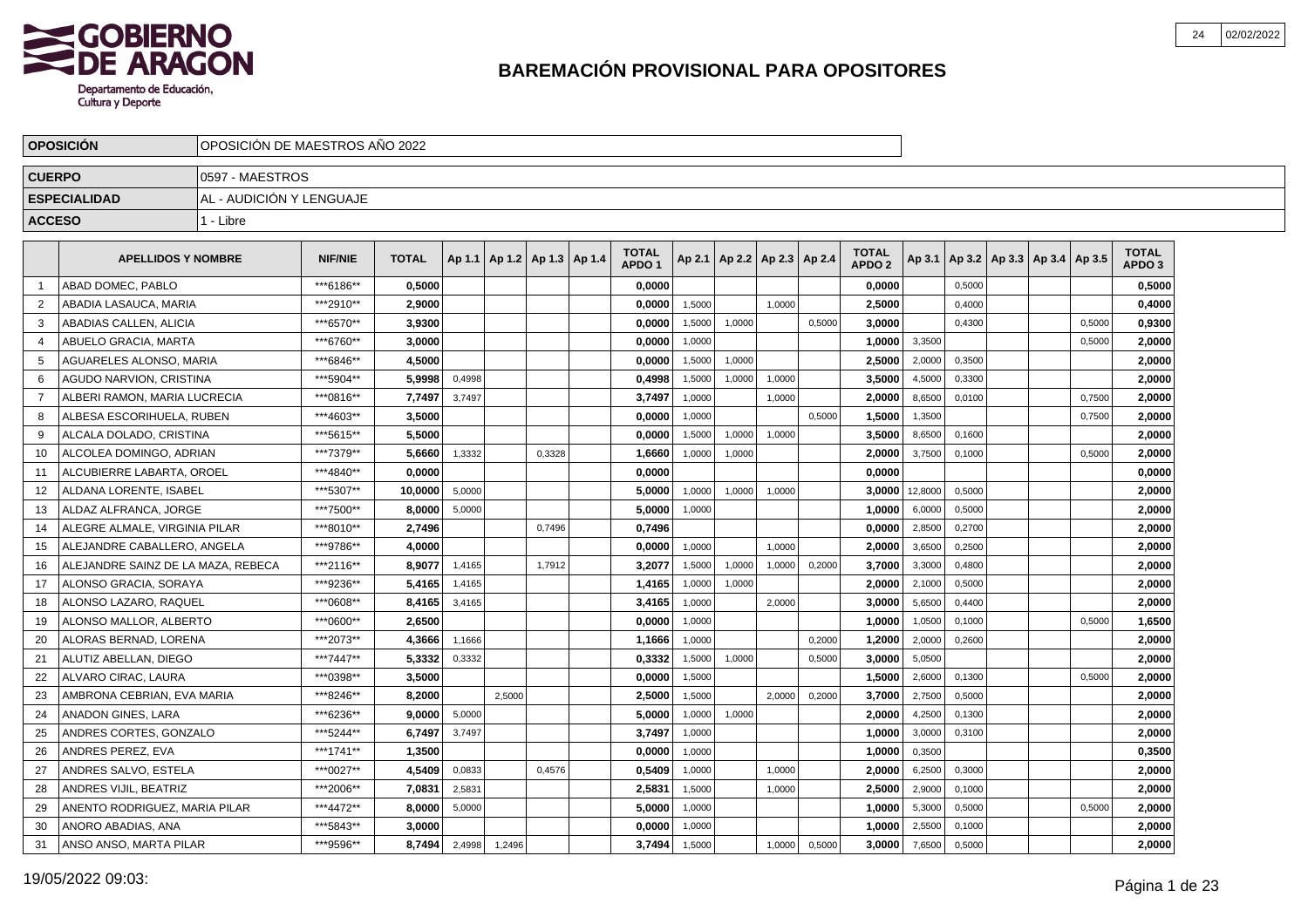

|               | <b>OPOSICION</b>           |                          | OPOSICION DE MAESTROS ANO 2022 |              |        |  |                                   |  |                                   |        |        |                          |        |                                   |        |        |        |                                   |        |                                   |  |
|---------------|----------------------------|--------------------------|--------------------------------|--------------|--------|--|-----------------------------------|--|-----------------------------------|--------|--------|--------------------------|--------|-----------------------------------|--------|--------|--------|-----------------------------------|--------|-----------------------------------|--|
| <b>CUERPO</b> |                            | 0597 - MAESTROS          |                                |              |        |  |                                   |  |                                   |        |        |                          |        |                                   |        |        |        |                                   |        |                                   |  |
|               | <b>ESPECIALIDAD</b>        | AL - AUDICIÓN Y LENGUAJE |                                |              |        |  |                                   |  |                                   |        |        |                          |        |                                   |        |        |        |                                   |        |                                   |  |
| <b>ACCESO</b> |                            | 1 - Libre                |                                |              |        |  |                                   |  |                                   |        |        |                          |        |                                   |        |        |        |                                   |        |                                   |  |
|               | <b>APELLIDOS Y NOMBRE</b>  |                          | <b>NIF/NIE</b>                 | <b>TOTAL</b> |        |  | Ap 1.1   Ap 1.2   Ap 1.3   Ap 1.4 |  | <b>TOTAL</b><br>APDO <sub>1</sub> | Ap 2.1 |        | Ap 2.2   Ap 2.3   Ap 2.4 |        | <b>TOTAL</b><br>APDO <sub>2</sub> | Ap 3.1 |        |        | Ap 3.2   Ap 3.3   Ap 3.4   Ap 3.5 |        | <b>TOTAL</b><br>APDO <sub>3</sub> |  |
| 32            | ANSON BELENGUER, PATRICIA  |                          | ***3604**                      | 6.0000       |        |  | 2,5000                            |  | 2,5000                            | 1,5000 |        |                          |        | 1,5000                            | 4,1000 | 0,5000 |        |                                   | 0,7500 | 2.0000                            |  |
| 33            | ANTONA GUILLEN, ELISA      |                          | ***0819**                      | 6,2499       | 2,2499 |  |                                   |  | 2,2499                            | 1,0000 |        | 1.0000                   |        | 2,0000                            | 2,9500 | 0,5000 |        |                                   |        | 2,0000                            |  |
| 34            | ANTONI JACA, LAURA         |                          | ***6647**                      | 4,0000       |        |  |                                   |  | 0,0000                            | 1,0000 | 1,0000 |                          |        | 2,0000                            | 2,6000 |        |        |                                   |        | 2,0000                            |  |
| 35            | APARICIO GIMENO, OLGA      |                          | ***8185**                      | 5,2497       | 0,7497 |  |                                   |  | 0,7497                            | 1,0000 |        | 1,0000                   | 0,5000 | 2,5000                            | 2,6500 | 0,3400 |        |                                   |        | 2,0000                            |  |
| 36            | APARICIO MAYORAL, ELENA    |                          | ***3501**                      | 8,6163       | 2,9163 |  |                                   |  | 2,9163                            | 1,5000 | 1,0000 | 1,0000                   | 0,2000 | 3,7000                            | 2,1000 | 0,1800 |        |                                   |        | 2,0000                            |  |
| 37            | ARAGÜES SAZ. M. JESUS      |                          | ***8239**                      | 9,0000       | 5,0000 |  |                                   |  | 5.0000                            | 1,0000 |        | 1.0000                   |        | 2.0000                            | 6,0000 | 0,5000 |        |                                   |        | 2.0000                            |  |
| 38            | ARAMAYONA GASCON, SILVIA   |                          | ***1530**                      | 5,3328       |        |  | 0,3328                            |  | 0,3328                            | 1,0000 | 1,0000 | 1,0000                   |        | 3,0000                            | 1,2500 | 0,3800 |        |                                   | 0,5000 | 2,0000                            |  |
| 39            | ARANDA MONTEAGUDO, MIRIAM  |                          | ***1723**                      | 3,6664       | 0,6664 |  |                                   |  | 0,6664                            | 1,0000 |        |                          |        | 1,0000                            | 6,1000 | 0,5000 |        |                                   |        | 2,0000                            |  |
| 40            | ARANDA MORALES, PALOMA     |                          | ***0458**                      | 8,4911       | 3,5831 |  | 0,7080                            |  | 4,2911                            | 1,0000 |        | 1,0000                   | 0,2000 | 2,2000                            | 4,1500 | 0,1900 |        |                                   |        | 2,0000                            |  |
| 41            | ARANTEGUI BENEDI, MARTA    |                          | ***0828**                      | 3,5000       |        |  |                                   |  | 0,0000                            | 1,5000 |        |                          |        | 1,5000                            | 2,9500 | 0,1000 |        |                                   |        | 2,0000                            |  |
| 42            | ARASANZ SOLANO, BELEN      |                          | ***1149**                      | 10,0000      | 5,0000 |  |                                   |  | 5,0000                            | 1,0000 | 1,0000 | 2,0000                   |        | 4,0000                            | 4,0000 | 0,3200 |        |                                   |        | 2,0000                            |  |
| 43            | ARCEGA LAURA, CARLA        |                          | ***9566**                      | 0,1000       |        |  |                                   |  | 0,0000                            |        |        |                          |        | 0,0000                            | 0,1000 |        |        |                                   |        | 0,1000                            |  |
| 44            | ARENAS GRACIA, SARA        |                          | ***2999**                      | 2,4165       | 0,4165 |  |                                   |  | 0,4165                            |        |        |                          |        | 0,0000                            | 6,6000 | 0,5000 |        |                                   |        | 2,0000                            |  |
| 45            | ARGÜELLO GARCIA. NATALIA   |                          | ***6219**                      | 3,6666       | 0,1666 |  |                                   |  | 0,1666                            | 1,5000 |        |                          |        | 1,5000                            | 2,5000 | 0,1700 |        |                                   | 0,5000 | 2,0000                            |  |
| 46            | ARIÑO LANUZA, ALEXANDRA    |                          | ***7052**                      | 9,0000       | 5,0000 |  |                                   |  | 5,0000                            |        |        | 2,0000                   |        | 2,0000                            | 4,9000 | 0,5000 |        |                                   |        | 2,0000                            |  |
| 47            | ARNAL CAMPOS, ANA MARIA    |                          | ***1835**                      | 3,0000       |        |  |                                   |  | 0,0000                            | 1,0000 |        |                          |        | 1,0000                            | 2,0500 | 0,1000 |        |                                   |        | 2,0000                            |  |
| 48            | ARNAU AGUILAR, PATRICIA    |                          | ***9344**                      | 9,0745       | 2,7497 |  | 1,1248                            |  | 3,8745                            | 1,0000 | 1,0000 | 1,0000                   | 0,2000 | 3,2000                            | 2,2500 | 0,5000 |        |                                   | 0,5000 | 2,0000                            |  |
| 49            | ARNAU VIÑUALES. SARA       |                          | ***3909**                      | 2,6100       |        |  |                                   |  | 0.0000                            | 1,0000 | 1,0000 |                          |        | 2.0000                            | 0,4500 | 0.1600 |        |                                   |        | 0,6100                            |  |
| 50            | ARRANZ ORTEGA. INES        |                          | ***1593**                      | 2,2499       | 0,2499 |  |                                   |  | 0,2499                            | 1,0000 | 1,0000 |                          |        | 2,0000                            |        |        |        |                                   |        | 0,0000                            |  |
| 51            | ARRIETA LECIÑENA, NATALIA  |                          | ***6912**                      | 5,1666       | 3,1666 |  |                                   |  | 3,1666                            |        |        |                          |        | 0,0000                            | 4,1500 | 0,5000 |        |                                   |        | 2,0000                            |  |
| 52            | ARROYO YUSTE, MIRIAN       |                          | ***8860**                      | 5,9165       | 2,4165 |  |                                   |  | 2,4165                            | 1,5000 |        |                          |        | 1,5000                            | 3,2000 |        | 0,5000 |                                   |        | 2,0000                            |  |
| 53            | ARTAJONA FANLO, LORENA     |                          | ***7122**                      | 3,7831       | 0,5831 |  |                                   |  | 0,5831                            | 1,0000 |        |                          | 0,2000 | 1,2000                            | 2,7000 | 0,3000 |        |                                   |        | 2,0000                            |  |
| 54            | ARTIGAS MARIN, MIGUEL      |                          | ***6862**                      | 4,0000       |        |  |                                   |  | 0,0000                            | 1,5000 |        |                          | 0,5000 | 2,0000                            | 3,0000 |        |        |                                   |        | 2,0000                            |  |
| 55            | ASENSIO ECHEGOYEN, SARA    |                          | ***9636**                      | 7.7077       | 4,4165 |  | 0,2912                            |  | 4,7077                            | 1,0000 |        |                          |        | 1,0000                            | 4,6500 | 0,5000 |        |                                   |        | 2,0000                            |  |
| 56            | ASIN FABIANI, SARA MARIA   |                          | ***6497**                      | 3.0000       |        |  |                                   |  | 0,0000                            | 1,0000 |        |                          |        | 1.0000                            | 2,2000 |        |        |                                   |        | 2,0000                            |  |
| 57            | <b>AVILA FORES, ANTONI</b> |                          | ***9678**                      | 5.6165       | 0,4165 |  |                                   |  | 0,4165                            | 1,0000 | 1,0000 | 1,0000                   | 0,2000 | 3,2000                            | 2,9000 | 0,5000 |        |                                   |        | 2,0000                            |  |
| 58            | AZCON BRUMOS, SANDRA       |                          | ***5737**                      | 6,0829       | 0,4165 |  | 1,1664                            |  | 1,5829                            | 1,0000 |        | 1,0000                   | 0,5000 | 2,5000                            | 1,6000 | 0,5000 |        |                                   |        | 2,0000                            |  |
| 59            | AZNAR CLAVERIA, LIDIA      |                          | ***1028**                      | 7,2494       | 1,4998 |  | 0,2496                            |  | 1,7494                            | 1,5000 | 1,0000 | 1,0000                   |        | 3,5000                            | 1,9000 | 0,1800 |        |                                   | 1,5000 | 2,0000                            |  |
| 60            | AZNAR CRESPO, REBECA       |                          | ***6218**                      | 8,0000       | 5,0000 |  |                                   |  | 5,0000                            | 1,0000 |        |                          |        | 1,0000                            | 5,0000 | 0,5000 |        |                                   |        | 2,0000                            |  |
| 61            | AZUARA BADENAS, JULIAN     |                          | ***5161**                      | 6,0000       | 3,0000 |  |                                   |  | 3,0000                            | 1,0000 |        |                          |        | 1.0000                            | 3,1000 |        |        |                                   |        | 2.0000                            |  |
| 62            | BADIA BRUALLA, SONIA       |                          | ***0687**                      | 4,1963       | 0,9163 |  |                                   |  | 0,9163                            | 1,0000 | 1,0000 |                          |        | 2.0000                            | 0,9500 | 0,3300 |        |                                   |        | 1,2800                            |  |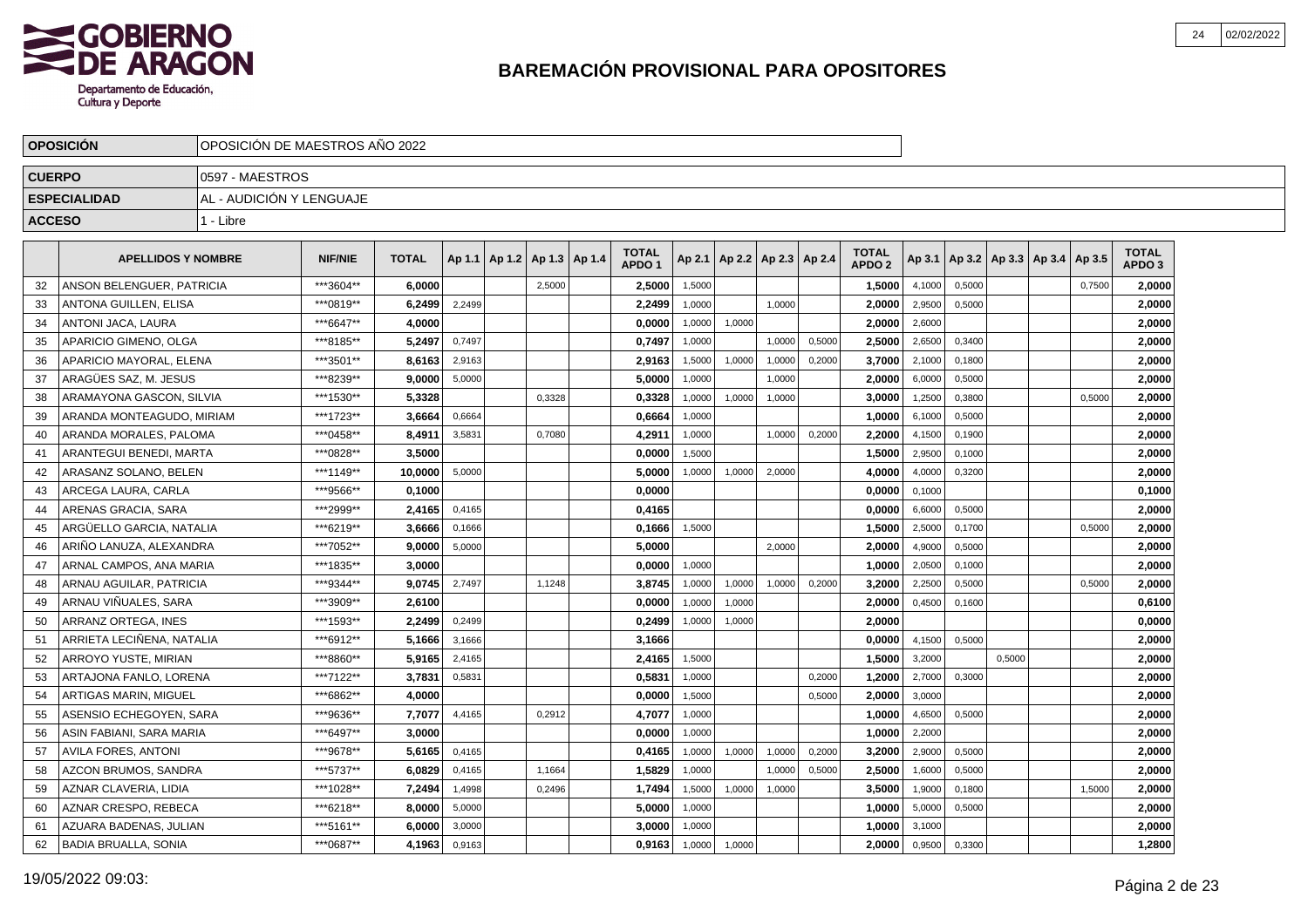

|               | <b>OPOSICION</b>                      |                          | OPOSICION DE MAESTROS ANO 2022 |              |        |                                   |        |        |                                   |        |                          |        |        |                                   |        |        |        |                                   |        |                                   |  |
|---------------|---------------------------------------|--------------------------|--------------------------------|--------------|--------|-----------------------------------|--------|--------|-----------------------------------|--------|--------------------------|--------|--------|-----------------------------------|--------|--------|--------|-----------------------------------|--------|-----------------------------------|--|
| <b>CUERPO</b> |                                       | 0597 - MAESTROS          |                                |              |        |                                   |        |        |                                   |        |                          |        |        |                                   |        |        |        |                                   |        |                                   |  |
|               | <b>ESPECIALIDAD</b>                   | AL - AUDICIÓN Y LENGUAJE |                                |              |        |                                   |        |        |                                   |        |                          |        |        |                                   |        |        |        |                                   |        |                                   |  |
| <b>ACCESO</b> |                                       | 1 - Libre                |                                |              |        |                                   |        |        |                                   |        |                          |        |        |                                   |        |        |        |                                   |        |                                   |  |
|               | <b>APELLIDOS Y NOMBRE</b>             |                          | <b>NIF/NIE</b>                 | <b>TOTAL</b> |        | Ap 1.1   Ap 1.2   Ap 1.3   Ap 1.4 |        |        | <b>TOTAL</b><br>APDO <sub>1</sub> | Ap 2.1 | Ap 2.2   Ap 2.3   Ap 2.4 |        |        | <b>TOTAL</b><br>APDO <sub>2</sub> | Ap 3.1 |        |        | Ap 3.2   Ap 3.3   Ap 3.4   Ap 3.5 |        | <b>TOTAL</b><br>APDO <sub>3</sub> |  |
| 63            | BAILO LALAGUNA, SONIA                 |                          | ***6226**                      | 2,1500       |        |                                   |        |        | 0,0000                            | 1,5000 |                          |        |        | 1,5000                            | 0,1500 | 0,5000 |        |                                   |        | 0,6500                            |  |
| 64            | BALBERA PERTUZ, VERA LUCIA            |                          | ***5810**                      | 3.5000       |        |                                   |        |        | 0.0000                            | 1.5000 |                          |        |        | 1.5000                            | 3,2500 | 0.2000 |        |                                   | 0.5000 | 2.0000                            |  |
| 65            | BALLESTEROS PUYO, DIEGO               |                          | ***3319**                      | 3.0000       |        |                                   |        |        | 0,0000                            | 1.0000 |                          |        |        | 1.0000                            | 2,6000 |        |        |                                   |        | 2.0000                            |  |
| 66            | BALLESTEROS RODRIGUEZ. ISABEL         |                          | ***3519**                      | 10.0000      | 5,0000 |                                   |        |        | 5.0000                            | 1,0000 | 1,0000                   | 1.0000 |        | 3.0000                            | 6,2500 | 0,5000 |        |                                   | 0,5000 | 2,0000                            |  |
| 67            | BALLESTEROS SUAREZ, VICTOR            |                          | ***2288**                      | 8,2000       | 4,0000 |                                   |        |        | 4,0000                            | 1,0000 |                          | 1,0000 | 0,2000 | 2,2000                            | 7,1000 |        |        |                                   |        | 2,0000                            |  |
| 68            | BALSERA GOMEZ. RAQUEL                 |                          | ***8673**                      | 8.0000       | 4.0000 |                                   |        |        | 4.0000                            | 1,0000 |                          | 1,0000 |        | 2.0000                            | 3,1000 | 0.4400 |        |                                   |        | 2.0000                            |  |
| 69            | BAQUEDANO LARAÑA, SERGIO              |                          | ***6614**                      | 1,1000       |        |                                   |        |        | 0,0000                            | 1,0000 |                          |        |        | 1.0000                            | 0,1000 |        |        |                                   |        | 0,1000                            |  |
| 70            | BARDAJI CASTEL. BEATRIZ               |                          | ***0766**                      | 7,5000       |        |                                   | 2,5000 |        | 2,5000                            | 1,0000 |                          | 2,0000 |        | 3.0000                            | 4,6500 | 0,5000 |        |                                   | 0,5000 | 2,0000                            |  |
| 71            | BARRIENDO PEREZ, LIDIA                |                          | ***2705**                      | 4,0000       |        |                                   |        |        | 0,0000                            | 1,5000 |                          |        | 0,5000 | 2,0000                            | 2,9500 | 0,1000 |        |                                   |        | 2,0000                            |  |
| 72            | <b>BAYO VALLES. ENRIQUE MANUEL</b>    |                          | ***7339**                      | 4,0000       |        |                                   |        |        | 0.0000                            | 1.0000 |                          | 1.0000 |        | 2.0000                            | 2,0500 |        |        |                                   |        | 2,0000                            |  |
| 73            | BAYON ACEBES. SANDRA                  |                          | ***4094**                      | 8,5000       | 5,0000 |                                   |        |        | 5.0000                            | 1.0000 |                          |        | 0.5000 | 1,5000                            | 4,3000 | 0.4200 |        |                                   |        | 2,0000                            |  |
| 74            | BAZAN NAVARRO, JUAN                   |                          | ***9878**                      | 8,4576       | 1,0000 |                                   | 1,9576 |        | 2,9576                            | 1,5000 | 1,0000                   | 1,0000 |        | 3,5000                            | 2,3000 | 0,2000 |        |                                   | 0,7500 | 2,0000                            |  |
| 75            | <b>IBELIO GIMENO. MARIA ANGELA</b>    |                          | ***3495**                      | 10,0000      | 3,8330 |                                   | 0,5832 |        | 4,4162                            | 1,0000 |                          | 3,0000 |        | 4,0000                            | 4,0500 | 0,3800 |        |                                   |        | 2,0000                            |  |
| 76            | <b>BELSUE LARRODE. CLARA</b>          |                          | *** 0967**                     | 3,0000       |        |                                   |        |        | 0.0000                            | 1.0000 |                          |        |        | 1,0000                            | 2,2000 | 0.1000 |        |                                   |        | 2,0000                            |  |
| 77            | BENITEZ IBARBIA. NATALIA IZARBE       |                          | ***6098**                      | 4,1664       | 0.6664 |                                   |        |        | 0,6664                            | 1.5000 |                          |        |        | 1,5000                            | 2,1000 | 0,1000 | 0,5000 |                                   |        | 2,0000                            |  |
| 78            | <b>BERMEJO GINER, SILVIA</b>          |                          | ***8969**                      | 10,0000      | 5,0000 |                                   |        |        | 5.0000                            | 1,0000 | 1,0000                   | 3,0000 |        | 5,0000                            | 2,4500 | 0,5000 |        |                                   |        | 2,0000                            |  |
| 79            | <b>BESPIN GRACIA, MARINA</b>          |                          | ***0334**                      | 9,5000       | 5,0000 |                                   |        |        | 5,0000                            | 1,5000 |                          | 1,0000 |        | 2,5000                            | 5,4000 | 0,1200 | 0,5000 |                                   | 0,5000 | 2,0000                            |  |
| 80            | BETES SALAS, MARIA JOSE               |                          | ***5625**                      | 6.3538       | 2.8330 |                                   |        | 0.5208 | 3.3538                            | 1.0000 |                          |        |        | 1.0000                            | 3,4000 | 0,5000 |        |                                   |        | 2.0000                            |  |
| 81            | BETORE SUPERVIA, CECILIA              |                          | ***0870**                      | 2.4500       |        |                                   |        |        | 0.0000                            | 1.0000 |                          |        |        | 1,0000                            | 1,3000 | 0.1500 |        |                                   |        | 1,4500                            |  |
| 82            | BIOTA GONZALEZ, ANA MIREYA            |                          | ***6935**                      | 10,0000      | 5,0000 |                                   |        |        | 5.0000                            | 1,0000 | 1,0000                   | 1.0000 |        | 3.0000                            | 3,5500 | 0,1500 |        |                                   |        | 2,0000                            |  |
| 83            | BLANCAS GUMIEL. MIRIAM                |                          | ***5712**                      | 9,6664       | 4,6664 |                                   |        |        | 4,6664                            | 1,5000 | 1,0000                   |        | 0,5000 | 3,0000                            | 5,1500 | 0,0100 |        |                                   |        | 2,0000                            |  |
| 84            | <b>BLANCO ROMANOS, VIRGINIA MARIA</b> |                          | ***6031**                      | 10.0000      | 5,0000 |                                   |        |        | 5.0000                            | 1,0000 | 1,0000                   | 1,0000 |        | 3.0000                            | 8,6000 | 0.5000 |        |                                   | 0.5000 | 2.0000                            |  |
| 85            | <b>BLASCO BENITO, GRETA</b>           |                          | ***6944**                      | 5,3332       | 1,3332 |                                   |        |        | 1,3332                            | 1,0000 | 1,0000                   |        |        | 2.0000                            | 2,5000 | 0.2400 |        |                                   |        | 2.0000                            |  |
| 86            | <b>BLASCO CORELLA, PAULA</b>          |                          | ***7391**                      | 3,0000       |        |                                   |        |        | 0,0000                            | 1,0000 |                          |        |        | 1,0000                            | 2,0500 | 0,1000 |        |                                   |        | 2.0000                            |  |
| 87            | <b>BLASCO SANCHEZ, ISMAEL</b>         |                          | ***3883**                      | 7,0000       | 5,0000 |                                   |        |        | 5,0000                            |        |                          |        |        | 0,0000                            | 2,4000 | 0,2400 |        |                                   | 0,5000 | 2,0000                            |  |
| 88            | <b>BLEDA PRADEL, ANA</b>              |                          | ***1146**                      | 5,1243       | 0.2499 |                                   | 0.3744 |        | 0,6243                            | 1,5000 | 1.0000                   |        |        | 2,5000                            | 1,8000 | 0,5000 | 0,5000 |                                   |        | 2,0000                            |  |
| 89            | <b>BOLEA FONTANE, DIEGO JOSE</b>      |                          | ***8159**                      | 6.1998       | 3,4998 |                                   |        |        | 3.4998                            | 1,0000 |                          |        |        | 1.0000                            | 1,4000 | 0,3000 |        |                                   |        | 1,7000                            |  |
| 90            | BOLTAINA ABADIAS, SANDRA              |                          | ***2060**                      | 3,5000       |        |                                   |        |        | 0,0000                            | 1,5000 |                          |        |        | 1,5000                            | 2,5500 | 0,0200 |        |                                   |        | 2,0000                            |  |
| 91            | <b>BORRELL OSANZ, GUILLERMO</b>       |                          | ***3505**                      | 0,0000       |        |                                   |        |        | 0,0000                            |        |                          |        |        | 0.0000                            |        |        |        |                                   |        | 0,0000                            |  |
| 92            | BOTAYA AUDINA, VANESA                 |                          | ***5868**                      | 3,0000       |        |                                   |        |        | 0,0000                            |        | 1,0000                   |        |        | 1,0000                            | 2,2000 |        |        |                                   | 0,5000 | 2,0000                            |  |
| 93            | IBRAÑA SUAREZ. NOEMI                  |                          | ***5613**                      | 5.9576       |        |                                   | 0.9576 |        | 0.9576                            | 1,0000 | 1,0000                   | 1.0000 |        | 3.0000                            | 5,4500 |        |        |                                   |        | 2.0000                            |  |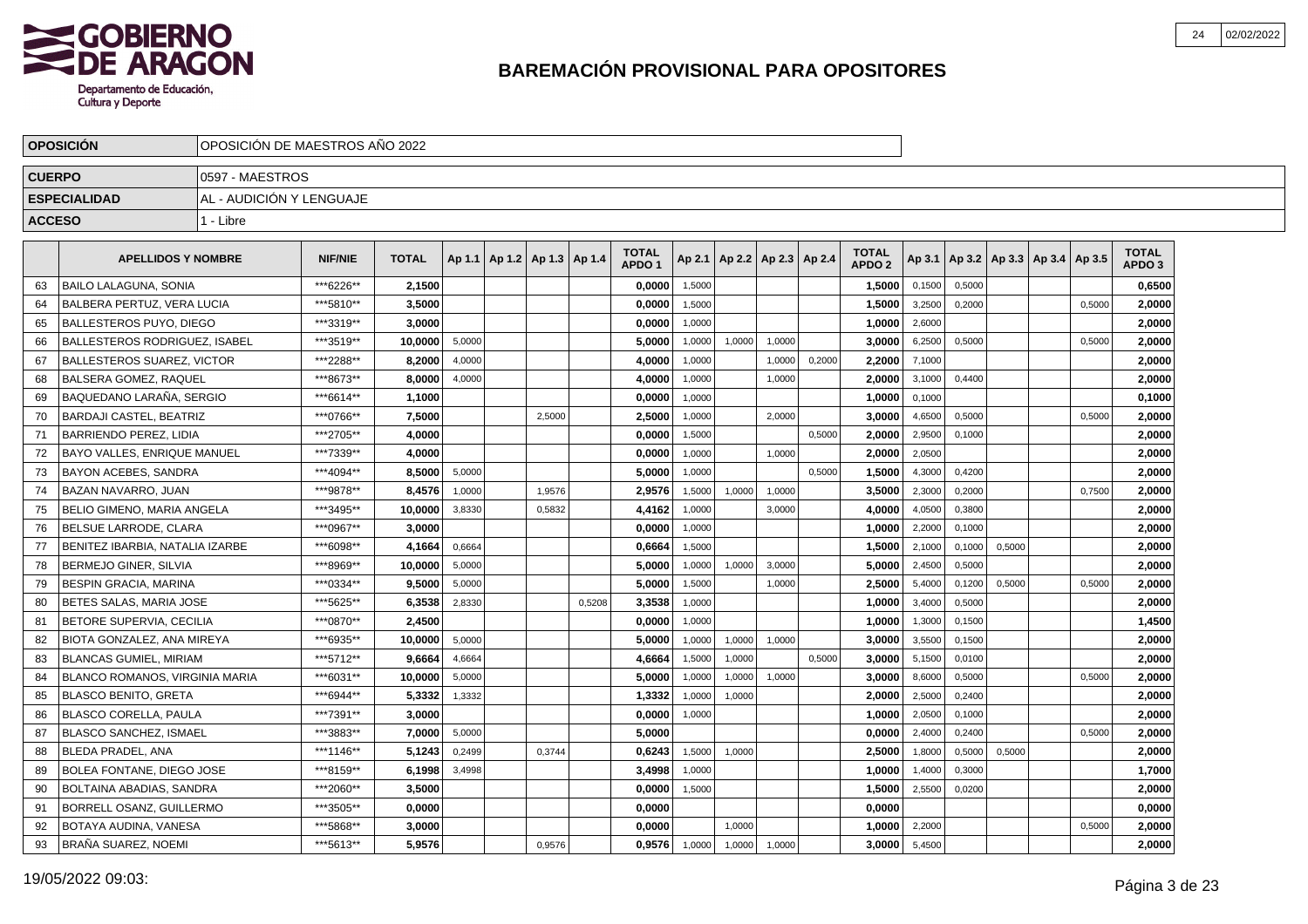

|               | <b>OPOSICION</b>                | OPOSICION DE MAESTROS ANO 2022 |                |              |        |        |                          |                                   |        |        |                          |        |                                   |         |        |                                   |        |                                   |  |
|---------------|---------------------------------|--------------------------------|----------------|--------------|--------|--------|--------------------------|-----------------------------------|--------|--------|--------------------------|--------|-----------------------------------|---------|--------|-----------------------------------|--------|-----------------------------------|--|
| <b>CUERPO</b> |                                 | 0597 - MAESTROS                |                |              |        |        |                          |                                   |        |        |                          |        |                                   |         |        |                                   |        |                                   |  |
|               | <b>ESPECIALIDAD</b>             | AL - AUDICIÓN Y LENGUAJE       |                |              |        |        |                          |                                   |        |        |                          |        |                                   |         |        |                                   |        |                                   |  |
| <b>ACCESO</b> |                                 | 1 - Libre                      |                |              |        |        |                          |                                   |        |        |                          |        |                                   |         |        |                                   |        |                                   |  |
|               | <b>APELLIDOS Y NOMBRE</b>       |                                | <b>NIF/NIE</b> | <b>TOTAL</b> | Ap 1.1 |        | Ap 1.2   Ap 1.3   Ap 1.4 | <b>TOTAL</b><br>APDO <sub>1</sub> | Ap 2.1 |        | Ap 2.2   Ap 2.3   Ap 2.4 |        | <b>TOTAL</b><br>APDO <sub>2</sub> | Ap 3.1  |        | Ap 3.2   Ap 3.3   Ap 3.4   Ap 3.5 |        | <b>TOTAL</b><br>APDO <sub>3</sub> |  |
| 94            | <b>BROTO LERA, PAULA</b>        |                                | ***5380**      | 5.7494       | 0.4998 | 0.0832 | 0.1664                   | 0,7494                            | 1.0000 | 1.0000 | 1.0000                   |        | 3.0000                            | 2,7500  | 0.1200 |                                   | 0.5000 | 2.0000                            |  |
| 95            | <b>BRUN CUELLO, PAULA</b>       |                                | ***7495**      | 3,5000       |        |        |                          | 0,0000                            | 1,5000 |        |                          |        | 1,5000                            | 3,5500  | 0.1400 |                                   | 0.5000 | 2,0000                            |  |
| 96            | <b>BUENACASA SANCHO, ELISA</b>  |                                | *** 0444**     | 3,1416       |        |        | 0,5416                   | 0.5416                            | 1,5000 |        |                          |        | 1,5000                            | 0,6000  | 0.5000 |                                   |        | 1,1000                            |  |
| 97            | <b>BUENO ENCUENTRA, CARMEN</b>  |                                | ***2387**      | 3.0000       |        |        |                          | 0,0000                            | 1,0000 |        |                          |        | 1,0000                            | 10,2000 |        |                                   | 0,5000 | 2,0000                            |  |
| 98            | <b>BUENO ESCANERO, ANA</b>      |                                | ***3364**      | 3,8000       |        |        |                          | 0,0000                            | 1,0000 | 1,0000 |                          |        | 2,0000                            | 1,6500  | 0,1500 |                                   |        | 1,8000                            |  |
| 99            | I BUENO RODRIGUEZ. TATIANA      |                                | ***5518**      | 9,5000       | 5,0000 |        |                          | 5,0000                            | 1,0000 |        | 1,0000                   | 0,5000 | 2,5000                            | 5,5000  | 0,5000 |                                   |        | 2,0000                            |  |
| 100           | BUENO SERRANO, M. ISABEL        |                                | ***7779**      | 10,0000      | 5,0000 |        |                          | 5,0000                            | 1,5000 |        | 2,0000                   |        | 3,5000                            | 5,6500  | 0,5000 |                                   |        | 2,0000                            |  |
| 101           | BUETAS GUARDINGO. ISABEL        |                                | ***6612**      | 5,3164       |        | 0.1664 |                          | 0.1664                            | 1,5000 | 1,0000 | 1.0000                   |        | 3,5000                            | 1,0000  | 0.1500 |                                   | 0.5000 | 1,6500                            |  |
| 102           | BUITRAGO HUERTAS, VIRGINIA      |                                | ***3366**      | 9,8745       | 4,7497 |        | 0,1248                   | 4,8745                            | 1,0000 |        | 2,0000                   |        | 3.0000                            | 3,0500  | 0,0600 |                                   |        | 2,0000                            |  |
| 103           | CALAVIA ORNAD. SONIA            |                                | ***4445**      | 7,7497       | 1,7497 |        |                          | 1,7497                            | 1,0000 | 1,0000 | 2,0000                   |        | 4,0000                            | 1,5000  | 0,5000 |                                   |        | 2,0000                            |  |
| 104           | CALDERON CASALS, PAULA          |                                | ***1092**      | 5,6666       | 1,1666 |        |                          | 1,1666                            | 1,5000 |        | 1,0000                   |        | 2,5000                            | 2,5500  | 0,2300 |                                   | 0,5000 | 2,0000                            |  |
| 105           | CALLIZO CUARTERO, JORGE         |                                | ***6094**      | 3,0000       |        |        |                          | 0,0000                            | 1,0000 |        |                          |        | 1,0000                            | 2,0000  | 0,2400 |                                   |        | 2,0000                            |  |
| 106           | CALVO GOÑI. ESTER               |                                | ***8351**      | 9,0000       | 5,0000 |        |                          | 5,0000                            | 1,0000 | 1,0000 |                          |        | 2,0000                            | 4,8000  | 0,5000 |                                   |        | 2,0000                            |  |
| 107           | CALVO MADURGA, ESTHER           |                                | ***9667**      | 9,2000       | 5,0000 |        |                          | 5,0000                            | 1,0000 | 1,0000 |                          | 0,2000 | 2,2000                            | 3,9500  | 0,2900 |                                   |        | 2,0000                            |  |
| 108           | CALVO MOMBIELA, FERNANDO        |                                | ***2207**      | 7.3332       | 3,3332 |        |                          | 3.3332                            | 1,0000 | 1,0000 |                          |        | 2.0000                            | 2,6500  | 0,1800 |                                   |        | 2.0000                            |  |
| 109           | CALVO SAENZ, ESTELA             |                                | ***3150**      | 4.0000       |        |        |                          | 0,0000                            | 1,0000 |        | 1.0000                   |        | 2,0000                            | 2,2500  | 0,3300 |                                   |        | 2,0000                            |  |
| 110           | CALVO SANCHEZ, SHEILA           |                                | ***4408**      | 7.6664       | 2,6664 |        |                          | 2,6664                            | 1,0000 | 1,0000 | 1,0000                   |        | 3,0000                            | 4,1500  | 0.5000 |                                   | 0,5000 | 2,0000                            |  |
| 111           | <b>CAMAS GARZO, IRENE</b>       |                                | ***6015**      | 3,3700       |        |        |                          | 0,0000                            | 1,5000 |        |                          |        | 1,5000                            | 1,8500  | 0,0200 |                                   |        | 1,8700                            |  |
| 112           | CAMPILLO DEL JESUS, JENIFER     |                                | ***9816**      | 3,5000       |        |        |                          | 0,0000                            | 1,5000 |        |                          |        | 1,5000                            | 2,6500  |        |                                   |        | 2,0000                            |  |
| 113           | CAMPOS MOYA, CRISTINA           |                                | ***5902**      | 3,5997       | 0,7497 |        |                          | 0,7497                            | 1,5000 |        |                          |        | 1,5000                            | 1,3500  |        |                                   |        | 1,3500                            |  |
| 114           | CANCER CRAVER, IRENE            |                                | ***2325**      | 5,4996       | 1,3332 |        | 0,1664                   | 1,4996                            | 1,0000 | 1,0000 |                          |        | 2,0000                            | 4,3500  | 0,0200 |                                   | 0,5000 | 2,0000                            |  |
| 115           | <b>CANO SIERRA, PAULA</b>       |                                | ***6447**      | 2.0000       |        |        |                          | 0.0000                            |        |        |                          |        | 0.0000                            | 1,9500  | 0.1500 |                                   |        | 2.0000                            |  |
| 116           | CAPILLA CORREAS, SANDRA         |                                | ***4754**      | 1.7800       |        |        |                          | 0.0000                            | 1,0000 |        |                          |        | 1.0000                            | 0,0500  | 0,2300 |                                   | 0,5000 | 0,7800                            |  |
| 117           | CARDIEL BORRUEL. MARTA MARIA    |                                | ***3076**      | 8.0000       | 5,0000 |        |                          | 5,0000                            | 1,0000 |        |                          |        | 1,0000                            | 11,4500 | 0,0500 |                                   |        | 2,0000                            |  |
| 118           | CARNEIRO LAZARO. CAROLINA       |                                | ***6368**      | 5,4998       | 2,4998 |        |                          | 2,4998                            | 1,0000 |        |                          |        | 1,0000                            | 3,3000  | 0,5000 |                                   |        | 2,0000                            |  |
| 119           | CARNICER MUÑOZ, LAURA           |                                | ***6066**      | 3,0000       |        |        |                          | 0,0000                            | 1,0000 |        |                          |        | 1,0000                            | 1,9500  | 0,1000 |                                   |        | 2,0000                            |  |
| 120           | CARO BURILLO, LAURA             |                                | ***2337**      | 5,9998       | 2,4998 |        |                          | 2,4998                            | 1,5000 |        |                          |        | 1,5000                            | 3,0500  | 0,4500 |                                   | 0,5000 | 2,0000                            |  |
| 121           | CASABIEL LOPEZ, GUIDO           |                                | ***5282**      | 5,2498       | 2,4998 |        |                          | 2,4998                            | 1,5000 |        |                          |        | 1,5000                            | 1,1000  | 0,1500 |                                   |        | 1,2500                            |  |
| 122           | <b>CASES FUSTER, ANA ISABEL</b> |                                | ***5901**      | 9,4000       | 5,0000 |        |                          | 5.0000                            | 1,0000 |        | 1.0000                   | 0,4000 | 2.4000                            | 3,5000  | 0,5000 |                                   |        | 2,0000                            |  |
| 123           | CASTAN GOMEZ, GEMA ALEXANDRA    |                                | ***7616**      | 3,5000       |        |        |                          | 0,0000                            | 1,5000 |        |                          |        | 1,5000                            | 2,0500  | 0,0100 |                                   |        | 2,0000                            |  |
| 124           | CASTIELLA ZAPATA. MARIA PILAR   |                                | ***1688**      | 8,7499       | 4,2499 |        |                          | 4.2499                            | 1,5000 | 1,0000 |                          |        | 2,5000                            | 2,9000  | 0,1000 |                                   |        | 2,0000                            |  |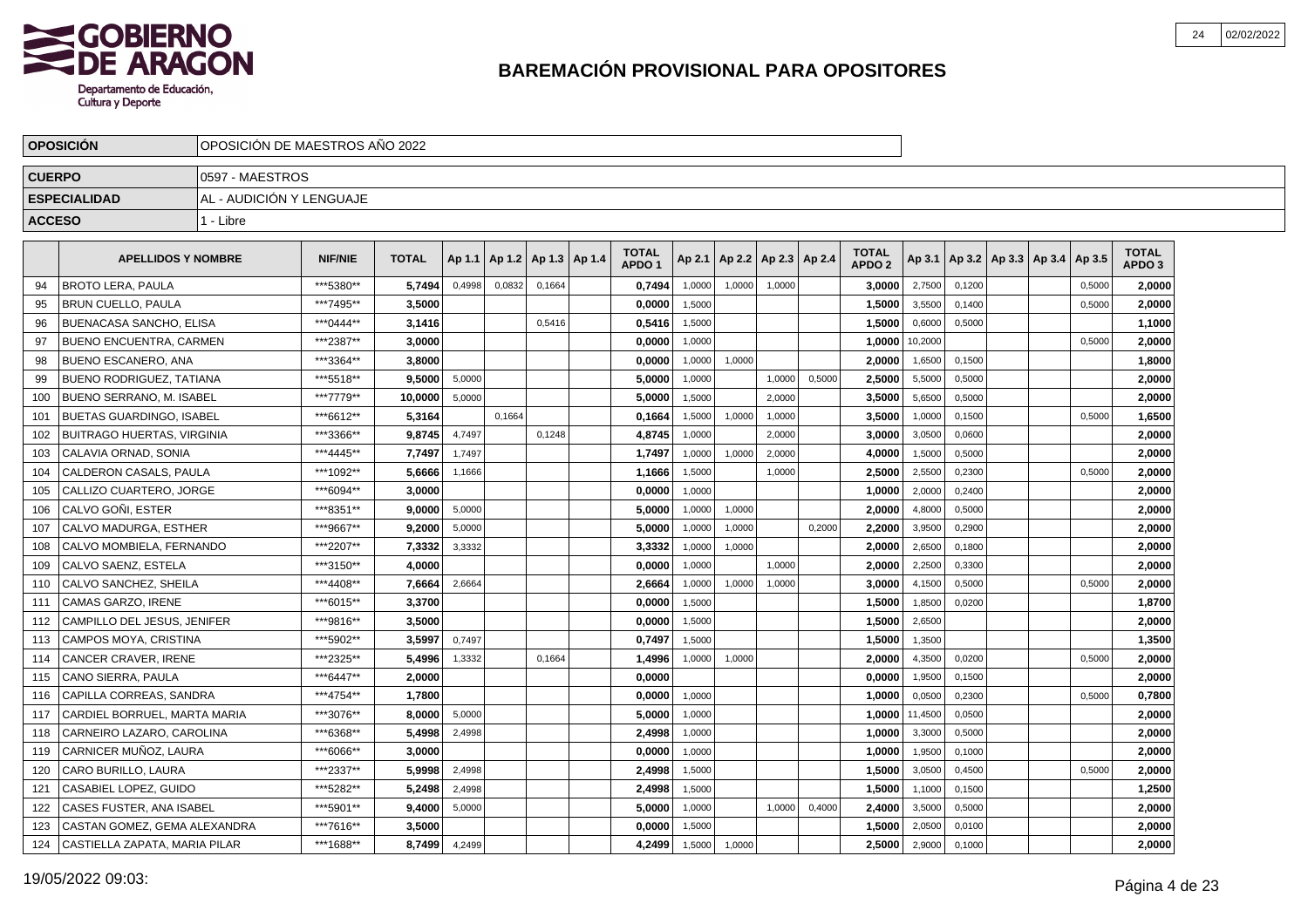

|               | <b>OPOSICION</b>                        | OPOSICION DE MAESTROS ANO 2022 |                |              |        |                                   |        |                                   |        |                          |        |        |                                   |        |        |                                   |        |                                   |  |
|---------------|-----------------------------------------|--------------------------------|----------------|--------------|--------|-----------------------------------|--------|-----------------------------------|--------|--------------------------|--------|--------|-----------------------------------|--------|--------|-----------------------------------|--------|-----------------------------------|--|
| <b>CUERPO</b> |                                         | 10597 - MAESTROS               |                |              |        |                                   |        |                                   |        |                          |        |        |                                   |        |        |                                   |        |                                   |  |
|               | <b>ESPECIALIDAD</b>                     | AL - AUDICIÓN Y LENGUAJE       |                |              |        |                                   |        |                                   |        |                          |        |        |                                   |        |        |                                   |        |                                   |  |
| <b>ACCESO</b> |                                         | 1 - Libre                      |                |              |        |                                   |        |                                   |        |                          |        |        |                                   |        |        |                                   |        |                                   |  |
|               |                                         |                                |                |              |        |                                   |        |                                   |        |                          |        |        |                                   |        |        |                                   |        |                                   |  |
|               | <b>APELLIDOS Y NOMBRE</b>               |                                | <b>NIF/NIE</b> | <b>TOTAL</b> |        | Ap 1.1   Ap 1.2   Ap 1.3   Ap 1.4 |        | <b>TOTAL</b><br>APDO <sub>1</sub> | Ap 2.1 | Ap 2.2   Ap 2.3   Ap 2.4 |        |        | <b>TOTAL</b><br>APDO <sub>2</sub> | Ap 3.1 |        | Ap 3.2   Ap 3.3   Ap 3.4   Ap 3.5 |        | <b>TOTAL</b><br>APDO <sub>3</sub> |  |
| 125           | CASTILLO CASAIS, NATALIA                |                                | ***7394**      | 3.9000       |        |                                   |        | 0,0000                            | 1,0000 |                          | 1.0000 |        | 2,0000                            | 1,8000 | 0.1000 |                                   |        | 1,9000                            |  |
| 126           | CASTRO ALCALDE, SARA                    |                                | ***2581**      | 4,5000       |        |                                   |        | 0,0000                            | 1,5000 |                          | 1.0000 |        | 2,5000                            | 2,7000 |        |                                   | 0.5000 | 2,0000                            |  |
| 127           | CASTROSEIROS BRIONGOS, JOSE IGNACIO     |                                | ***3543**      | 7,4499       | 4,2499 |                                   |        | 4,2499                            | 1,0000 |                          |        | 0,2000 | 1,2000                            | 1,2500 | 0,2600 |                                   | 0,5000 | 2,0000                            |  |
| 128           | CEBOLLADA MELLADO, MARIA ELENA          |                                | ***2221**      | 4.0000       |        |                                   |        | 0,0000                            | 1,0000 | 1,0000                   |        |        | 2,0000                            | 2,8000 | 0,0400 |                                   |        | 2,0000                            |  |
| 129           | CEBOLLERO LAGUNA, LARA                  |                                | ***6198**      | 3,2000       |        |                                   |        | 0,0000                            | 1,0000 |                          |        | 0,2000 | 1,2000                            | 2,9000 |        |                                   |        | 2,0000                            |  |
| 130           | CEBOLLERO SALINAS, ANA BELEN            |                                | ***9768**      | 6.5416       |        |                                   | 0.0416 | 0.0416                            | 1,5000 | 1,0000                   | 2,0000 |        | 4.5000                            | 3,0000 | 0,5000 | 0,5000                            |        | 2.0000                            |  |
| 131           | CELMA CASANOVA. MARIA JOSE              |                                | ***5326**      | 5.4165       | 2,4165 |                                   |        | 2,4165                            | 1,0000 |                          |        |        | 1,0000                            | 2,5000 | 0,5000 |                                   |        | 2,0000                            |  |
| 132           | l CELMA TARRAGUAL. SARA                 |                                | ***0286**      | 3,5000       |        |                                   |        | 0,0000                            | 1,5000 |                          |        |        | 1,5000                            | 2,2500 | 0,1600 |                                   | 0,5000 | 2,0000                            |  |
| 133           | CEPEDA NAVARRO. PILAR BEGOÑA            |                                | ***1472**      | 2,3333       | 0,0833 |                                   |        | 0,0833                            | 1,0000 |                          |        |        | 1,0000                            | 0,7500 | 0,5000 |                                   |        | 1,2500                            |  |
| 134           | CHUECA CRESPO, ALICIA                   |                                | ***2175**      | 5,3330       | 1,8330 |                                   |        | 1,8330                            | 1,5000 |                          |        |        | 1,5000                            | 2,6500 | 0,1200 |                                   |        | 2,0000                            |  |
| 135           | CHUECA GONZALEZ, CELIA                  |                                | ***2684**      | 1,4000       |        |                                   |        | 0,0000                            | 1,0000 |                          |        |        | 1,0000                            | 0,3000 | 0,1000 |                                   |        | 0,4000                            |  |
| 136           | CHUECA SERRANO, VERONICA                |                                | ***9153**      | 9,2000       | 5.0000 |                                   |        | 5,0000                            | 1,0000 |                          | 1.0000 | 0,2000 | 2,2000                            | 5,1000 | 0,5000 |                                   |        | 2,0000                            |  |
| 137           | CHULILLA MARGELI. IRENE                 |                                | ***0472**      | 4,2496       |        | 0.2496                            |        | 0,2496                            | 1,0000 |                          | 1.0000 |        | 2,0000                            | 3,8500 |        |                                   |        | 2,0000                            |  |
| 138           | CIPRES ZORRILLA, ALBA                   |                                | ***6134**      | 1.5000       |        |                                   |        | 0,0000                            | 1,5000 |                          |        |        | 1,5000                            |        |        |                                   |        | 0,0000                            |  |
| 139           | CIRUGEDA MONTON, MARINA                 |                                | ***0371**      | 9,0000       | 4,0000 |                                   |        | 4,0000                            | 1,0000 | 1,0000                   | 1,0000 |        | 3,0000                            | 5,9500 | 0,5000 |                                   |        | 2,0000                            |  |
| 140           | CIVIAC GARCES, PATRICIA                 |                                | ***0679**      | 4,5000       |        |                                   |        | 0,0000                            | 1,5000 |                          | 1,0000 |        | 2,5000                            | 2,1500 | 0,3000 | 0,5000                            |        | 2,0000                            |  |
| 141           | <b>CLEMENTE MARCO, ERIKA</b>            |                                | ***8156**      | 1,6100       |        |                                   |        | 0,0000                            | 1,0000 |                          |        |        | 1,0000                            | 0,5000 | 0,1100 |                                   |        | 0,6100                            |  |
| 142           | CLIMENTE MIRANDA, ELENA                 |                                | ***7215**      | 10.0000      | 5.0000 |                                   |        | 5.0000                            | 1,0000 | 1,0000                   | 1,0000 |        | 3.0000                            | 4,7000 | 0.1700 |                                   | 0.5000 | 2,0000                            |  |
| 143           | <b>CLOS CARDIEL, RAQUEL</b>             |                                | ***1765**      | 6.7077       | 0,4165 | 2,2912                            |        | 2,7077                            | 1,0000 |                          | 1,0000 |        | 2.0000                            | 8,4500 | 0,5000 |                                   | 0,5000 | 2,0000                            |  |
| 144           | COBOS DIEZ. ANA                         |                                | ***6416**      | 5,5000       | 1,0000 |                                   |        | 1,0000                            | 1,5000 | 1,0000                   |        |        | 2,5000                            | 2,6000 | 0,4500 |                                   |        | 2,0000                            |  |
| 145           | COLAS GONZALEZ, SANDRA                  |                                | ***1591**      | 3,0833       | 0,0833 |                                   |        | 0,0833                            | 1,0000 |                          |        |        | 1,0000                            | 2,8000 | 0,1000 |                                   |        | 2,0000                            |  |
| 146           | <b>COLAS PEREZ, PATRICIA</b>            |                                | ***2748**      | 5,7499       | 2,2499 |                                   |        | 2,2499                            | 1,5000 |                          |        |        | 1,5000                            | 3,0500 | 0,2500 |                                   |        | 2,0000                            |  |
| 147           | COLAS RIPOL, MARINA                     |                                | ***0527**      | 4,8664       |        | 0,6664                            |        | 0,6664                            | 1,0000 |                          | 1,0000 | 0,2000 | 2,2000                            | 7,0500 |        |                                   |        | 2,0000                            |  |
| 148           | CONCHERO CORCOLES. VERONICA             |                                | ***5706**      | 3.0000       |        |                                   |        | 0.0000                            | 1,0000 |                          |        |        | 1.0000                            | 2,5000 |        |                                   |        | 2,0000                            |  |
| 149           | <b>CONDE PIRACES, JAVIER</b>            |                                | ***6245**      | 2.6400       |        |                                   |        | 0,0000                            | 1,5000 |                          |        |        | 1,5000                            | 0,6000 | 0,0400 |                                   | 0,5000 | 1,1400                            |  |
| 150           | <b>CONTINENTE HORNA, SAUL</b>           |                                | ***0370**      | 6,4578       | 2,1666 | 0,2912                            |        | 2,4578                            | 1,0000 | 1,0000                   |        |        | 2,0000                            | 3,8500 |        |                                   |        | 2,0000                            |  |
| 151           | CORDOVA UBEDA, CARMEN                   |                                | ***9082**      | 1,4200       |        |                                   |        | 0,0000                            | 1,0000 |                          |        |        | 1,0000                            | 0,1500 | 0,2700 |                                   |        | 0,4200                            |  |
| 152           | <b>CORTES ABADIA, IRENE</b>             |                                | ***9042**      | 3,5000       |        |                                   |        | 0,0000                            | 1,5000 |                          |        |        | 1,5000                            | 2,0000 | 0,1000 |                                   |        | 2,0000                            |  |
| 153           | CORTES MAJO, SANDRA                     |                                | ***3104**      | 2,8700       |        |                                   |        | 0,0000                            | 1,0000 |                          |        |        | 1,0000                            | 1,6500 | 0,2200 |                                   |        | 1,8700                            |  |
| 154           | <b>CORTES RODRIGUEZ, RICARDO MIGUEL</b> |                                | ***4256**      | 4,0000       |        |                                   |        | 0.0000                            | 1,0000 |                          | 1.0000 |        | 2.0000                            | 2,3000 | 0,0800 |                                   |        | 2.0000                            |  |
| 155           | COSCULLUELA CASTAN, CARMEN AMAYA        |                                | ***4081**      | 10,0000      | 5,0000 |                                   |        | 5,0000                            | 1,0000 | 1,0000                   | 1,0000 |        | 3,0000                            | 6,5500 | 0,5000 |                                   |        | 2,0000                            |  |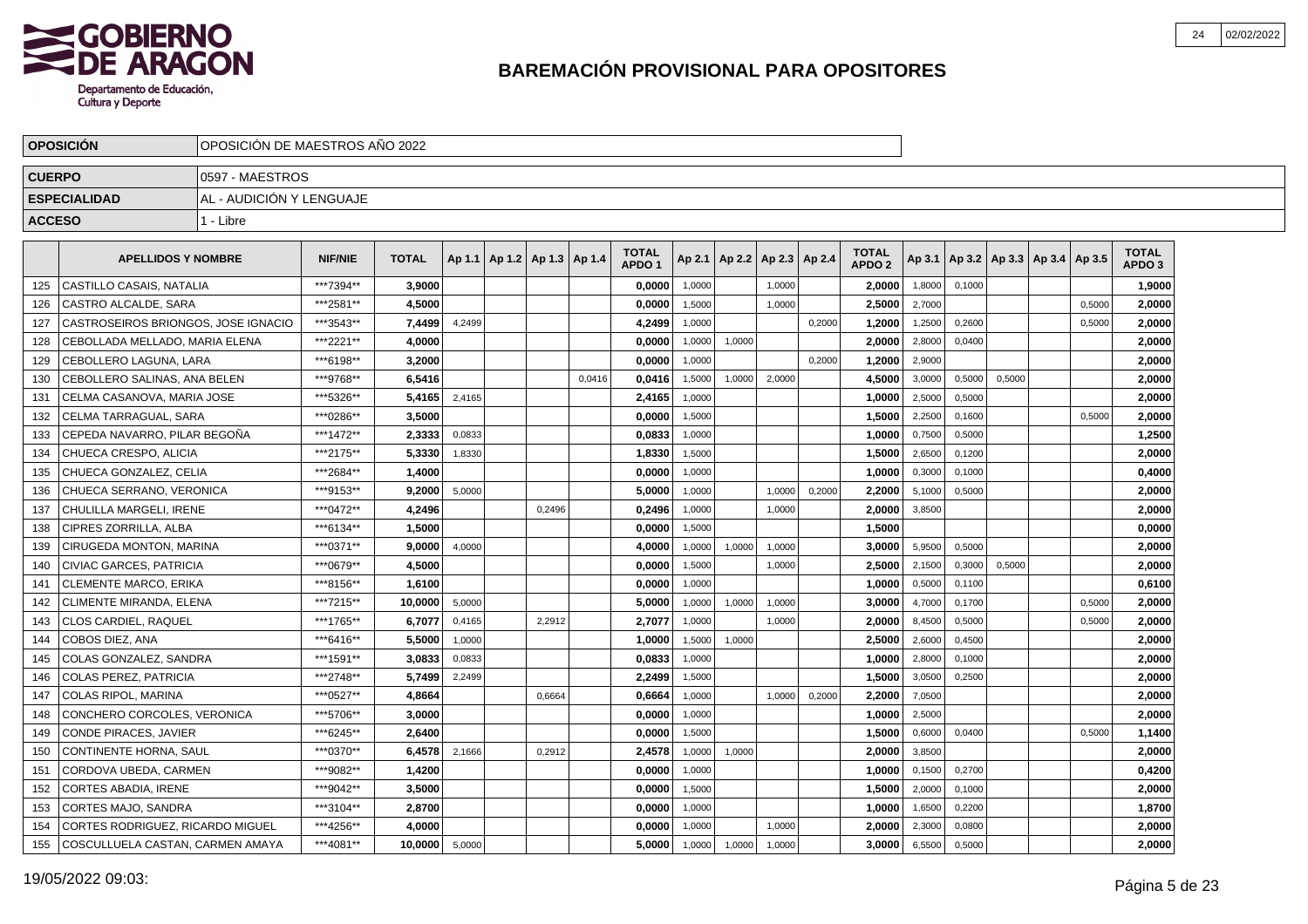

|               | <b>OPOSICION</b>                              | OPOSICIÓN DE MAESTROS ANO 2022 |                |              |        |                                   |        |                                   |        |        |                          |        |                                   |        |        |                                            |        |                                   |  |
|---------------|-----------------------------------------------|--------------------------------|----------------|--------------|--------|-----------------------------------|--------|-----------------------------------|--------|--------|--------------------------|--------|-----------------------------------|--------|--------|--------------------------------------------|--------|-----------------------------------|--|
| <b>CUERPO</b> |                                               | 0597 - MAESTROS                |                |              |        |                                   |        |                                   |        |        |                          |        |                                   |        |        |                                            |        |                                   |  |
|               | <b>ESPECIALIDAD</b>                           | AL - AUDICIÓN Y LENGUAJE       |                |              |        |                                   |        |                                   |        |        |                          |        |                                   |        |        |                                            |        |                                   |  |
| <b>ACCESO</b> |                                               | 1 - Libre                      |                |              |        |                                   |        |                                   |        |        |                          |        |                                   |        |        |                                            |        |                                   |  |
|               | <b>APELLIDOS Y NOMBRE</b>                     |                                | <b>NIF/NIE</b> | <b>TOTAL</b> |        | Ap 1.1   Ap 1.2   Ap 1.3   Ap 1.4 |        | <b>TOTAL</b><br>APDO <sub>1</sub> | Ap 2.1 |        | Ap 2.2   Ap 2.3   Ap 2.4 |        | <b>TOTAL</b><br>APDO <sub>2</sub> |        |        | Ap 3.1   Ap 3.2   Ap 3.3   Ap 3.4   Ap 3.5 |        | <b>TOTAL</b><br>APDO <sub>3</sub> |  |
| 156           | <b>CREMALLET PASCUAL, ROCIO</b>               |                                | *** 5452**     | 4.5000       |        |                                   |        | 0.0000                            | 1,5000 | 1.0000 |                          |        | 2.5000                            | 1,8000 | 0.1000 |                                            | 0,5000 | 2,0000                            |  |
| 157           | CRESPO COMERAS, REBECA                        |                                | ***1696**      | 3,9500       |        |                                   |        | 0,0000                            | 1.0000 |        | 1.0000                   |        | 2,0000                            | 1,9500 |        |                                            |        | 1,9500                            |  |
| 158           | CRESPO HERNANDEZ, MARIA                       |                                | ***0294**      | 6.2912       |        |                                   | 0,7912 | 0,7912                            | 1,5000 | 1,0000 | 1,0000                   |        | 3.5000                            | 8,9000 | 0,5000 |                                            | 0,5000 | 2,0000                            |  |
| 159           | <b>CRESPO MARTIN, ISABEL</b>                  |                                | ***0619**      | 4,3332       | 0,3332 |                                   |        | 0,3332                            | 1,5000 |        |                          | 0,5000 | 2,0000                            | 2,7000 | 0,3300 |                                            |        | 2,0000                            |  |
| 160           | <b>CRESPO ORCE, ANDREA</b>                    |                                | ***0640**      | 3,2000       |        |                                   |        | 0,0000                            | 1,5000 |        | 1.0000                   |        | 2,5000                            | 0,6000 | 0,1000 |                                            |        | 0,7000                            |  |
| 161           | <b>CREUS PORTAS, MARTA</b>                    |                                | ***7037**      | 8.5000       | 5,0000 |                                   |        | 5,0000                            | 1,0000 |        |                          | 0.5000 | 1.5000                            | 6,1000 | 0,5000 |                                            |        | 2,0000                            |  |
| 162           | CRUZ MEDRANO, ANDREA                          |                                | ***0943**      | 1,5000       |        |                                   |        | 0,0000                            | 1,5000 |        |                          |        | 1,5000                            |        |        |                                            |        | 0,0000                            |  |
| 163           | <b>CUARTERO BLAS, M. ELENA</b>                |                                | ***4414**      | 8.0000       | 5,0000 |                                   |        | 5,0000                            |        |        | 1,0000                   |        | 1,0000                            | 8,7000 | 0.4400 |                                            |        | 2,0000                            |  |
| 164           | <b>CUESTA BUENO, BEATRIZ</b>                  |                                | ***6980**      | 4.7497       | 1,7497 |                                   |        | 1,7497                            | 1,0000 |        |                          |        | 1.0000                            | 4,4000 | 0,1500 |                                            |        | 2,0000                            |  |
| 165           | DE BUEN BUENO, ELISABET                       |                                | ***9733**      | 8,7000       | 5,0000 |                                   |        | 5,0000                            | 1,0000 |        |                          | 0,7000 | 1,7000                            | 3,9000 | 0,4600 |                                            |        | 2,0000                            |  |
| 166           | DE DIEGO PEREZ, RAQUEL                        |                                | ***0772**      | 5.1248       |        |                                   | 1,1248 | 1,1248                            | 1,0000 | 1,0000 |                          |        | 2.0000                            | 3,6500 |        |                                            |        | 2,0000                            |  |
| 167           | DE GRACIA BARBERO, MIRIAM                     |                                | ***5509**      | 9.6165       | 4,4165 |                                   |        | 4.4165                            | 1,0000 | 1,0000 | 1,0000                   | 0,2000 | 3,2000                            | 6,4000 | 0,5000 |                                            |        | 2,0000                            |  |
| 168           | DE JESUS PEREZ, LIDIA                         |                                | ***0021**      | 0,9300       |        |                                   |        | 0,0000                            |        |        |                          | 0,4000 | 0,4000                            | 0,5000 | 0,0300 |                                            |        | 0,5300                            |  |
| 169           | DE LA CRUZ BRAOJOS, MARCOS<br><b>FERNANDO</b> |                                | ***3774**      | 9,5831       | 3,5831 |                                   |        | 3,5831                            | 1,5000 | 1,0000 | 1,0000                   | 0,5000 | 4,0000                            | 2,8000 |        | 0,5000                                     | 0,7500 | 2,0000                            |  |
| 170           | DE LA FUENTE ERRUZ. RAQUEL                    |                                | ***0427**      | 9.5000       | 5,0000 |                                   |        | 5.0000                            | 1,5000 | 1,0000 |                          |        | 2.5000                            | 4,9000 | 0,1000 |                                            | 0,5000 | 2.0000                            |  |
| 171           | DE LA RIVA COMIN, LETICIA                     |                                | ***7685**      | 9,5000       | 5,0000 |                                   |        | 5,0000                            | 1,5000 |        | 1,0000                   |        | 2,5000                            | 3,2000 | 0,2400 |                                            |        | 2,0000                            |  |
| 172           | DE LA TORRE PEREZ, PATRICIA                   |                                | ***7431**      | 4,2499       | 0,2499 |                                   |        | 0,2499                            | 1,0000 | 1,0000 |                          |        | 2,0000                            | 3,3500 | 0,2000 |                                            | 0,5000 | 2,0000                            |  |
| 173           | DE SAN LAZARO LORENTE, SONIA                  |                                | ***9950**      | 7.8500       |        |                                   | 2,5000 | 2,5000                            | 1,0000 | 1,0000 | 2,0000                   |        | 4.0000                            | 0,8500 | 0,5000 |                                            |        | 1,3500                            |  |
| 174           | DELGADO BERCERO, MONICA                       |                                | ***2328**      | 7,4499       | 3,2499 |                                   |        | 3,2499                            | 1,0000 | 1,0000 |                          | 0,2000 | 2,2000                            | 4,4000 | 0,2800 |                                            |        | 2,0000                            |  |
| 175           | DELGADO ESPAÑOL. MARTA                        |                                | ***0710**      | 6,3240       | 0,6664 |                                   | 1,4576 | 2,1240                            | 1,0000 |        | 1,0000                   | 0,2000 | 2,2000                            | 4,2000 | 0.4300 |                                            | 0,5000 | 2,0000                            |  |
| 176           | DELGADO GARCES, PATRICIA MARIA                |                                | ***8027**      | 5.9163       | 2,9163 |                                   |        | 2,9163                            | 1,0000 |        |                          |        | 1.0000                            | 2,0000 |        |                                            |        | 2,0000                            |  |
| 177           | DELGADO RUIZ. DAVID                           |                                | ***4287**      | 10,0000      | 5,0000 |                                   |        | 5,0000                            | 1,5000 |        | 3,0000                   |        | 4,5000                            | 3,4500 | 0,5000 |                                            |        | 2,0000                            |  |
| 178           | DIAZ BELTRAN, PAULA                           |                                | ***1706**      | 6.0833       | 2,0833 |                                   |        | 2,0833                            | 1,0000 | 1,0000 |                          |        | 2.0000                            | 3,0000 | 0,2600 |                                            | 0,5000 | 2,0000                            |  |
| 179           | DIAZ LUCEA, ANA BELEN                         |                                | ***6108**      | 10,0000      | 5,0000 |                                   |        | 5,0000                            | 1.0000 |        | 2.0000                   |        | 3,0000                            | 7,1000 | 0,5000 |                                            |        | 2,0000                            |  |
| 180           | DIAZ USON, SARA                               |                                | ***2482**      | 7,2499       | 4,2499 |                                   |        | 4,2499                            |        | 1,0000 |                          |        | 1,0000                            | 2,2000 | 0,1700 |                                            |        | 2,0000                            |  |
| 181           | DIEZ CARRASCO. PAULA                          |                                | ***1653**      | 4.7497       | 1,7497 |                                   |        | 1.7497                            | 1,0000 |        |                          |        | 1.0000                            | 2,2500 | 0.1500 |                                            | 1,0000 | 2,0000                            |  |
| 182           | DIEZ MORLANA, MARTA                           |                                | ***6232**      | 6,5000       | 1,0000 |                                   |        | 1,0000                            | 1,0000 | 1,0000 | 1,0000                   | 0,5000 | 3,5000                            | 2,1500 | 0,1200 |                                            |        | 2,0000                            |  |
| 183           | DOLZ VICENTE, VANESSA                         |                                | ***5599**      | 5,0831       | 1,5831 |                                   |        | 1,5831                            | 1,5000 |        |                          |        | 1,5000                            | 2,8000 | 0,1200 |                                            |        | 2,0000                            |  |
| 184           | DOMPER SIN, YOLANDA                           |                                | ***6074**      | 4,5000       |        |                                   |        | 0,0000                            | 1,5000 |        | 1.0000                   |        | 2,5000                            | 2,0000 | 0,0100 |                                            |        | 2,0000                            |  |
| 185           | DUARTE CARCAS, MARIA JOSE                     |                                | ***8892**      | 8,0000       | 5,0000 |                                   |        | 5,0000                            | 1,0000 |        |                          |        | 1,0000                            | 5,5000 | 0,5000 |                                            |        | 2,0000                            |  |
| 186           | ECHEANDIA LEON, LEIRE                         |                                | ***5833**      | 4,4200       |        |                                   |        | 0,0000                            | 1,5000 | 1,0000 |                          |        | 2,5000                            | 0,6500 | 0,2700 |                                            | 1,0000 | 1,9200                            |  |

19/05/2022 09:03: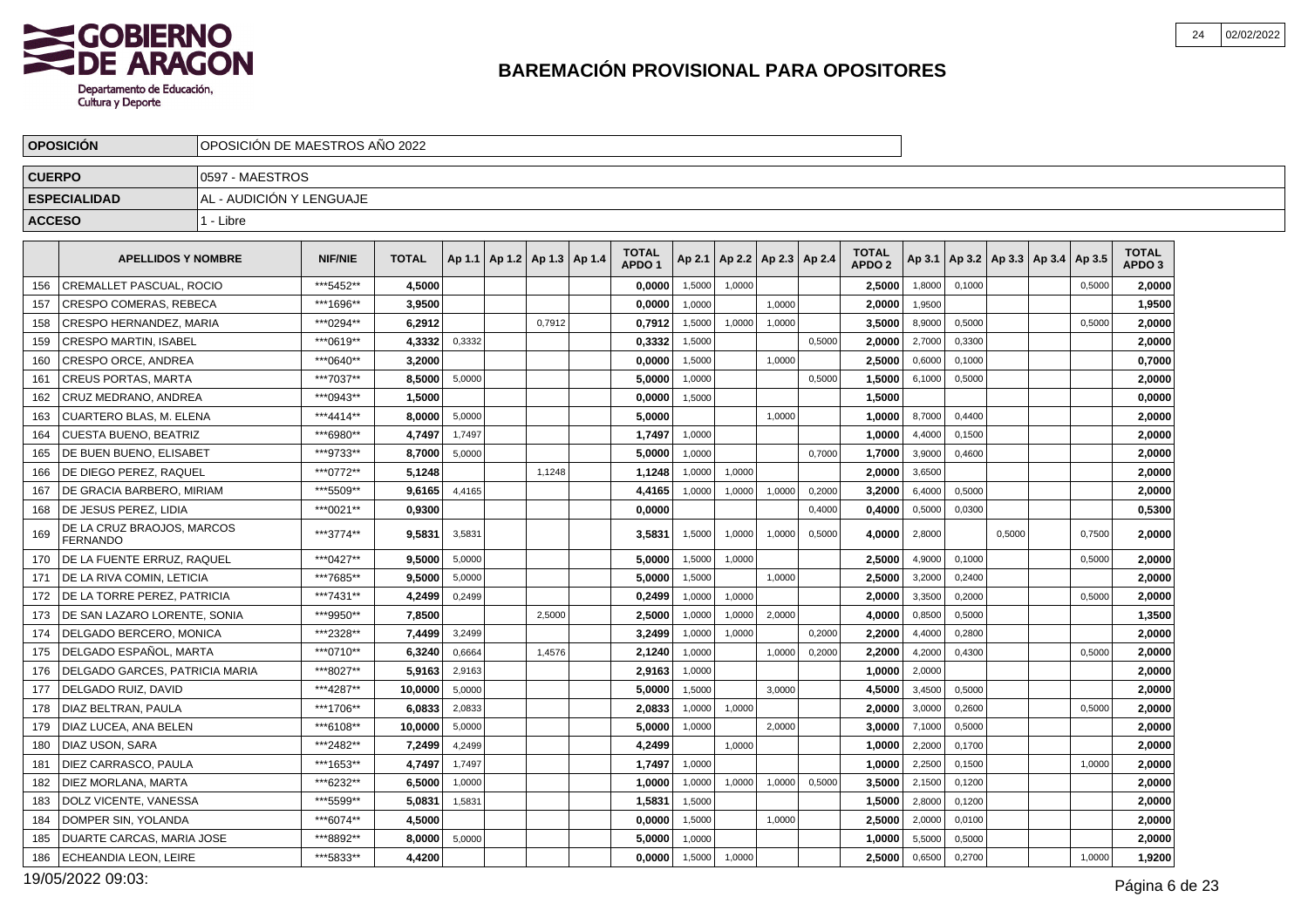

|               | <b>OPOSICIÓN</b>                 | OPOSICIÓN DE MAESTROS AÑO 2022 |                |              |        |                                   |                                   |        |        |                          |        |                                   |         |        |        |                                            |        |                                   |  |
|---------------|----------------------------------|--------------------------------|----------------|--------------|--------|-----------------------------------|-----------------------------------|--------|--------|--------------------------|--------|-----------------------------------|---------|--------|--------|--------------------------------------------|--------|-----------------------------------|--|
| <b>CUERPO</b> |                                  | 0597 - MAESTROS                |                |              |        |                                   |                                   |        |        |                          |        |                                   |         |        |        |                                            |        |                                   |  |
|               | <b>ESPECIALIDAD</b>              | AL - AUDICIÓN Y LENGUAJE       |                |              |        |                                   |                                   |        |        |                          |        |                                   |         |        |        |                                            |        |                                   |  |
| <b>ACCESO</b> |                                  | 1 - Libre                      |                |              |        |                                   |                                   |        |        |                          |        |                                   |         |        |        |                                            |        |                                   |  |
|               |                                  |                                |                |              |        |                                   |                                   |        |        |                          |        |                                   |         |        |        |                                            |        |                                   |  |
|               | <b>APELLIDOS Y NOMBRE</b>        |                                | <b>NIF/NIE</b> | <b>TOTAL</b> |        | Ap 1.1   Ap 1.2   Ap 1.3   Ap 1.4 | <b>TOTAL</b><br>APDO <sub>1</sub> | Ap 2.1 |        | Ap 2.2   Ap 2.3   Ap 2.4 |        | <b>TOTAL</b><br>APDO <sub>2</sub> |         |        |        | Ap 3.1   Ap 3.2   Ap 3.3   Ap 3.4   Ap 3.5 |        | <b>TOTAL</b><br>APDO <sub>3</sub> |  |
| 187           | <b>EMBID PINILLA, LUCIA</b>      |                                | ***5581**      | 3.0833       | 0.0833 |                                   | 0,0833                            | 1,0000 |        |                          |        | 1,0000                            | 3,2000  | 0.1000 |        |                                            |        | 2,0000                            |  |
| 188           | ESCANERO ESCANERO, ALMUDENA      |                                | ***2350**      | 4,8330       | 0,1666 | 0.1664                            | 0,3330                            | 1,5000 |        | 1.0000                   |        | 2,5000                            | 2,7000  | 0.3400 |        |                                            | 0.5000 | 2,0000                            |  |
| 189           | ESCAPA BALLARIN, SUSANA          |                                | ***1456**      | 4,5000       |        |                                   | 0,0000                            | 1,5000 | 1,0000 |                          |        | 2,5000                            | 2,0500  |        |        |                                            |        | 2,0000                            |  |
| 190           | <b>ESCARIO PARAISO, CELIA</b>    |                                | ***6155**      | 4,0000       |        |                                   | 0,0000                            | 1,0000 |        | 1,0000                   |        | 2,0000                            | 1,5000  | 0,2500 |        |                                            | 0,5000 | 2,0000                            |  |
| 191           | ESCOLANO GASCON. PATRICIA        |                                | ***0124**      | 3.0000       |        |                                   | 0,0000                            | 1,0000 |        |                          |        | 1,0000                            | 2,0000  | 0,4300 |        |                                            |        | 2,0000                            |  |
| 192           | ESCOLANO GIMENO. MARIA TERESA    |                                | ***4506**      | 8.2000       | 5,0000 |                                   | 5,0000                            |        |        | 1,0000                   | 0,2000 | 1.2000                            | 4,3000  | 0,5000 |        |                                            |        | 2,0000                            |  |
| 193           | ESPADA BUÑUEL. LAURA             |                                | ***2973**      | 4.5000       |        |                                   | 0,0000                            | 1.5000 |        | 1,0000                   |        | 2.5000                            | 2,3000  | 0.1000 |        |                                            | 0,7500 | 2,0000                            |  |
| 194           | ESPADA SENAR. SANDRA             |                                | ***1478**      | 5.8332       | 1,3332 |                                   | 1,3332                            | 1.5000 | 1,0000 |                          |        | 2.5000                            | 2,7000  |        |        |                                            |        | 2,0000                            |  |
| 195           | ESPARZA ESTEBAN, ALICIA          |                                | ***5897**      | 2,0000       |        |                                   | 0,0000                            |        |        |                          |        | 0,0000                            | 2,6500  |        |        |                                            |        | 2,0000                            |  |
| 196           | ESPASA TRIGO, MARTA              |                                | ***5397**      | 7,5833       | 2,0833 |                                   | 2,0833                            | 1,0000 | 1,0000 | 1,0000                   | 0,5000 | 3,5000                            | 3,0000  | 0,1000 |        |                                            |        | 2,0000                            |  |
| 197           | ESPEJO CONDE, ANA MARIA          |                                | ***7242**      | 9,2497       | 4,7497 |                                   | 4,7497                            | 1,5000 |        | 1,0000                   |        | 2,5000                            | 2,5500  | 0,0700 |        |                                            | 0,5000 | 2,0000                            |  |
| 198           | ESTEBAN MADRE, LORENA            |                                | ***5514**      | 8.2000       | 5,0000 |                                   | 5,0000                            | 1,0000 |        |                          | 0,2000 | 1,2000                            | 4,8500  | 0,5000 |        |                                            |        | 2,0000                            |  |
| 199           | ESTEBAN MORENO, PAULA MARIA      |                                | ***6270**      | 3.5000       |        |                                   | 0,0000                            | 1,5000 |        |                          |        | 1.5000                            | 2,7500  | 0,1000 |        |                                            |        | 2,0000                            |  |
| 200           | <b>ESTEBAN PAULES, ROBERTO</b>   |                                | *** 5996**     | 6.9162       | 0,8330 | 2.0832                            | 2,9162                            | 1,0000 |        | 1,0000                   |        | 2.0000                            | 2,5000  | 0,3100 |        |                                            | 0,5000 | 2,0000                            |  |
| 201           | ESTEBAN TRIGO, FELICIDAD         |                                | ***2736**      | 6,0831       | 1,5831 |                                   | 1,5831                            | 1,5000 | 1,0000 |                          |        | 2,5000                            | 2,8500  | 0,3500 |        |                                            | 0,5000 | 2,0000                            |  |
| 202           | ESTEVEZ ESPALLARGAS, MARIA PILAR |                                | ***6182**      | 9,5000       | 5,0000 |                                   | 5,0000                            | 1,5000 |        | 1,0000                   |        | 2,5000                            | 5,3000  | 0,2100 |        |                                            |        | 2,0000                            |  |
| 203           | EZQUERRA BADIMON, ANA            |                                | *** 5992**     | 4,0000       |        |                                   | 0,0000                            | 1,5000 |        |                          | 0,5000 | 2,0000                            | 3,2500  | 0,1000 |        |                                            |        | 2,0000                            |  |
| 204           | EZQUERRA GIMENEZ, MARTA          |                                | ***9628**      | 3,0080       |        | 0.2080                            | 0,2080                            | 1,0000 |        | 1,0000                   |        | 2,0000                            | 0,3000  |        |        |                                            | 0,5000 | 0,8000                            |  |
| 205           | EZQUERRA MOLINA, CAROLINA        |                                | ***0118**      | 4,3332       | 0,3332 |                                   | 0,3332                            | 1,0000 | 1,0000 |                          |        | 2,0000                            | 2,6000  | 0,1000 |        |                                            |        | 2,0000                            |  |
| 206           | EZQUERRA RUBIO, ALODIA           |                                | ***7450**      | 3.5000       |        |                                   | 0.0000                            | 1,5000 |        |                          |        | 1.5000                            | 2,6500  | 0,0800 |        |                                            |        | 2,0000                            |  |
| 207           | FELIPE FONTANA. ELOY             |                                | ***6269**      | 4,5000       |        |                                   | 0,0000                            | 1.5000 | 1,0000 |                          |        | 2,5000                            | 5,2000  |        |        |                                            |        | 2,0000                            |  |
| 208           | FERNANDEZ CARRAMIÑANA. DANIEL    |                                | ***4216**      | 4,8332       | 1,3332 |                                   | 1,3332                            | 1,5000 |        |                          |        | 1,5000                            | 2,7000  |        |        |                                            | 0,7500 | 2,0000                            |  |
| 209           | FERNANDEZ SAN HIGINIO, LAURA     |                                | ***7251**      | 5,1666       | 1,1666 |                                   | 1,1666                            | 1,0000 |        | 1,0000                   |        | 2,0000                            | 3,4500  | 0,5000 |        |                                            |        | 2,0000                            |  |
| 210           | FERRANDEZ CASTILLO, CRISTINA     |                                | ***9855**      | 5,3479       | 1,9163 | 1,5416                            | 3,4579                            |        |        |                          |        | 0.0000                            | 1,7500  | 0,1400 |        |                                            |        | 1,8900                            |  |
| 211           | FERRER CHECA, MARIA VICTORIA     |                                | ***2240**      | 8.0000       |        | 2.5000                            | 2,5000                            | 1,0000 |        | 2.0000                   | 0,5000 | 3,5000                            | 6,1000  | 0,5000 |        |                                            | 0,7500 | 2,0000                            |  |
| 212           | FERRER HERNANDO, ESTER           |                                | ***5684**      | 9.1163       | 4,9163 |                                   | 4,9163                            | 1,0000 |        | 1,0000                   | 0,2000 | 2,2000                            | 4,1000  | 0,3200 |        |                                            |        | 2,0000                            |  |
| 213           | FERRER OSTALE. MARIA ARANZAZU    |                                | ***0565**      | 8.0000       | 5,0000 |                                   | 5.0000                            | 1,0000 |        |                          |        | 1.0000                            | 11,6000 |        |        |                                            |        | 2.0000                            |  |
| 214           | FERRIZ DENDARIENA, CRISTINA      |                                | ***3258**      | 4,1900       |        |                                   | 0,0000                            | 1,5000 | 1,0000 |                          |        | 2,5000                            | 0,7000  | 0,4900 |        |                                            | 0,5000 | 1,6900                            |  |
| 215           | FIDALGO HERRERA, SILVIA          |                                | ***4476**      | 10,0000      | 5,0000 |                                   | 5,0000                            | 1,0000 | 1,0000 | 2,0000                   |        | 4,0000                            | 9,5500  | 0,5000 |        |                                            |        | 2,0000                            |  |
| 216           | FLORES BOROBIA, PATRICIA         |                                | ***1406**      | 5,2000       |        |                                   | 0,0000                            | 1,0000 | 1,0000 | 1,0000                   | 0,2000 | 3,2000                            | 7,5000  | 0,3200 |        |                                            |        | 2,0000                            |  |
| 217           | FLORES SANTOLARIA, MARINA        |                                | ***1180**      | 5.1664       |        | 0,1664                            | 0,1664                            | 1,5000 | 1,0000 |                          | 0,5000 | 3,0000                            | 3,3000  |        | 0,5000 |                                            |        | 2,0000                            |  |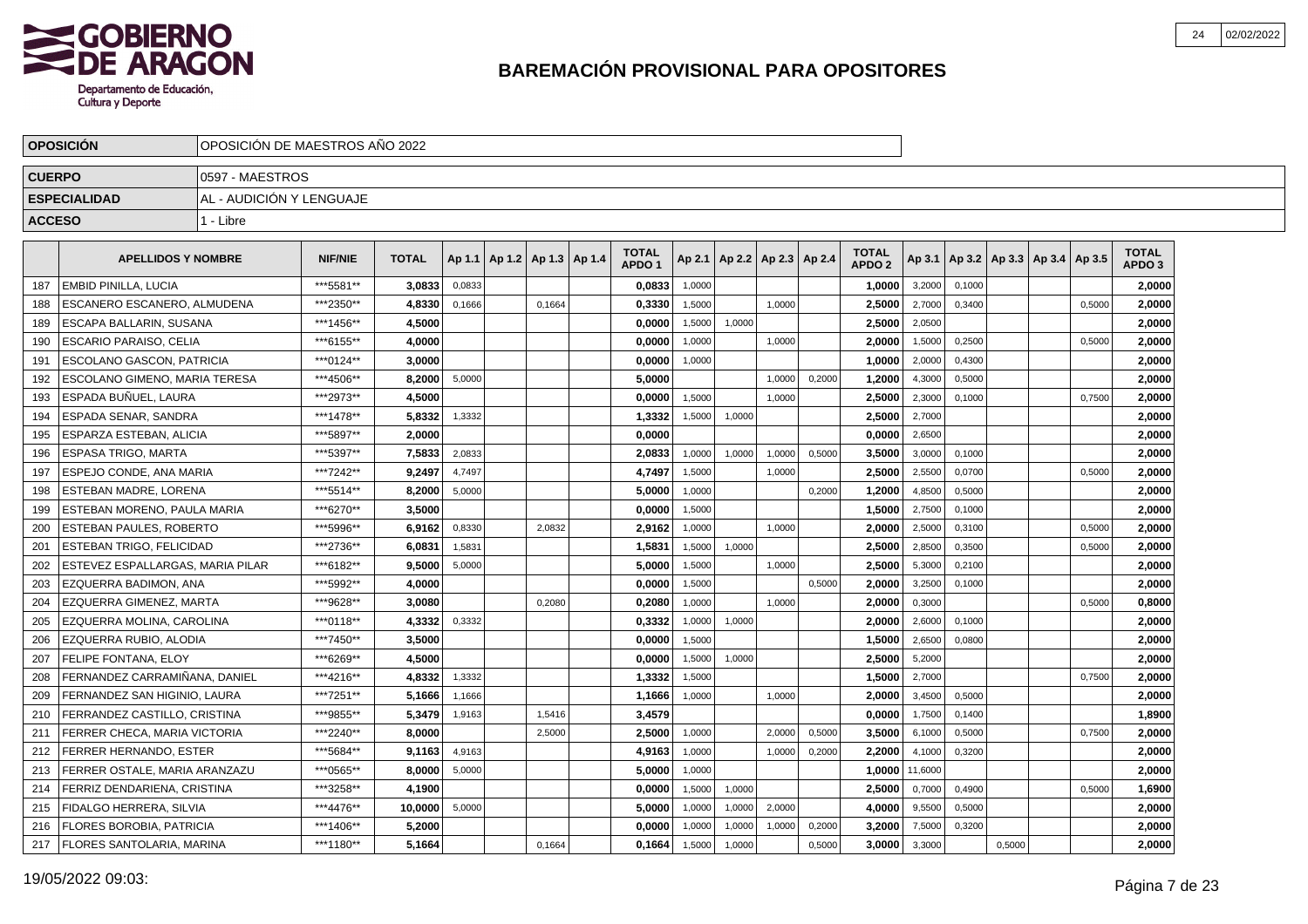

|               | <b>OPOSICION</b>                   |                          | IOPOSICION DE MAESTROS ANO 2022 |              |        |                                   |        |  |                                   |        |                          |        |        |                                   |         |        |                                   |        |                                   |  |
|---------------|------------------------------------|--------------------------|---------------------------------|--------------|--------|-----------------------------------|--------|--|-----------------------------------|--------|--------------------------|--------|--------|-----------------------------------|---------|--------|-----------------------------------|--------|-----------------------------------|--|
| <b>CUERPO</b> |                                    | 10597 - MAESTROS         |                                 |              |        |                                   |        |  |                                   |        |                          |        |        |                                   |         |        |                                   |        |                                   |  |
|               | <b>ESPECIALIDAD</b>                | AL - AUDICIÓN Y LENGUAJE |                                 |              |        |                                   |        |  |                                   |        |                          |        |        |                                   |         |        |                                   |        |                                   |  |
| <b>ACCESO</b> |                                    | 1 - Libre                |                                 |              |        |                                   |        |  |                                   |        |                          |        |        |                                   |         |        |                                   |        |                                   |  |
|               |                                    |                          |                                 |              |        |                                   |        |  |                                   |        |                          |        |        |                                   |         |        |                                   |        |                                   |  |
|               | <b>APELLIDOS Y NOMBRE</b>          |                          | <b>NIF/NIE</b>                  | <b>TOTAL</b> |        | Ap 1.1   Ap 1.2   Ap 1.3   Ap 1.4 |        |  | <b>TOTAL</b><br>APDO <sub>1</sub> | Ap 2.1 | Ap 2.2   Ap 2.3   Ap 2.4 |        |        | <b>TOTAL</b><br>APDO <sub>2</sub> | Ap 3.1  |        | Ap 3.2   Ap 3.3   Ap 3.4   Ap 3.5 |        | <b>TOTAL</b><br>APDO <sub>3</sub> |  |
| 218           | <b>FOJ PERALTA, LAURA</b>          |                          | ***4533**                       | 3,5410       | 0,1666 |                                   | 0,3744 |  | 0,5410                            | 1,0000 |                          |        |        | 1,0000                            | 2,0000  | 0,5000 |                                   |        | 2,0000                            |  |
| 219           | FONCILLAS CLAVERO, MIRIAM          |                          | ***4771**                       | 6,7831       | 2,5831 |                                   |        |  | 2,5831                            | 1,0000 | 1,0000                   |        | 0,2000 | 2,2000                            | 3,5500  | 0,1200 |                                   |        | 2,0000                            |  |
| 220           | FONT SAMITIER, MARIA               |                          | ***1062**                       | 1,0000       |        |                                   |        |  | 0,0000                            | 1,0000 |                          |        |        | 1,0000                            |         |        |                                   |        | 0,0000                            |  |
| 221           | FONTANAS ARREGUI, SANDRA           |                          | ***2608**                       | 3,6664       | 0,6664 |                                   |        |  | 0,6664                            | 1,0000 |                          |        |        | 1,0000                            | 2,1000  | 0,1000 |                                   |        | 2,0000                            |  |
| 222           | FORNOZA ROYO, ANGELA               |                          | ***7244**                       | 7,6996       | 3,3332 |                                   | 0,1664 |  | 3,4996                            | 1,0000 |                          | 1,0000 | 0,2000 | 2,2000                            | 3,4500  | 0,1600 |                                   |        | 2,0000                            |  |
| 223           | FORTON FIESTAS, ANA MARIA          |                          | ***5256**                       | 1.8000       |        |                                   |        |  | 0.0000                            | 1,0000 |                          |        |        | 1.0000                            | 0,7500  | 0.0500 |                                   |        | 0,8000                            |  |
| 224           | <b>FRANCES ESPIN, SANDRA</b>       |                          | ***6015**                       | 9.0000       | 5,0000 |                                   |        |  | 5,0000                            | 1,0000 |                          | 1,0000 |        | 2,0000                            | 4,8000  | 0,5000 |                                   |        | 2,0000                            |  |
| 225           | <b>FRANCO GAMBOA, LAURA</b>        |                          | ***2722**                       | 3,5000       |        |                                   |        |  | 0,0000                            | 1,5000 |                          |        |        | 1,5000                            | 2,0000  | 0,0700 |                                   |        | 2,0000                            |  |
| 226           | FRESNO BURRIEL, LYDIA              |                          | ***1078**                       | 3,5000       |        |                                   |        |  | 0,0000                            | 1,5000 |                          |        |        | 1,5000                            | 3,0000  |        |                                   | 0,5000 | 2,0000                            |  |
| 227           | FRESNO GARCIA, MARIA SOL           |                          | ***8702**                       | 8,0000       | 5,0000 |                                   |        |  | 5,0000                            | 1,0000 |                          |        |        | 1,0000                            | 20,4000 | 0,5000 |                                   |        | 2,0000                            |  |
| 228           | FUMANAL AMOEDO, CLARA              |                          | ***1841**                       | 3,5000       |        |                                   |        |  | 0,0000                            | 1,5000 |                          |        |        | 1,5000                            | 2,5000  | 0,1000 |                                   | 0,5000 | 2,0000                            |  |
| 229           | <b>GALINDO GENZOR, MARIA</b>       |                          | ***1633**                       | 3,3332       | 0,3332 |                                   |        |  | 0,3332                            | 1.0000 |                          |        |        | 1,0000                            | 4,4000  |        |                                   |        | 2,0000                            |  |
| 230           | <b>GALINO BUEN, SANDRA</b>         |                          | ***4840**                       | 10,0000      | 5,0000 |                                   |        |  | 5,0000                            | 1,0000 | 1,0000                   | 1.0000 |        | 3,0000                            | 3,4000  | 0.2600 |                                   |        | 2,0000                            |  |
| 231           | <b>GALO LOZANO, MARIA TERESA</b>   |                          | ***3757**                       | 10.0000      | 5,0000 |                                   |        |  | 5.0000                            |        |                          | 3,0000 |        | 3,0000                            | 9,1000  | 0,5000 |                                   |        | 2,0000                            |  |
| 232           | <b>GALVE VERA, ANABEL</b>          |                          | ***6276**                       | 4,0000       |        |                                   |        |  | 0,0000                            | 1,5000 |                          |        | 0,5000 | 2,0000                            | 2,6500  | 0,1000 |                                   |        | 2,0000                            |  |
| 233           | GARCELAN PARDINA, MARIA            |                          | ***0563**                       | 5,0330       | 0,8330 |                                   |        |  | 0,8330                            | 1,0000 |                          | 1,0000 | 0,2000 | 2,2000                            | 3,3000  | 0,5000 |                                   |        | 2,0000                            |  |
| 234           | <b>GARCES CATALAN, NOELIA</b>      |                          | ***0521**                       | 10,0000      | 5,0000 |                                   |        |  | 5,0000                            | 1,0000 | 1,0000                   | 1,0000 |        | 3,0000                            | 3,3500  | 0,5000 |                                   |        | 2,0000                            |  |
| 235           | <b>GARCES LAZARO, MARIA</b>        |                          | ***1684**                       | 2.0000       |        |                                   |        |  | 0.0000                            | 1,0000 | 1,0000                   |        |        | 2.0000                            |         |        |                                   |        | 0,0000                            |  |
| 236           | <b>GARCIA ANTON, LAURA</b>         |                          | ***6292**                       | 4.5000       |        |                                   |        |  | 0.0000                            | 1,5000 | 1,0000                   |        |        | 2.5000                            | 2,6000  |        |                                   |        | 2,0000                            |  |
| 237           | <b>GARCIA BERGES, SONIA</b>        |                          | ***9172**                       | 8.5000       | 5,0000 |                                   |        |  | 5,0000                            | 1,5000 |                          |        |        | 1,5000                            | 3,9500  | 0,5000 |                                   |        | 2,0000                            |  |
| 238           | <b>GARCIA BRAVO, RAUL</b>          |                          | ***2851**                       | 6,0831       | 1,5831 |                                   |        |  | 1,5831                            | 1,5000 | 1,0000                   |        |        | 2,5000                            | 4,1500  |        |                                   | 0,5000 | 2,0000                            |  |
| 239           | <b>GARCIA GOMEZ, MARTA ISABEL</b>  |                          | ***9294**                       | 6,7497       | 2,7497 |                                   |        |  | 2,7497                            | 1,0000 | 1,0000                   |        |        | 2,0000                            | 3,1500  | 0,1700 |                                   |        | 2,0000                            |  |
| 240           | <b>GARCIA LOZANO, BEATRIZ</b>      |                          | ***9525**                       | 3,0000       |        |                                   |        |  | 0,0000                            | 1,0000 |                          |        |        | 1,0000                            | 2,2000  | 0,3500 |                                   |        | 2,0000                            |  |
| 241           | <b>GARCIA MARTIN, SONIA</b>        |                          | ***2238**                       | 3.5000       |        |                                   |        |  | 0.0000                            | 1,5000 |                          |        |        | 1.5000                            | 2,8000  | 0,0200 |                                   |        | 2.0000                            |  |
| 242           | <b>GARCIA MEDINA, ROSARIO</b>      |                          | ***1290**                       | 10.0000      | 5,0000 |                                   |        |  | 5,0000                            | 1,5000 | 1,0000                   | 1,0000 | 0,2000 | 3,7000                            | 2,6500  | 0,3000 |                                   | 0,5000 | 2,0000                            |  |
| 243           | <b>GARCIA MIR. SARA</b>            |                          | ***0101**                       | 5.0000       |        |                                   |        |  | 0,0000                            | 1,0000 | 1,0000                   | 1,0000 |        | 3.0000                            | 1,7000  | 0,1300 |                                   | 0,5000 | 2,0000                            |  |
| 244           | <b>GARCIA MONTALBAN, ANDREA</b>    |                          | ***5942**                       | 10,0000      | 5,0000 |                                   |        |  | 5,0000                            | 1,5000 | 1,0000                   | 3,0000 | 0,5000 | 5,0000                            | 5,6500  | 0,5000 |                                   |        | 2,0000                            |  |
| 245           | <b>GARCIA MORATA, PEDRO</b>        |                          | ***3626**                       | 8,0000       | 5,0000 |                                   |        |  | 5,0000                            | 1,0000 |                          |        |        | 1,0000                            | 2,8500  | 0,0100 |                                   | 0,5000 | 2,0000                            |  |
| 246           | <b>GARCIA OREA, MARTA</b>          |                          | ***1154**                       | 1,0000       |        |                                   |        |  | 0,0000                            | 1,0000 |                          |        |        | 1,0000                            |         |        |                                   |        | 0,0000                            |  |
| 247           | <b>GARCIA ORTEGA, ANA CRISTINA</b> |                          | ***8933**                       | 7.9579       | 2,9163 |                                   | 1,0416 |  | 3,9579                            | 1,0000 |                          | 1,0000 |        | 2.0000                            | 11,9500 | 0,5000 |                                   |        | 2.0000                            |  |
| 248           | <b>GARCIA PARDO, NATALIA</b>       |                          | ***6276**                       | 10,0000      | 5,0000 |                                   |        |  | 5,0000                            | 1,0000 |                          | 3,0000 |        | 4,0000                            | 6,4500  | 0,5000 |                                   |        | 2,0000                            |  |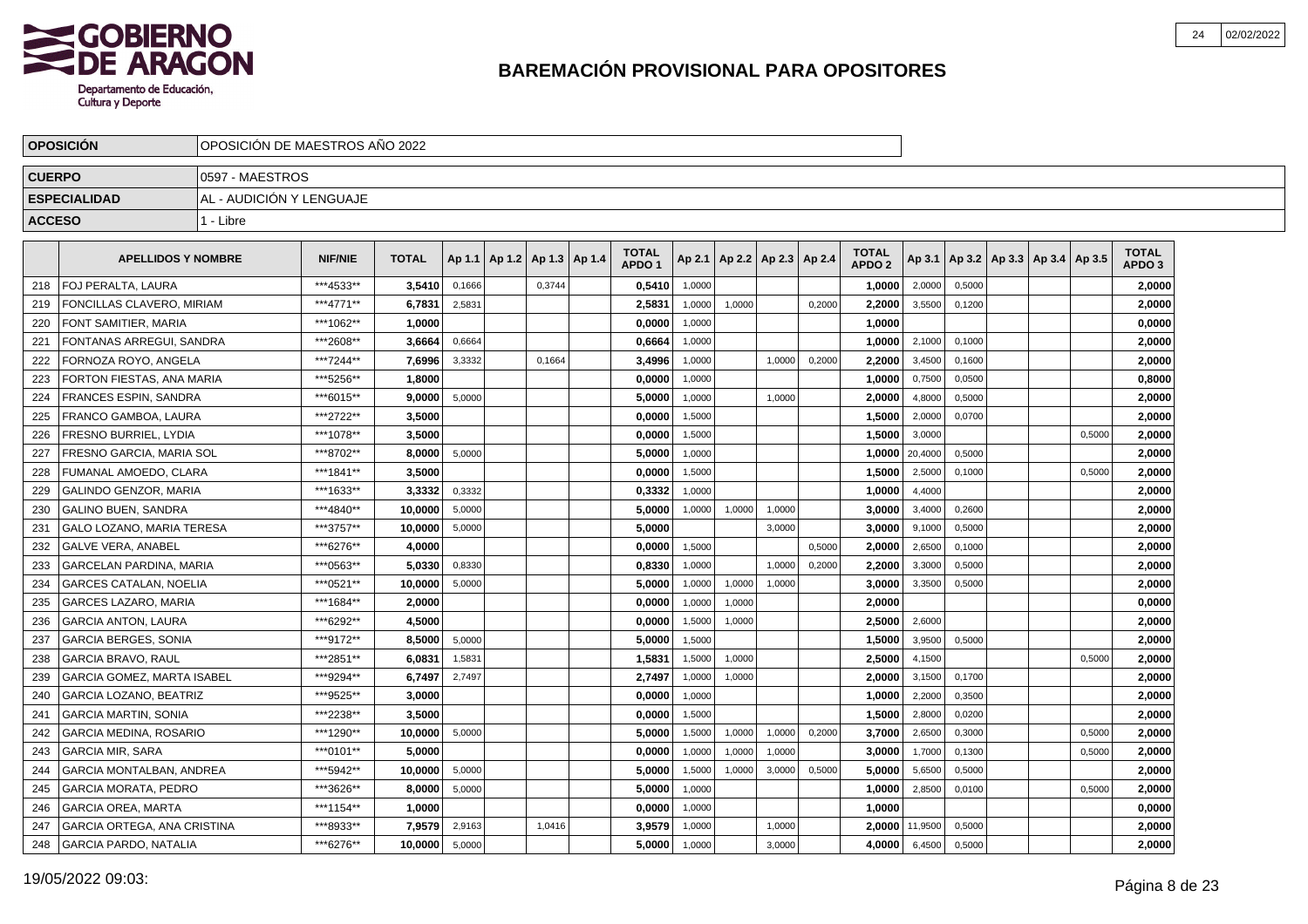

|               | <b>OPOSICION</b>                  | OPOSICION DE MAESTROS ANO 2022 |                |              |        |                                   |        |                                   |        |                          |        |        |                                   |        |        |                                   |        |                                   |  |
|---------------|-----------------------------------|--------------------------------|----------------|--------------|--------|-----------------------------------|--------|-----------------------------------|--------|--------------------------|--------|--------|-----------------------------------|--------|--------|-----------------------------------|--------|-----------------------------------|--|
| <b>CUERPO</b> |                                   | 10597 - MAESTROS               |                |              |        |                                   |        |                                   |        |                          |        |        |                                   |        |        |                                   |        |                                   |  |
|               | <b>ESPECIALIDAD</b>               | AL - AUDICIÓN Y LENGUAJE       |                |              |        |                                   |        |                                   |        |                          |        |        |                                   |        |        |                                   |        |                                   |  |
| <b>ACCESO</b> |                                   | 1 - Libre                      |                |              |        |                                   |        |                                   |        |                          |        |        |                                   |        |        |                                   |        |                                   |  |
|               |                                   |                                |                |              |        |                                   |        |                                   |        |                          |        |        |                                   |        |        |                                   |        |                                   |  |
|               | <b>APELLIDOS Y NOMBRE</b>         |                                | <b>NIF/NIE</b> | <b>TOTAL</b> |        | Ap 1.1   Ap 1.2   Ap 1.3   Ap 1.4 |        | <b>TOTAL</b><br>APDO <sub>1</sub> | Ap 2.1 | Ap 2.2   Ap 2.3   Ap 2.4 |        |        | <b>TOTAL</b><br>APDO <sub>2</sub> | Ap 3.1 |        | Ap 3.2   Ap 3.3   Ap 3.4   Ap 3.5 |        | <b>TOTAL</b><br>APDO <sub>3</sub> |  |
| 249           | <b>GARCIA PARIS, CORAL</b>        |                                | ***1605**      | 4,0000       |        |                                   |        | 0,0000                            | 1,0000 |                          | 1.0000 |        | 2.0000                            | 6,9000 | 0.1100 |                                   | 0,5000 | 2,0000                            |  |
| 250           | <b>GARCIA PASCUAL, ISABEL</b>     |                                | ***6213**      | 6,4165       | 3,4165 |                                   |        | 3,4165                            | 1.0000 |                          |        |        | 1,0000                            | 5,3500 | 0,4300 |                                   |        | 2,0000                            |  |
| 251           | <b>GARCIA RUIZ, CANDELA</b>       |                                | ***6328**      | 5.9163       | 1,9163 |                                   |        | 1,9163                            | 1,0000 | 1,0000                   |        |        | 2,0000                            | 3,2000 | 0,1100 |                                   |        | 2,0000                            |  |
| 252           | GARCIA SALOS, MARIA EUGENIA       |                                | ***1676**      | 2.0000       |        |                                   |        | 0.0000                            |        |                          |        |        | 0,0000                            | 4,6500 | 0,1100 |                                   | 0,5000 | 2,0000                            |  |
| 253           | <b>GARCIA SANCHEZ, BEATRIZ</b>    |                                | ***2728**      | 3,0833       | 0,0833 |                                   |        | 0,0833                            | 1,0000 |                          |        |        | 1,0000                            | 2,2500 | 0,3100 |                                   |        | 2,0000                            |  |
| 254           | <b>GARCIA SANCHEZ, LAURA</b>      |                                | ***2614**      | 3.9400       |        |                                   |        | 0.0000                            | 1,0000 |                          | 1.0000 |        | 2.0000                            | 1,6500 | 0.2900 |                                   |        | 1,9400                            |  |
| 255           | <b>GARCIA VELASCO, ERIKA</b>      |                                | ***9014**      | 3.0000       |        |                                   |        | 0,0000                            | 1,0000 |                          | 2.0000 |        | 3.0000                            |        |        |                                   |        | 0,0000                            |  |
| 256           | <b>GARETA MARTINEZ, MARIA</b>     |                                | ***6244**      | 4,0000       |        |                                   |        | 0,0000                            | 1,0000 | 1,0000                   |        |        | 2,0000                            | 2,3500 | 0.1000 |                                   |        | 2,0000                            |  |
| 257           | <b>GARGALLO FRAGA, PAULA</b>      |                                | ***5565**      | 2,1000       |        |                                   |        | 0,0000                            | 1,5000 |                          |        | 0,5000 | 2,0000                            |        | 0,1000 |                                   |        | 0,1000                            |  |
| 258           | <b>GARRANCHO CARO, MARIA</b>      |                                | ***0125**      | 4,0000       |        |                                   |        | 0,0000                            | 1,0000 | 1,0000                   |        |        | 2,0000                            | 2,8500 | 0,5000 |                                   |        | 2,0000                            |  |
| 259           | GARZA MORENO, PILAR               |                                | ***5701**      | 3,4998       | 0,4998 |                                   |        | 0,4998                            | 1,0000 |                          |        |        | 1,0000                            | 2,0000 | 0,2900 |                                   |        | 2,0000                            |  |
| 260           | <b>GASCON CEBOLLADA, RAQUEL</b>   |                                | ***5074**      | 8,0000       | 5,0000 |                                   |        | 5.0000                            |        | 1,0000                   |        |        | 1,0000                            | 7,6500 | 0,5000 |                                   |        | 2,0000                            |  |
| 261           | <b>GASTON OYARZUN, ADRIANA</b>    |                                | ***0425**      | 6,4165       | 2,4165 |                                   |        | 2,4165                            | 1,0000 | 1.0000                   |        |        | 2,0000                            | 3,1000 | 0.0900 |                                   |        | 2,0000                            |  |
| 262           | GHIORGHIES, RALUCA GEORGIANA      |                                | ****9586*      | 3.5000       |        |                                   |        | 0,0000                            | 1,5000 |                          |        |        | 1,5000                            | 3,3500 | 0,2800 |                                   |        | 2,0000                            |  |
| 263           | <b>GIL CASASOLA, MIREIA</b>       |                                | ***1003**      | 2,5000       |        |                                   |        | 0,0000                            |        |                          |        | 0,5000 | 0,5000                            | 2,8000 | 0,1000 |                                   |        | 2,0000                            |  |
| 264           | <b>GIL SIERRA, MARIA</b>          |                                | ***5828**      | 5,2494       | 0,4998 |                                   | 0.2496 | 0,7494                            | 1,5000 |                          | 1,0000 |        | 2,5000                            | 2,4500 | 0,1100 |                                   |        | 2,0000                            |  |
| 265           | GIMENEZ LOZANO, MONICA            |                                | ***1771**      | 4,4998       | 0,4998 |                                   |        | 0,4998                            | 1,0000 | 1,0000                   |        |        | 2,0000                            | 2,6000 | 0,4500 |                                   |        | 2,0000                            |  |
| 266           | <b>GIMENEZ MAS, DANIEL</b>        |                                | ***8695**      | 9.4998       | 4,4998 |                                   |        | 4,4998                            | 1.0000 | 1,0000                   | 1,0000 |        | 3.0000                            | 9,0500 | 0.3400 |                                   |        | 2,0000                            |  |
| 267           | GIMENO FERNANDEZ. MARIA DEL PILAR |                                | ***5000**      | 3.0000       |        |                                   |        | 0.0000                            | 1,0000 |                          |        |        | 1,0000                            | 2,0500 |        |                                   |        | 2.0000                            |  |
| 268           | <b>GIMENO GIMENO, MARINA</b>      |                                | ***3059**      | 4,2075       | 0,9163 |                                   | 0,2912 | 1,2075                            | 1,0000 |                          |        |        | 1,0000                            | 2,8000 | 0,1000 |                                   | 0,5000 | 2,0000                            |  |
| 269           | <b>GIMENO MAINER, PILAR</b>       |                                | ***2029**      | 3,0000       |        |                                   |        | 0,0000                            | 1,0000 |                          |        |        | 1,0000                            | 2,6000 | 0,1500 |                                   |        | 2,0000                            |  |
| 270           | <b>GIMENO ORTUN, GABRIEL</b>      |                                | ***3056**      | 3,0000       |        |                                   |        | 0,0000                            |        |                          | 1,0000 |        | 1,0000                            | 2,5000 |        |                                   |        | 2,0000                            |  |
| 271           | GINESTRA PUY, ALMUDENA            |                                | ***1424**      | 2,5333       | 0,0833 |                                   |        | 0,0833                            | 1,0000 |                          | 1,0000 |        | 2,0000                            | 0,3000 | 0,1500 |                                   |        | 0,4500                            |  |
| 272           | GIRAL LACUEVA. SARA               |                                | ***0306**      | 8.5000       | 3,0000 |                                   | 1,0000 | 4.0000                            | 1,5000 |                          | 1.0000 |        | 2,5000                            | 2,5000 | 0,4100 |                                   | 0,5000 | 2,0000                            |  |
| 273           | GIRONA GODIA, ESTEFANIA           |                                | ***2969**      | 1.0500       |        |                                   |        | 0,0000                            | 1,0000 |                          |        |        | 1.0000                            | 0,0500 |        |                                   |        | 0,0500                            |  |
| 274           | <b>GISBERT BELMONTE, CARLOS</b>   |                                | ***5468**      | 3.2996       |        |                                   | 0.7496 | 0,7496                            | 1,0000 |                          |        |        | 1,0000                            | 1,4000 | 0,1500 |                                   |        | 1,5500                            |  |
| 275           | <b>GLARIA RAMIREZ, NATALIA</b>    |                                | ***5764**      | 3,5000       |        |                                   |        | 0,0000                            | 1,5000 |                          |        |        | 1,5000                            | 2,8000 |        |                                   |        | 2,0000                            |  |
| 276           | GOMEZ BARGAÑO, JENNIFER           |                                | ***8854**      | 5,4163       | 0,9163 |                                   |        | 0,9163                            | 1,5000 | 1,0000                   |        |        | 2,5000                            | 3,5000 | 0,1500 |                                   |        | 2,0000                            |  |
| 277           | GOMEZ COMIN, EVA                  |                                | ***1807**      | 4,5416       |        |                                   | 0,0416 | 0,0416                            | 1,5000 |                          | 1,0000 |        | 2,5000                            | 7,0000 | 0,1000 |                                   | 0,5000 | 2,0000                            |  |
| 278           | <b>GOMEZ MARTIN, BEATRIZ</b>      |                                | ***8224**      | 10,0000      | 5,0000 |                                   |        | 5.0000                            | 1,0000 | 1,0000                   | 1,0000 |        | 3.0000                            | 5,4500 |        |                                   | 1,0000 | 2,0000                            |  |
| 279           | GOMEZ MORALEJO, ANDREA            |                                | ***4647**      | 3,0000       |        |                                   |        | 0,0000                            | 1,0000 |                          |        |        | 1,0000                            | 2,6000 |        |                                   |        | 2,0000                            |  |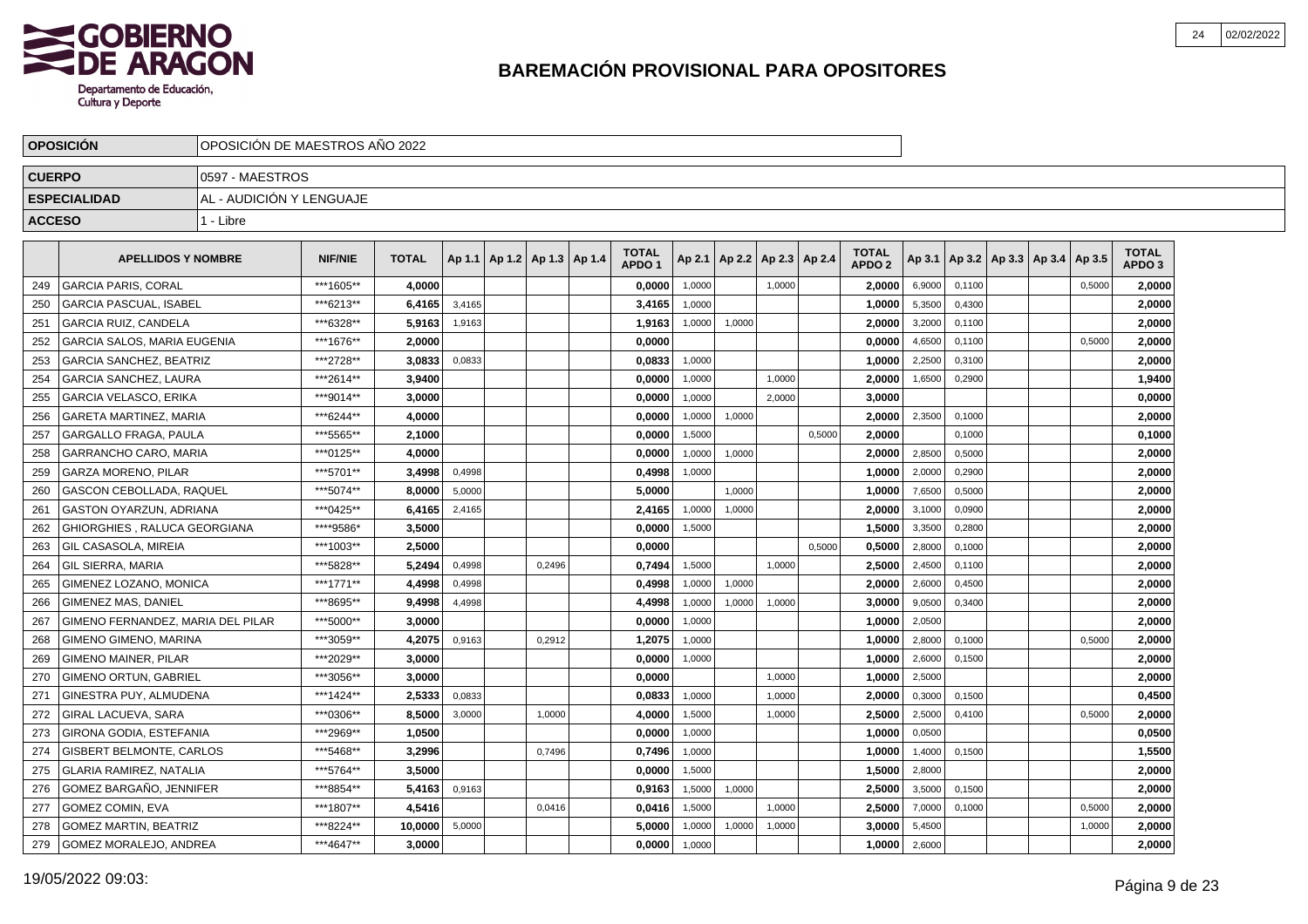

|               | <b>OPOSICION</b>                 | OPOSICION DE MAESTROS ANO 2022 |                |              |        |        |                          |        |                                   |        |                          |        |        |                                   |        |        |                                   |        |                                   |  |
|---------------|----------------------------------|--------------------------------|----------------|--------------|--------|--------|--------------------------|--------|-----------------------------------|--------|--------------------------|--------|--------|-----------------------------------|--------|--------|-----------------------------------|--------|-----------------------------------|--|
| <b>CUERPO</b> |                                  | 0597 - MAESTROS                |                |              |        |        |                          |        |                                   |        |                          |        |        |                                   |        |        |                                   |        |                                   |  |
|               | <b>ESPECIALIDAD</b>              | AL - AUDICIÓN Y LENGUAJE       |                |              |        |        |                          |        |                                   |        |                          |        |        |                                   |        |        |                                   |        |                                   |  |
| <b>ACCESO</b> |                                  | 1 - Libre                      |                |              |        |        |                          |        |                                   |        |                          |        |        |                                   |        |        |                                   |        |                                   |  |
|               | <b>APELLIDOS Y NOMBRE</b>        |                                | <b>NIF/NIE</b> | <b>TOTAL</b> | Ap 1.1 |        | Ap 1.2   Ap 1.3   Ap 1.4 |        | <b>TOTAL</b><br>APDO <sub>1</sub> | Ap 2.1 | Ap 2.2   Ap 2.3   Ap 2.4 |        |        | <b>TOTAL</b><br>APDO <sub>2</sub> | Ap 3.1 |        | Ap 3.2   Ap 3.3   Ap 3.4   Ap 3.5 |        | <b>TOTAL</b><br>APDO <sub>3</sub> |  |
| 280           | <b>GOMEZ MURO, MARIA JESUS</b>   |                                | ***5257**      | 6,2497       | 1,7497 |        |                          |        | 1,7497                            | 1,5000 | 1,0000                   |        |        | 2,5000                            | 4,9000 |        |                                   | 0,5000 | 2,0000                            |  |
| 281           | <b>GOMEZ OJEDA, ANDREA</b>       |                                | ***2551**      | 9,5000       | 4,0000 |        |                          |        | 4,0000                            | 1,5000 | 1,0000                   | 1,0000 |        | 3,5000                            | 3,5000 | 0,5000 |                                   |        | 2,0000                            |  |
| 282           | GONZALEZ CASTARLENAS, MARIA      |                                | ***8108**      | 2,6000       |        |        |                          |        | 0,0000                            | 1,5000 |                          |        |        | 1,5000                            | 1,1000 |        |                                   |        | 1,1000                            |  |
| 283           | GONZALEZ CEBRIAN, MARIA AURORA   |                                | ***5673**      | 10,0000      | 5,0000 |        |                          |        | 5,0000                            | 1,0000 |                          | 2,0000 |        | 3,0000                            | 3,9000 |        |                                   |        | 2,0000                            |  |
| 284           | <b>GONZALEZ CORREAS, RUT</b>     |                                | ***6502**      | 3,5831       | 0,5831 |        |                          |        | 0,5831                            | 1,0000 |                          |        |        | 1,0000                            | 2,0000 | 0,2100 |                                   |        | 2,0000                            |  |
| 285           | <b>GONZALEZ FAJARDO. TERESA</b>  |                                | ***5703**      | 6.3330       | 2,8330 |        |                          |        | 2.8330                            | 1,0000 |                          |        | 0.5000 | 1.5000                            | 3,3500 | 0.5000 |                                   |        | 2,0000                            |  |
| 286           | <b>GONZALEZ FELIPE, SILVIA</b>   |                                | ***8725**      | 4.7080       |        |        | 0,2080                   |        | 0,2080                            | 1,5000 |                          | 1,0000 |        | 2,5000                            | 2,3000 | 0,5000 |                                   |        | 2,0000                            |  |
| 287           | <b>GONZALEZ LANDA, MARIA</b>     |                                | ***6114**      | 3,4666       | 0,1666 |        |                          |        | 0,1666                            | 1,5000 | 1,0000                   |        |        | 2,5000                            | 0,3000 | 0,5000 |                                   |        | 0,8000                            |  |
| 288           | <b>GRACIA BOSQUE, BEATRIZ</b>    |                                | ***7313**      | 5,3744       |        |        | 0,8744                   |        | 0,8744                            | 1,5000 |                          | 1,0000 |        | 2,5000                            | 1,7500 | 0,0500 |                                   | 0,7500 | 2,0000                            |  |
| 289           | <b>GRACIA DE DIEGO, SARA</b>     |                                | ***0277**      | 5,9163       | 0,9163 |        |                          |        | 0,9163                            | 1,0000 | 1,0000                   | 1,0000 |        | 3,0000                            | 2,8000 | 0,5000 |                                   |        | 2,0000                            |  |
| 290           | <b>GRACIA GIMENEZ, SONIA</b>     |                                | ***5696**      | 4,2496       |        | 0,0416 |                          | 0,7080 | 0,7496                            | 1,5000 |                          |        |        | 1,5000                            | 3,5000 |        |                                   |        | 2,0000                            |  |
| 291           | <b>GRACIA MALO, VICTOR</b>       |                                | ***0741**      | 0,0000       |        |        |                          |        | 0,0000                            |        |                          |        |        | 0,0000                            |        |        |                                   |        | 0,0000                            |  |
| 292           | <b>GRACIA MATA, LORENA</b>       |                                | ***3244**      | 4,0000       |        |        |                          |        | 0,0000                            | 1,0000 |                          | 1.0000 |        | 2,0000                            | 2,2000 |        |                                   |        | 2,0000                            |  |
| 293           | <b>GRACIA SANCHEZ, MARIA</b>     |                                | ***5811**      | 6,7833       | 1,0833 |        |                          |        | 1,0833                            | 1,5000 | 1,0000                   | 1,0000 | 0,2000 | 3.7000                            | 7,8000 | 0,1200 |                                   |        | 2,0000                            |  |
| 294           | <b>GRANADOS MADRID. IRENE</b>    |                                | ***8422**      | 4,0000       |        |        |                          |        | 0,0000                            | 1,0000 | 1,0000                   |        |        | 2,0000                            | 2,1000 | 0,2500 |                                   |        | 2,0000                            |  |
| 295           | GRASA BLASCO, MARIA CRUZ         |                                | ***5566**      | 8,0831       | 2,5831 |        |                          |        | 2,5831                            | 1,5000 | 1,0000                   | 1,0000 |        | 3,5000                            | 2,6500 | 0,5000 |                                   | 0,5000 | 2,0000                            |  |
| 296           | <b>GREGORIO CASTEJON, MIRIAM</b> |                                | ***5638**      | 9,0000       | 5,0000 |        |                          |        | 5,0000                            | 1,0000 | 1,0000                   |        |        | 2,0000                            | 7,6500 | 0,5000 |                                   |        | 2,0000                            |  |
| 297           | <b>GRIMA HERRERO, ANGELA</b>     |                                | ***6357**      | 3.5000       |        |        |                          |        | 0.0000                            | 1,5000 |                          |        |        | 1,5000                            | 2,5000 |        |                                   |        | 2,0000                            |  |
| 298           | GUALLAR HERRERO, NOELIA MARIA    |                                | ***5073**      | 8.5000       | 5,0000 |        |                          |        | 5,0000                            | 1,0000 |                          |        | 0,5000 | 1,5000                            | 4,1000 | 0,2400 |                                   |        | 2.0000                            |  |
| 299           | GUERRERO BETRAN, NICOLAS         |                                | ***6380**      | 3,5000       |        |        |                          |        | 0,0000                            | 1,5000 |                          |        |        | 1,5000                            | 2,7000 |        |                                   |        | 2,0000                            |  |
| 300           | <b>GUERRERO FABRE, SARA</b>      |                                | ***1707**      | 7,7499       | 3,2499 |        |                          |        | 3,2499                            | 1,5000 | 1,0000                   |        |        | 2,5000                            | 3,9500 | 0,4500 |                                   | 0,5000 | 2,0000                            |  |
| 301           | <b>GUIRLES BARLUENGA, JAVIER</b> |                                | ***5611**      | 5,0000       | 1,0000 |        |                          |        | 1,0000                            | 1,0000 | 1,0000                   |        |        | 2,0000                            | 3,2500 | 0,3200 |                                   |        | 2,0000                            |  |
| 302           | <b>GUMIEL BARRADO, EDUARDO</b>   |                                | ***9959**      | 10,0000      | 5,0000 |        |                          |        | 5,0000                            | 1,0000 | 1,0000                   | 1,0000 |        | 3,0000                            | 5,7000 | 0,5000 |                                   |        | 2,0000                            |  |
| 303           | <b>HERNANDEZ DOMINGO, IRENE</b>  |                                | ***5700**      | 4.0000       |        |        |                          |        | 0.0000                            | 1,0000 | 1,0000                   |        |        | 2.0000                            | 2,0000 |        |                                   |        | 2.0000                            |  |
| 304           | <b>HERNANDEZ GISPERT, SILVIA</b> |                                | ***8969**      | 5.5000       |        |        |                          |        | 0,0000                            | 1,5000 |                          | 2.0000 |        | 3,5000                            | 2,3500 | 0,1600 |                                   |        | 2,0000                            |  |
| 305           | HERNANDEZ RUIZ, ESTER            |                                | ***1121**      | 5.0000       |        |        |                          |        | 0,0000                            | 1,5000 |                          | 1,0000 | 0,5000 | 3.0000                            | 2,8000 | 0,2500 |                                   | 0,5000 | 2,0000                            |  |
| 306           | HERNANDEZ SANZ, SHEILA           |                                | ***8404**      | 9,5000       | 5,0000 |        |                          |        | 5,0000                            | 1,5000 |                          | 1,0000 |        | 2,5000                            | 7,7000 | 0,5000 |                                   |        | 2,0000                            |  |
| 307           | HERRANDO MILLAN, ANA PILAR       |                                | ***5924**      | 2,0000       |        |        |                          |        | 0,0000                            |        |                          |        |        | 0,0000                            | 2,5500 |        |                                   | 0,7500 | 2,0000                            |  |
| 308           | HERRERA VILLAGRAN, NATALIA SOFIA |                                | ***4780**      | 1,7000       |        |        |                          |        | 0,0000                            | 1,0000 |                          |        |        | 1,0000                            | 0,2000 | 0,5000 |                                   |        | 0,7000                            |  |
| 309           | <b>HIGUERA MONGE, LAURA</b>      |                                | ***3158**      | 1,5000       |        |        |                          |        | 0,0000                            | 1,0000 |                          |        |        | 1.0000                            |        | 0,5000 |                                   |        | 0,5000                            |  |
| 310           | HIGUERAS GRACIA. MARIA YOLANDA   |                                | ***7063**      | 7,0000       | 5,0000 |        |                          |        | 5,0000                            |        |                          |        |        | 0.0000                            | 9,3000 | 0,0900 |                                   |        | 2,0000                            |  |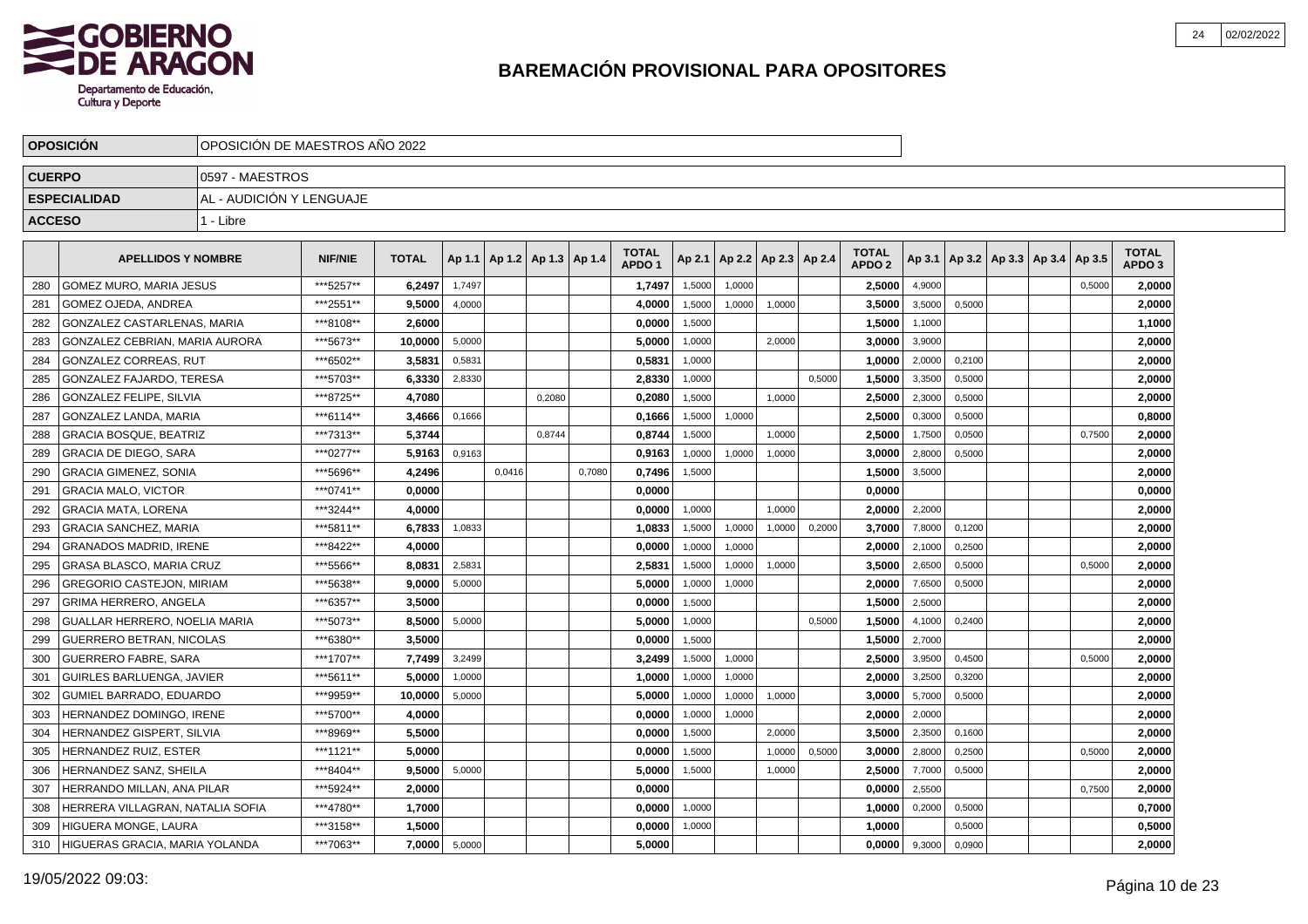

|               | <b>OPOSICION</b>                   |                          | OPOSICION DE MAESTROS ANO 2022 |              |        |                                   |        |        |                                   |        |                          |        |        |                                   |        |        |        |                          |        |                                   |  |
|---------------|------------------------------------|--------------------------|--------------------------------|--------------|--------|-----------------------------------|--------|--------|-----------------------------------|--------|--------------------------|--------|--------|-----------------------------------|--------|--------|--------|--------------------------|--------|-----------------------------------|--|
| <b>CUERPO</b> |                                    | 0597 - MAESTROS          |                                |              |        |                                   |        |        |                                   |        |                          |        |        |                                   |        |        |        |                          |        |                                   |  |
|               | <b>ESPECIALIDAD</b>                | AL - AUDICIÓN Y LENGUAJE |                                |              |        |                                   |        |        |                                   |        |                          |        |        |                                   |        |        |        |                          |        |                                   |  |
| <b>ACCESO</b> |                                    | 1 - Libre                |                                |              |        |                                   |        |        |                                   |        |                          |        |        |                                   |        |        |        |                          |        |                                   |  |
|               |                                    |                          |                                |              |        |                                   |        |        |                                   |        |                          |        |        |                                   |        |        |        |                          |        |                                   |  |
|               | <b>APELLIDOS Y NOMBRE</b>          |                          | <b>NIF/NIE</b>                 | <b>TOTAL</b> |        | Ap 1.1   Ap 1.2   Ap 1.3   Ap 1.4 |        |        | <b>TOTAL</b><br>APDO <sub>1</sub> | Ap 2.1 | Ap 2.2   Ap 2.3   Ap 2.4 |        |        | <b>TOTAL</b><br>APDO <sub>2</sub> | Ap 3.1 |        |        | Ap 3.2   Ap 3.3   Ap 3.4 | Ap 3.5 | <b>TOTAL</b><br>APDO <sub>3</sub> |  |
| 311           | HIJAZO PECHERO. LAURA              |                          | ***2294**                      | 3.5000       |        |                                   |        |        | 0,0000                            | 1,5000 |                          |        |        | 1,5000                            | 3,5000 | 0.1600 |        |                          | 0,5000 | 2,0000                            |  |
| 312           | HUERTAS BARCELONA, MARIA DEL MAR   |                          | ***0488**                      | 8,1664       | 3,6664 |                                   |        |        | 3,6664                            | 1,5000 | 1,0000                   |        |        | 2,5000                            | 2,5500 | 0.0600 |        |                          |        | 2.0000                            |  |
| 313           | <b>IBANEZ LIZONDO, JULIA</b>       |                          | ***5195**                      | 5,1332       | 0,3332 |                                   |        |        | 0,3332                            | 1,5000 | 1,0000                   |        | 0,5000 | 3,0000                            | 1,2000 | 0,1000 | 0,5000 |                          |        | 1,8000                            |  |
| 314           | IBAÑEZ PARDILLO, ERIKA             |                          | ***5573**                      | 3,9998       | 0,4998 |                                   |        |        | 0,4998                            | 1,5000 |                          |        |        | 1,5000                            | 4,5000 | 0,2300 |        |                          |        | 2,0000                            |  |
| 315           | <b>IBARRA DE LA MUELA, ROBERTO</b> |                          | ***4050**                      | 9,5000       | 5,0000 |                                   |        |        | 5,0000                            | 1,5000 |                          | 1,0000 |        | 2,5000                            | 9,6500 | 0,5000 |        |                          |        | 2,0000                            |  |
| 316           | <b>IGLESIAS INSAUSTI, RAQUEL</b>   |                          | ***2703**                      | 0.0200       |        |                                   |        |        | 0.0000                            |        |                          |        |        | 0.0000                            |        | 0.0200 |        |                          |        | 0,0200                            |  |
| 317           | <b>INFANTE GIL, MIRIAM</b>         |                          | ***2162**                      | 4,3040       |        |                                   |        | 0,3540 | 0,3540                            | 1,0000 | 1,0000                   | 1,0000 | 0,2000 | 3,2000                            | 0,7500 |        |        |                          |        | 0,7500                            |  |
| 318           | INGLAN LABEIRA, VERONICA           |                          | ***7090**                      | 1,6000       |        |                                   |        |        | 0,0000                            |        | 1,0000                   |        |        | 1,0000                            | 0,6000 |        |        |                          |        | 0,6000                            |  |
| 319           | <b>IRANZO MARTINEZ, BELEN</b>      |                          | ***5937**                      | 3,2500       |        |                                   |        |        | 0,0000                            | 1,5000 |                          |        |        | 1,5000                            | 1,5000 | 0,2500 |        |                          |        | 1,7500                            |  |
| 320           | <b>IRUJO GIMENO, MARIA LUZ</b>     |                          | ***0737**                      | 6,6666       | 4,1666 |                                   |        |        | 4,1666                            | 1,0000 |                          |        |        | 1,0000                            | 1,0000 | 0,5000 |        |                          |        | 1,5000                            |  |
| 321           | JABAL CALVILLO, MARIA              |                          | ***2176**                      | 4,8332       | 0,3332 |                                   |        |        | 0,3332                            | 1,5000 | 1,0000                   |        |        | 2,5000                            | 2,3000 | 0,1600 |        |                          | 0,5000 | 2,0000                            |  |
| 322           | <b>JAIME CASTILLEJO. ESTHER</b>    |                          | ***6620**                      | 6,9165       | 2,4165 |                                   |        |        | 2,4165                            | 1,5000 | 1.0000                   |        |        | 2,5000                            | 2,2000 | 0,2500 |        |                          |        | 2,0000                            |  |
| 323           | JARIOD NALVAIZ. VICTORIA           |                          | ***0836**                      | 7,9159       | 3,5831 |                                   | 0.3328 |        | 3,9159                            | 1,0000 |                          | 1.0000 |        | 2,0000                            | 1,7500 | 0,1600 |        |                          | 0.5000 | 2,0000                            |  |
| 324           | JEREZ GIL. CARLOS                  |                          | ***2170**                      | 1,0000       |        |                                   |        |        | 0.0000                            | 1,0000 |                          |        |        | 1,0000                            |        |        |        |                          |        | 0,0000                            |  |
| 325           | <b>JIMENEZ CORRAL, LAURA</b>       |                          | ***2071**                      | 4,5000       |        |                                   |        |        | 0,0000                            | 1,5000 | 1,0000                   |        |        | 2,5000                            | 1,9500 | 0,4400 |        |                          | 0,5000 | 2,0000                            |  |
| 326           | JIMENEZ GIL, JUAN                  |                          | ***0832**                      | 1,9500       |        |                                   |        |        | 0,0000                            | 1,0000 |                          |        |        | 1,0000                            | 0,7500 | 0,2000 |        |                          |        | 0,9500                            |  |
| 327           | JIMENEZ SALAS, JAVIER              |                          | ***5268**                      | 6,6664       | 1,6664 |                                   |        |        | 1,6664                            | 1,0000 | 1,0000                   | 1,0000 |        | 3,0000                            | 5,9500 | 0,5000 |        |                          |        | 2,0000                            |  |
| 328           | JORDAN SABATER. MARIA BELEN        |                          | ***6419**                      | 4,5000       |        |                                   |        |        | 0.0000                            | 1,5000 |                          | 1.0000 |        | 2.5000                            | 3,4500 | 0.0100 |        |                          |        | 2,0000                            |  |
| 329           | JUDEZ SANCHEZ. LETICIA             |                          | ***5556**                      | 3.8106       | 0,8330 |                                   | 0,4576 |        | 1,2906                            | 1,0000 |                          | 1,0000 | 0,2000 | 2,2000                            |        | 0,3200 |        |                          |        | 0,3200                            |  |
| 330           | JURADO MARIN, XAQUELINE            |                          | ***6870**                      | 6,5000       |        |                                   | 2,5000 |        | 2,5000                            | 1,0000 |                          | 1,0000 |        | 2,0000                            | 1,6500 | 0,4900 |        |                          | 0,5000 | 2,0000                            |  |
| 331           | LACARDA CARDENAS, MIGUEL           |                          | ***6235**                      | 3,0000       |        |                                   |        |        | 0,0000                            | 1,0000 |                          |        |        | 1,0000                            | 2,2000 | 0,4200 |        |                          |        | 2,0000                            |  |
| 332           | LACARTE MOMPEL, ANA                |                          | ***5547**                      | 3,4400       |        |                                   |        |        | 0,0000                            | 1,5000 | 1,0000                   |        |        | 2,5000                            | 0,3000 | 0,1400 |        |                          | 0,5000 | 0,9400                            |  |
| 333           | LACASA BUENO, MARIA ROSA           |                          | ***7124**                      | 9.0000       | 5,0000 |                                   |        |        | 5,0000                            | 1,0000 |                          | 1,0000 |        | 2,0000                            | 6,5500 | 0,5000 |        |                          |        | 2,0000                            |  |
| 334           | LACASA MURUGARREN. LORENA          |                          | ***2139**                      | 4.0000       | 1,0000 |                                   |        |        | 1.0000                            | 1,0000 |                          |        |        | 1.0000                            | 3,0500 | 0,2800 |        |                          |        | 2.0000                            |  |
| 335           | LAFUENTE ANIES, ALBERTO            |                          | ***6051**                      | 4,0000       |        |                                   |        |        | 0.0000                            | 1,0000 | 1,0000                   |        |        | 2.0000                            | 2,1000 |        |        |                          |        | 2,0000                            |  |
| 336           | LAFUENTE MARTIN, NURIA             |                          | ***6038**                      | 3,2000       |        |                                   |        |        | 0,0000                            | 1,5000 |                          |        |        | 1,5000                            | 1,5000 | 0,2000 |        |                          |        | 1,7000                            |  |
| 337           | LAIGLESIA BUEN, LAURA              |                          | ***4524**                      | 2,9700       |        |                                   |        |        | 0,0000                            | 1,0000 |                          | 1,0000 |        | 2,0000                            | 0,6500 | 0,3200 |        |                          |        | 0,9700                            |  |
| 338           | LALIENA ABADIAS, FERNANDO          |                          | ***5716**                      | 7,0000       | 3,0000 |                                   |        |        | 3,0000                            | 1,0000 | 1,0000                   |        |        | 2,0000                            | 1,6500 | 0,4800 |        |                          |        | 2,0000                            |  |
| 339           | LALIENA CARRO, ALBA                |                          | ***6400**                      | 2,1100       |        |                                   |        |        | 0,0000                            | 1,5000 |                          |        |        | 1,5000                            | 0,5500 | 0,0600 |        |                          |        | 0,6100                            |  |
| 340           | LAMUELA LERT, ANDREA               |                          | ***6096**                      | 3,0000       |        |                                   |        |        | 0.0000                            | 1,0000 |                          |        |        | 1.0000                            | 3,7500 | 0,1500 |        |                          |        | 2.0000                            |  |
| 341           | LANAO SOLANS, TERESA               |                          | ***2053**                      | 3,5000       |        |                                   |        |        | 0,0000                            | 1,5000 |                          |        |        | 1,5000                            | 3,2000 | 0,0100 |        |                          |        | 2,0000                            |  |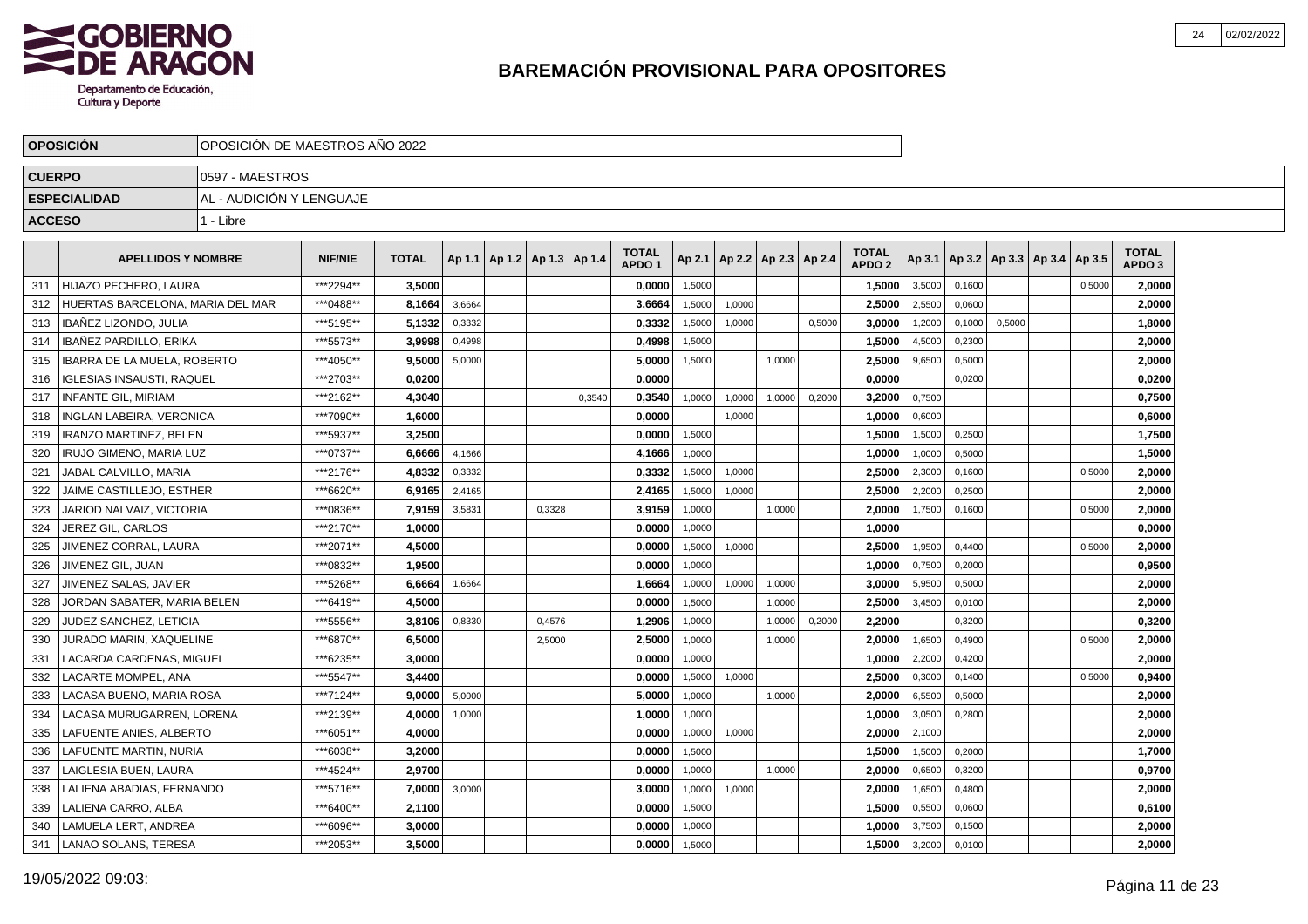

|               | <b>OPOSICION</b>                 | OPOSICION DE MAESTROS ANO 2022 |                |              |        |        |                          |                                   |        |                 |        |        |                                   |         |        |                             |        |                                   |  |
|---------------|----------------------------------|--------------------------------|----------------|--------------|--------|--------|--------------------------|-----------------------------------|--------|-----------------|--------|--------|-----------------------------------|---------|--------|-----------------------------|--------|-----------------------------------|--|
| <b>CUERPO</b> |                                  | 0597 - MAESTROS                |                |              |        |        |                          |                                   |        |                 |        |        |                                   |         |        |                             |        |                                   |  |
|               | <b>ESPECIALIDAD</b>              | AL - AUDICIÓN Y LENGUAJE       |                |              |        |        |                          |                                   |        |                 |        |        |                                   |         |        |                             |        |                                   |  |
| <b>ACCESO</b> |                                  | 1 - Libre                      |                |              |        |        |                          |                                   |        |                 |        |        |                                   |         |        |                             |        |                                   |  |
|               | <b>APELLIDOS Y NOMBRE</b>        |                                | <b>NIF/NIE</b> | <b>TOTAL</b> | Ap 1.1 |        | Ap 1.2   Ap 1.3   Ap 1.4 | <b>TOTAL</b><br>APDO <sub>1</sub> | Ap 2.1 | Ap 2.2   Ap 2.3 |        | Ap 2.4 | <b>TOTAL</b><br>APDO <sub>2</sub> | Ap 3.1  |        | Ap 3.2 Ap 3.3 Ap 3.4 Ap 3.5 |        | <b>TOTAL</b><br>APDO <sub>3</sub> |  |
| 342           | <b>LANAU LASCORZ, MARIA</b>      |                                | ***5095**      | 8,8664       | 4,6664 |        |                          | 4,6664                            | 1,0000 |                 | 1.0000 | 0,2000 | 2.2000                            | 4,7000  | 0,2500 |                             |        | 2,0000                            |  |
| 343           | LANCINA MIMBELA, HECTOR          |                                | ***4984**      | 5,6576       | 1,0000 | 0,4576 |                          | 1,4576                            | 1,0000 | 1,0000          |        | 0,2000 | 2,2000                            | 2,8500  | 0,1000 |                             | 0.5000 | 2,0000                            |  |
| 344           | LANGARITA CERRADA, CARLOS        |                                | ***1047**      | 2,0000       |        |        |                          | 0,0000                            | 1,5000 |                 |        |        | 1,5000                            |         |        |                             | 0,5000 | 0,5000                            |  |
| 345           | LANGARITA SERRANO, SONIA         |                                | ***9508**      | 9.7000       | 5,0000 |        |                          | 5,0000                            | 1,5000 | 1,0000          |        | 0,2000 | 2,7000                            | 4,7500  | 0,0600 | 0,5000                      |        | 2,0000                            |  |
| 346           | LANUZA GOMEZ, IRATXE             |                                | ***8637**      | 6,9576       | 2,0000 |        | 0,4576                   | 2,4576                            | 1,5000 | 1,0000          |        |        | 2,5000                            | 3,6500  | 0,3500 |                             |        | 2,0000                            |  |
| 347           | LAPESA LANGARITA. LUCIA          |                                | ***4600**      | 2.1500       |        |        |                          | 0.0000                            | 1,0000 |                 |        |        | 1.0000                            | 1,0500  | 0.1000 |                             |        | 1,1500                            |  |
| 348           | LAPUENTE CIVERA, ANA             |                                | ***3452**      | 3,4831       | 0,5831 |        |                          | 0,5831                            | 1,0000 |                 |        |        | 1,0000                            | 1,4000  | 0,5000 |                             |        | 1,9000                            |  |
| 349           | LAPUENTE MANCERA, BELEN          |                                | ***5093**      | 3,5831       | 0,5831 |        |                          | 0,5831                            | 1,0000 |                 |        |        | 1,0000                            | 2,8500  |        |                             |        | 2,0000                            |  |
| 350           | LARRAZ VIU. JAIME                |                                | ***4956**      | 7,0000       | 3,0000 |        |                          | 3,0000                            | 1,0000 |                 | 1,0000 |        | 2,0000                            | 2,5000  | 0,2000 |                             |        | 2,0000                            |  |
| 351           | LASHERAS MUÑOZ, ALBERTO JAVIER   |                                | ***6583**      | 4,5000       |        |        |                          | 0,0000                            | 1,5000 |                 | 1,0000 |        | 2,5000                            | 2,4000  | 0,2700 |                             | 0,5000 | 2,0000                            |  |
| 352           | LASIERRA ECHEVERRIA, INES        |                                | ***1290**      | 1,0000       |        |        |                          | 0,0000                            | 1,0000 |                 |        |        | 1,0000                            |         |        |                             |        | 0,0000                            |  |
| 353           | LASIERRA MORALES, JUDIT          |                                | ***6780**      | 8,2000       | 5,0000 |        |                          | 5,0000                            | 1,0000 |                 |        | 0,2000 | 1,2000                            | 6,1500  | 0,5000 |                             |        | 2,0000                            |  |
| 354           | LATORRE DE DIOS. SOFIA           |                                | ***1283**      | 3,4165       | 0,4165 |        |                          | 0,4165                            | 1,0000 |                 |        |        | 1,0000                            | 2,4500  | 0,2600 |                             | 0.5000 | 2,0000                            |  |
| 355           | LATORRE DEL RIO. NOELIA          |                                | ***5891**      | 3,4998       | 0,4998 |        |                          | 0,4998                            | 1,0000 |                 |        |        | 1,0000                            | 2,8000  |        |                             |        | 2,0000                            |  |
| 356           | LAVILLA ROMEO, JULIA             |                                | ***3178**      | 4,8742       | 0,4998 |        | 0,3744                   | 0,8742                            | 1,5000 |                 |        | 0,5000 | 2,0000                            | 2,6500  | 0,1000 |                             |        | 2,0000                            |  |
| 357           | LAZARO BERNI, SONIA              |                                | ***7278**      | 7,6165       | 3,4165 |        |                          | 3,4165                            | 1,0000 |                 | 1,0000 | 0,2000 | 2,2000                            | 3,3000  |        |                             | 0,5000 | 2,0000                            |  |
| 358           | LAZARO CABALLERO, ELENA          |                                | ***7005**      | 6,3744       |        |        | 0,3744                   | 0,3744                            | 1,5000 | 1,0000          | 1,0000 | 0,5000 | 4,0000                            | 3,0000  |        |                             |        | 2,0000                            |  |
| 359           | LECHON MERCIER, LUCIA            |                                | ***9541**      | 10.0000      | 5.0000 |        |                          | 5.0000                            | 1.0000 |                 | 2,0000 | 0,5000 | 3.5000                            | 10,5500 | 0.2300 |                             | 0.7500 | 2,0000                            |  |
| 360           | LERA CENIS. MARIA                |                                | ***0754**      | 5.2499       | 1,2499 |        |                          | 1,2499                            | 1,0000 | 1,0000          |        |        | 2.0000                            | 2,9500  |        |                             |        | 2,0000                            |  |
| 361           | LEZCANO CHAVARRIA, NATALIA       |                                | ***5968**      | 3,5831       | 0,5831 |        |                          | 0,5831                            | 1,0000 |                 |        |        | 1,0000                            | 2,6500  |        |                             |        | 2,0000                            |  |
| 362           | LIGORRED HERRERO, CAROLINA       |                                | ***8065**      | 4,2496       |        |        | 0,2496                   | 0,2496                            | 1,0000 |                 | 1.0000 |        | 2.0000                            | 3,1500  | 0,5000 |                             |        | 2,0000                            |  |
| 363           | LIGORRED HERRERO, MARIA          |                                | ***8280**      | 5,6664       | 0,6664 |        | 1,0000                   | 1,6664                            | 1,0000 |                 | 1,0000 |        | 2,0000                            | 4,2000  | 0,2300 |                             |        | 2,0000                            |  |
| 364           | LISBONA QUIBUS, MARIO            |                                | ***4137**      | 4,5000       |        |        |                          | 0,0000                            | 1,5000 | 1,0000          |        |        | 2,5000                            | 1,9000  |        |                             | 0,5000 | 2,0000                            |  |
| 365           | LIZANO NAVARRO, ANA PILAR        |                                | ***2786**      | 8.1664       | 2,6664 |        |                          | 2.6664                            | 1,5000 | 1,0000          | 1,0000 |        | 3.5000                            | 3,3000  | 0,4700 |                             |        | 2,0000                            |  |
| 366           | LLARI RUIZ, MARIA ISABEL         |                                | ***0682**      | 5.6666       | 2,1666 |        |                          | 2,1666                            | 1,5000 |                 |        |        | 1,5000                            | 1,9000  | 0,5000 |                             | 0,5000 | 2,0000                            |  |
| 367           | LLORENTE RUIZ, MARIA             |                                | ***9545**      | 5,3332       | 0,3332 |        |                          | 0,3332                            | 1,5000 |                 | 1,0000 | 0,5000 | 3.0000                            | 2,6500  | 0,2100 |                             |        | 2,0000                            |  |
| 368           | LONGARES BAGUENA, ROSARIO        |                                | ***8480**      | 4,0416       |        | 0,0416 |                          | 0,0416                            | 1,0000 |                 | 1,0000 |        | 2,0000                            | 15,9000 | 0,5000 |                             |        | 2,0000                            |  |
| 369           | LOPEZ CASTRO, RAUL               |                                | ***6299**      | 3,5000       |        |        |                          | 0,0000                            | 1,5000 |                 |        |        | 1,5000                            | 2,7000  |        |                             |        | 2,0000                            |  |
| 370           | LOPEZ CELEMENDIZ, ROSANA CARLOTA |                                | ***3635**      | 5,4000       | 1,0000 |        |                          | 1,0000                            | 1,0000 |                 | 2,0000 |        | 3,0000                            | 0,9000  | 0,5000 |                             |        | 1,4000                            |  |
| 371           | LOPEZ CUCHI. PATRICIA MARIA      |                                | ***3129**      | 10,0000      | 5,0000 |        |                          | 5.0000                            | 1,5000 | 1,0000          |        | 0,5000 | 3.0000                            | 2,8000  | 0,3100 |                             |        | 2.0000                            |  |
| 372           | LLOPEZ FERNANDEZ. ALBA           |                                | ***3267**      | 5,0414       | 0,4998 |        | 0,5416                   | 1,0414                            | 1,5000 |                 |        | 0,5000 | 2,0000                            | 3,2000  | 0,5000 |                             | 0,7500 | 2,0000                            |  |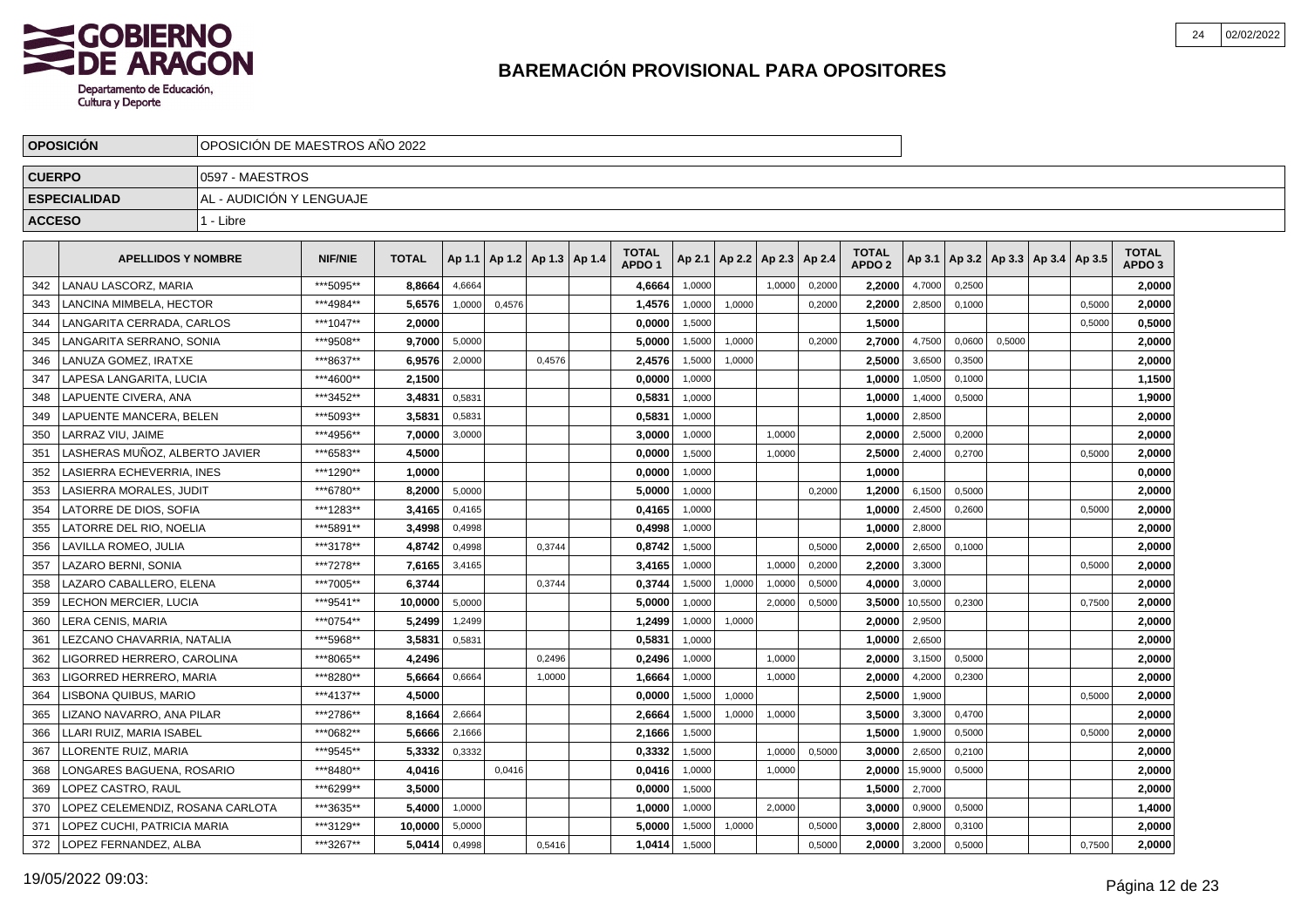

|               | <b>OPOSICION</b>                    | OPOSICION DE MAESTROS ANO 2022 |                |              |        |        |                                   |                                   |        |        |                          |        |                                   |         |        |                                   |        |                                   |  |
|---------------|-------------------------------------|--------------------------------|----------------|--------------|--------|--------|-----------------------------------|-----------------------------------|--------|--------|--------------------------|--------|-----------------------------------|---------|--------|-----------------------------------|--------|-----------------------------------|--|
| <b>CUERPO</b> |                                     | 0597 - MAESTROS                |                |              |        |        |                                   |                                   |        |        |                          |        |                                   |         |        |                                   |        |                                   |  |
|               | <b>ESPECIALIDAD</b>                 | AL - AUDICIÓN Y LENGUAJE       |                |              |        |        |                                   |                                   |        |        |                          |        |                                   |         |        |                                   |        |                                   |  |
| <b>ACCESO</b> |                                     | 1 - Libre                      |                |              |        |        |                                   |                                   |        |        |                          |        |                                   |         |        |                                   |        |                                   |  |
|               | <b>APELLIDOS Y NOMBRE</b>           |                                | <b>NIF/NIE</b> | <b>TOTAL</b> |        |        | Ap 1.1   Ap 1.2   Ap 1.3   Ap 1.4 | <b>TOTAL</b><br>APDO <sub>1</sub> | Ap 2.1 |        | Ap 2.2   Ap 2.3   Ap 2.4 |        | <b>TOTAL</b><br>APDO <sub>2</sub> | Ap 3.1  |        | Ap 3.2   Ap 3.3   Ap 3.4   Ap 3.5 |        | <b>TOTAL</b><br>APDO <sub>3</sub> |  |
| 373           | LOPEZ FUERTES, MIRIAM               |                                | ***5870**      | 3,3746       | 0,1666 |        | 0,2080                            | 0,3746                            | 1,0000 |        |                          |        | 1,0000                            | 2,0000  | 0,4000 |                                   |        | 2.0000                            |  |
| 374           | LOPEZ LEIRO, NEREA                  |                                | ***6663**      | 1,6666       | 0,1666 |        |                                   | 0,1666                            | 1,0000 |        |                          |        | 1,0000                            |         | 0,5000 |                                   |        | 0,5000                            |  |
| 375           | LOPEZ LORENTE, DAVID                |                                | ***0238**      | 4,5000       |        |        |                                   | 0,0000                            | 1,5000 |        | 1.0000                   |        | 2,5000                            | 4,4500  |        |                                   | 0,5000 | 2,0000                            |  |
| 376           | LOPEZ MUÑOZ, CORAL                  |                                | ***5108**      | 10,0000      | 5,0000 |        |                                   | 5,0000                            | 1,0000 | 1,0000 | 1,0000                   |        | 3,0000                            | 11,3500 | 0,1400 |                                   |        | 2,0000                            |  |
| 377           | LOPEZ MURIEL, REBECA                |                                | ***6039**      | 4,2700       |        |        |                                   | 0,0000                            | 1,5000 |        | 1,0000                   |        | 2,5000                            | 1,3500  | 0,4200 |                                   |        | 1,7700                            |  |
| 378           | LOPEZ NARBONA, ANDREA               |                                | ***5990**      | 1.5898       | 0,4998 |        |                                   | 0.4998                            |        |        |                          |        | 0.0000                            | 0,9000  | 0.1900 |                                   |        | 1.0900                            |  |
| 379           | LOPEZ PEREZ, GEMA                   |                                | ***3602**      | 7,8744       | 3,6664 | 0,2080 |                                   | 3,8744                            | 1,0000 |        | 1.0000                   |        | 2.0000                            | 4,4000  | 0,2000 |                                   | 0,5000 | 2,0000                            |  |
| 380           | LOPEZ TOLEDO, RAFAEL                |                                | ***4064**      | 9,0831       | 4,5831 |        |                                   | 4,5831                            | 1,0000 |        | 1,0000                   | 0,5000 | 2,5000                            | 2,8000  |        |                                   | 0,5000 | 2,0000                            |  |
| 381           | LOPEZ TORTOSA, CAROLINA             |                                | ***9732**      | 5,3832       | 0,3332 |        |                                   | 0,3332                            | 1,5000 | 1,0000 |                          | 1,0000 | 3,5000                            | 1,5000  | 0,0500 |                                   |        | 1,5500                            |  |
| 382           | LOPEZ VERDE, INES                   |                                | ***9523**      | 6,0000       |        |        |                                   | 0,0000                            | 1,5000 | 1,0000 | 1,0000                   | 0,5000 | 4,0000                            | 3,0000  |        |                                   |        | 2,0000                            |  |
| 383           | LOPEZ VERDE, MARIA                  |                                | ***9523**      | 6,4998       | 0,4998 |        |                                   | 0,4998                            | 1,5000 | 1,0000 | 1,0000                   | 0,5000 | 4,0000                            | 3,0000  |        |                                   |        | 2,0000                            |  |
| 384           | LORAQUE OLIVA. CRISTINA             |                                | ***5234**      | 9,0000       | 5,0000 |        |                                   | 5,0000                            | 1,0000 |        | 1,0000                   |        | 2,0000                            | 5,4000  | 0.5000 |                                   |        | 2,0000                            |  |
| 385           | LOREN VIDAL. TAMARA                 |                                | ***0612**      | 1,5500       | 1,0000 |        |                                   | 1,0000                            |        |        |                          |        | 0,0000                            | 0,4000  | 0,1500 |                                   |        | 0,5500                            |  |
| 386           | LORENTE CUBERO, REBECA              |                                | ***9075**      | 6,3666       | 3,1666 |        |                                   | 3,1666                            | 1,0000 |        |                          | 0,2000 | 1,2000                            | 4,5000  | 0,4000 |                                   |        | 2,0000                            |  |
| 387           | LORENTE CUBERO, TAMARA              |                                | ***9075**      | 5,8664       | 2,6664 |        |                                   | 2,6664                            | 1,0000 |        |                          | 0,2000 | 1,2000                            | 4,5500  | 0,3900 |                                   |        | 2,0000                            |  |
| 388           | LORENZO LOPEZ DE SOSOAGA. KATHERINE |                                | ***8486**      | 3,0000       |        |        |                                   | 0,0000                            | 1,0000 |        |                          |        | 1,0000                            | 2,7000  |        |                                   |        | 2,0000                            |  |
| 389           | LOSADA GARCIA, MARIA PILAR          |                                | ***9202**      | 10,0000      | 5,0000 |        |                                   | 5,0000                            | 1,0000 | 1,0000 | 1,0000                   |        | 3,0000                            | 4,0500  | 0,3300 |                                   |        | 2,0000                            |  |
| 390           | LOSILLA FRANCO, OMAR                |                                | ***0885**      | 2.1000       |        |        |                                   | 0.0000                            | 1,5000 |        |                          |        | 1,5000                            | 0,5000  | 0.1000 |                                   |        | 0,6000                            |  |
| 391           | LOSTAO CHUECA. VERONICA             |                                | ***9554**      | 7,0833       | 3,0833 |        |                                   | 3,0833                            | 1,0000 |        | 1.0000                   |        | 2,0000                            | 2,7500  | 0,5000 |                                   |        | 2,0000                            |  |
| 392           | LUENGO JUBIERRE, ANA                |                                | ***0953**      | 8,9163       | 3,9163 |        |                                   | 3,9163                            | 1,0000 | 1,0000 | 1,0000                   |        | 3,0000                            | 7,8000  | 0,1000 |                                   |        | 2,0000                            |  |
| 393           | LUNA GAMBAU, ALBA                   |                                | ***1425**      | 4,9165       | 0,4165 |        |                                   | 0,4165                            | 1,5000 | 1,0000 |                          |        | 2,5000                            | 1,7500  | 0,2900 |                                   |        | 2,0000                            |  |
| 394           | MAESTRO RODRIGUEZ, MARIA DEL ALBA   |                                | ***1021**      | 10,0000      | 5,0000 |        |                                   | 5,0000                            | 1,0000 | 1,0000 | 1,0000                   |        | 3,0000                            | 4,7000  | 0,1300 |                                   |        | 2,0000                            |  |
| 395           | <b>MAINAR GABAS, REYES</b>          |                                | ***0614**      | 7,2497       | 1,7497 |        |                                   | 1,7497                            | 1,5000 | 1,0000 | 1,0000                   |        | 3,5000                            | 3,9500  | 0,1500 |                                   |        | 2,0000                            |  |
| 396           | MAINAR MAJARENA, SILVIA             |                                | ***6827**      | 8,5000       | 5,0000 |        |                                   | 5,0000                            | 1,0000 |        |                          | 0.5000 | 1,5000                            | 7,0500  | 0,5000 |                                   |        | 2.0000                            |  |
| 397           | MAIRAL MOROS, JORGE                 |                                | ***5991**      | 3.0000       |        |        |                                   | 0,0000                            | 1,0000 | 1,0000 |                          |        | 2.0000                            | 1,0000  |        |                                   |        | 1,0000                            |  |
| 398           | MALDONADO ALBASINI, ANDREA          |                                | ***5911**      | 3,0833       | 0,0833 |        |                                   | 0,0833                            | 1,0000 |        |                          |        | 1.0000                            | 3,0000  | 0,1000 |                                   |        | 2,0000                            |  |
| 399           | MALLOR NUNEZ, SILVIA                |                                | ***3692**      | 3,0000       |        |        |                                   | 0,0000                            | 1,0000 |        |                          |        | 1,0000                            | 3,1500  | 0,2800 |                                   |        | 2,0000                            |  |
| 400           | MALO BRAGADO, JESSICA               |                                | ***6249**      | 6,5831       | 2,5831 |        |                                   | 2,5831                            | 1,0000 |        | 1,0000                   |        | 2,0000                            | 2,2500  | 0,2700 |                                   |        | 2,0000                            |  |
| 401           | MANERO SANCHEZ, MARCO               |                                | ***0737**      | 4,0000       |        |        |                                   | 0,0000                            | 1,0000 | 1,0000 |                          |        | 2,0000                            | 2,0000  |        |                                   | 0,5000 | 2,0000                            |  |
| 402           | MARCO AGUILAR, CLARA ISABEL         |                                | ***2592**      | 8,2000       | 5,0000 |        |                                   | 5.0000                            | 1,0000 |        |                          | 0,2000 | 1.2000                            | 3,0000  | 0,4300 |                                   |        | 2.0000                            |  |
| 403           | MARCO FERNANDEZ, ELISA              |                                | ***5958**      | 4,5000       |        |        |                                   | 0,0000                            | 1,5000 | 1,0000 |                          |        | 2,5000                            | 4,2500  | 0,2500 |                                   |        | 2,0000                            |  |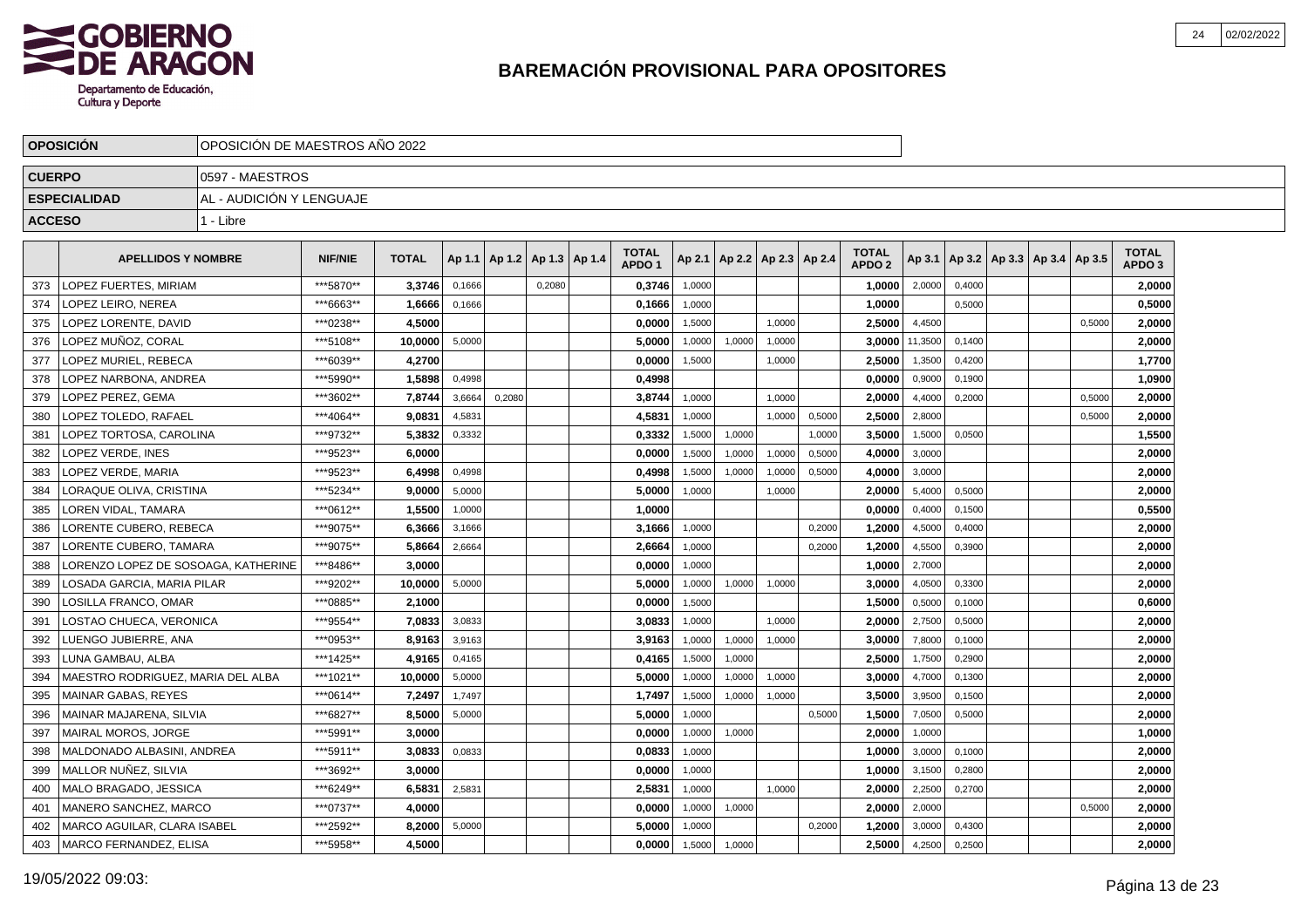

|               | <b>OPOSICION</b>                 | OPOSICION DE MAESTROS ANO 2022 |                |              |        |                                   |        |                                   |        |                          |        |        |                                   |         |        |                                   |        |                                   |  |
|---------------|----------------------------------|--------------------------------|----------------|--------------|--------|-----------------------------------|--------|-----------------------------------|--------|--------------------------|--------|--------|-----------------------------------|---------|--------|-----------------------------------|--------|-----------------------------------|--|
| <b>CUERPO</b> |                                  | 0597 - MAESTROS                |                |              |        |                                   |        |                                   |        |                          |        |        |                                   |         |        |                                   |        |                                   |  |
|               | <b>ESPECIALIDAD</b>              | AL - AUDICIÓN Y LENGUAJE       |                |              |        |                                   |        |                                   |        |                          |        |        |                                   |         |        |                                   |        |                                   |  |
| <b>ACCESO</b> |                                  | 1 - Libre                      |                |              |        |                                   |        |                                   |        |                          |        |        |                                   |         |        |                                   |        |                                   |  |
|               |                                  |                                |                |              |        |                                   |        |                                   |        |                          |        |        |                                   |         |        |                                   |        |                                   |  |
|               | <b>APELLIDOS Y NOMBRE</b>        |                                | <b>NIF/NIE</b> | <b>TOTAL</b> |        | Ap 1.1   Ap 1.2   Ap 1.3   Ap 1.4 |        | <b>TOTAL</b><br>APDO <sub>1</sub> | Ap 2.1 | Ap 2.2   Ap 2.3   Ap 2.4 |        |        | <b>TOTAL</b><br>APDO <sub>2</sub> | Ap 3.1  |        | Ap 3.2   Ap 3.3   Ap 3.4   Ap 3.5 |        | <b>TOTAL</b><br>APDO <sub>3</sub> |  |
| 404           | <b>MARCO HERNANDEZ, SARA</b>     |                                | ***4120**      | 5.7499       | 1,2499 |                                   |        | 1,2499                            | 1,5000 | 1,0000                   |        |        | 2.5000                            | 2,0500  |        |                                   |        | 2,0000                            |  |
| 405           | MARCO REVUELTO, ANA ISABEL       |                                | ***5966**      | 3.0000       |        |                                   |        | 0,0000                            | 1.0000 |                          |        |        | 1,0000                            | 2,2000  |        |                                   |        | 2,0000                            |  |
| 406           | <b>MARCO YUSTE, ISABEL</b>       |                                | ***2125**      | 6.4165       | 2,4165 |                                   |        | 2,4165                            | 1,0000 | 1,0000                   |        |        | 2.0000                            | 4,6500  | 0,5000 |                                   |        | 2,0000                            |  |
| 407           | MARCUELLO CAMPOS, SONIA          |                                | ***7233**      | 4,3332       | 1,3332 |                                   |        | 1,3332                            | 1,0000 |                          |        |        | 1,0000                            | 3,2500  | 0,0100 |                                   |        | 2,0000                            |  |
| 408           | MARIN ABOLAFIA, IRENE            |                                | ***5675**      | 3,5000       |        |                                   |        | 0,0000                            | 1,5000 |                          |        |        | 1,5000                            | 3,0000  | 0,1200 |                                   |        | 2,0000                            |  |
| 409           | <b>MARIN GOMEZ, BEATRIZ</b>      |                                | ***3648**      | 9.0000       | 5,0000 |                                   |        | 5.0000                            |        |                          | 2.0000 |        | 2.0000                            | 5,9500  | 0.3000 |                                   | 0,5000 | 2,0000                            |  |
| 410           | <b>MARIN LECHA, ANA</b>          |                                | ***8640**      | 8.5000       | 5,0000 |                                   |        | 5,0000                            | 1.0000 |                          |        | 0,5000 | 1,5000                            | 3,7500  | 0.5000 |                                   | 0,7500 | 2,0000                            |  |
| 411           | MARQUEZ ORIOL. CARLOTA           |                                | ***1827**      | 2,6166       | 0,1666 |                                   |        | 0,1666                            | 1,0000 |                          |        |        | 1,0000                            | 1,3500  | 0.1000 |                                   |        | 1,4500                            |  |
| 412           | MARTA PALACIOS, ALICIA           |                                | ***4126**      | 3,0000       |        |                                   |        | 0,0000                            | 1,0000 |                          |        |        | 1,0000                            | 3,3000  | 0,1000 |                                   |        | 2,0000                            |  |
| 413           | MARTIN ALONSO, LORENA            |                                | ***1630**      | 2,7500       |        |                                   |        | 0,0000                            | 1,0000 | 1,0000                   |        |        | 2,0000                            | 0,2500  | 0,5000 |                                   |        | 0,7500                            |  |
| 414           | <b>MARTIN ARRUTI, REBECA</b>     |                                | ***4404**      | 9,2000       | 5,0000 |                                   |        | 5,0000                            | 1,0000 | 1,0000                   |        | 0,2000 | 2,2000                            | 6,6000  | 0,5000 |                                   |        | 2,0000                            |  |
| 415           | MARTIN BIELSA, LAURA             |                                | ***4176**      | 7,6664       | 3,6664 |                                   |        | 3,6664                            | 1.0000 |                          | 1.0000 |        | 2.0000                            | 18,9000 | 0.5000 |                                   |        | 2,0000                            |  |
| 416           | <b>MARTIN GOMEZ, ARTURO</b>      |                                | ***6951**      | 10.0000      | 5,0000 |                                   |        | 5,0000                            | 1,0000 | 1,0000                   | 2,0000 |        | 4.0000                            | 2,5000  | 0.5000 |                                   |        | 2,0000                            |  |
| 417           | <b>MARTIN MARTIN, ANA</b>        |                                | ***0060**      | 3,7080       |        |                                   | 0,2080 | 0,2080                            | 1,5000 |                          |        |        | 1,5000                            | 3,1000  |        | 0,5000                            | 0,7500 | 2,0000                            |  |
| 418           | MARTIN MARTIN, NAGORE            |                                | ***6678**      | 5.6248       |        |                                   | 0,1248 | 0,1248                            | 1,5000 | 1,0000                   | 1,0000 |        | 3,5000                            | 4,7500  | 0,1600 |                                   |        | 2,0000                            |  |
| 419           | <b>MARTIN OTAL, CARLOS</b>       |                                | ***5493**      | 10.0000      | 4,4165 |                                   | 0,2912 | 4,7077                            | 1,5000 |                          | 2,0000 | 0,5000 | 4.0000                            | 7,8000  | 0,4400 |                                   |        | 2,0000                            |  |
| 420           | MARTIN PALACIOS, MIRIAM          |                                | ***7134**      | 4,0833       | 0,0833 |                                   |        | 0,0833                            | 1,0000 | 1,0000                   |        |        | 2,0000                            | 1,4000  | 0,2400 |                                   | 0,5000 | 2,0000                            |  |
| 421           | <b>MARTIN TORRES, ANDREA</b>     |                                | ***3265**      | 0.0000       |        |                                   |        | 0.0000                            |        |                          |        |        | 0.0000                            |         |        |                                   |        | 0.0000                            |  |
| 422           | <b>MARTINEZ CARO, CRISTINA</b>   |                                | ***5721**      | 4.2000       |        |                                   |        | 0.0000                            | 1,0000 |                          | 1,0000 | 0,2000 | 2.2000                            | 5,7500  | 0,0200 |                                   |        | 2,0000                            |  |
| 423           | MARTINEZ CASADO, CLARA           |                                | ***8676**      | 3.5000       |        |                                   |        | 0,0000                            | 1,5000 |                          |        |        | 1,5000                            | 2,4000  | 0,5000 |                                   |        | 2,0000                            |  |
| 424           | MARTINEZ CASTILLEJO, CLARA MARIA |                                | ***0313**      | 5,2497       | 0,7497 |                                   |        | 0,7497                            | 1,5000 | 1,0000                   |        |        | 2,5000                            | 3,3000  | 0,5000 |                                   | 0,5000 | 2,0000                            |  |
| 425           | MARTINEZ COBOS, ANGELA NATIVIDAD |                                | ***2387**      | 1,8000       |        |                                   |        | 0,0000                            | 1,0000 |                          |        |        | 1,0000                            | 0,3000  | 0,5000 |                                   |        | 0,8000                            |  |
| 426           | MARTINEZ DOMINGUEZ, MARTA        |                                | ***5280**      | 6,8661       | 3,4165 |                                   | 0,2496 | 3,6661                            | 1,0000 |                          |        | 0,2000 | 1,2000                            | 5,5000  | 0,2600 |                                   |        | 2,0000                            |  |
| 427           | MARTINEZ GARCIA, BEATRIZ         |                                | ***6620**      | 8.2000       | 5,0000 |                                   |        | 5.0000                            | 1,0000 |                          |        | 0,2000 | 1.2000                            | 3,2500  | 0,1900 |                                   |        | 2,0000                            |  |
| 428           | MARTINEZ LAZARO. BEATRIZ         |                                | ***0643**      | 5.5332       | 1,3332 |                                   |        | 1,3332                            | 1,0000 |                          | 1,0000 | 0,2000 | 2.2000                            | 2,9500  | 0,3100 |                                   |        | 2,0000                            |  |
| 429           | MARTINEZ MANZANO, MARIA DOLORES  |                                | ***1877**      | 2,9199       | 0,2499 |                                   |        | 0,2499                            | 1,0000 |                          |        |        | 1.0000                            | 1,6500  | 0,0200 |                                   |        | 1,6700                            |  |
| 430           | MARTINEZ MARTINEZ, CECILIA       |                                | ***9594**      | 6,0000       |        |                                   |        | 0,0000                            | 1,0000 | 1,0000                   | 2,0000 |        | 4,0000                            | 3,0500  |        |                                   |        | 2,0000                            |  |
| 431           | MARTINEZ PEREZ, ROCIO            |                                | ***7321**      | 2,0000       |        |                                   |        | 0,0000                            | 1,0000 |                          | 1,0000 |        | 2,0000                            |         |        |                                   |        | 0,0000                            |  |
| 432           | MARTINEZ RACERO, VANESSA         |                                | ***3312**      | 3,5664       | 1,6664 |                                   |        | 1,6664                            | 1,0000 |                          |        |        | 1,0000                            | 0,4000  | 0,5000 |                                   |        | 0,9000                            |  |
| 433           | MARTINEZ RUIPEREZ. LARA          |                                | ***1051**      | 1.5000       |        |                                   |        | 0.0000                            | 1,0000 |                          |        | 0,5000 | 1.5000                            |         |        |                                   |        | 0,0000                            |  |
| 434           | MARTINEZ SACRISTAN, ERIKA        |                                | ***9369**      | 9,7000       | 5,0000 |                                   |        | 5,0000                            | 1,0000 | 1,0000                   |        | 0,7000 | 2,7000                            | 4,3500  | 0,0900 |                                   |        | 2,0000                            |  |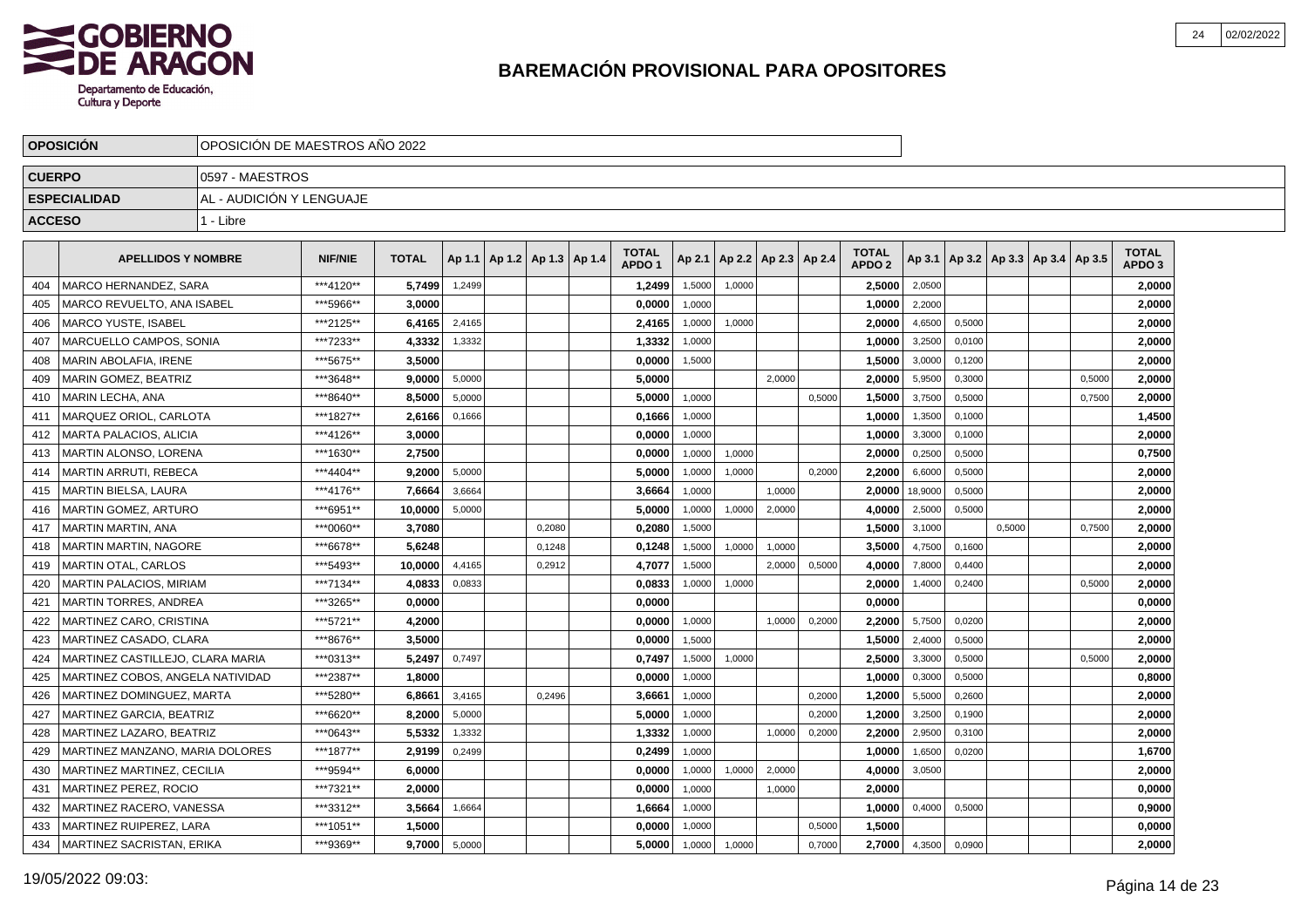

|               | <b>OPOSICION</b>                  | OPOSICION DE MAESTROS ANO 2022 |                                                                                                                            |              |        |  |                                   |  |                                   |        |        |                          |        |                                   |         |                  |                                   |        |                                   |  |
|---------------|-----------------------------------|--------------------------------|----------------------------------------------------------------------------------------------------------------------------|--------------|--------|--|-----------------------------------|--|-----------------------------------|--------|--------|--------------------------|--------|-----------------------------------|---------|------------------|-----------------------------------|--------|-----------------------------------|--|
| <b>CUERPO</b> |                                   | 0597 - MAESTROS                |                                                                                                                            |              |        |  |                                   |  |                                   |        |        |                          |        |                                   |         |                  |                                   |        |                                   |  |
|               | <b>ESPECIALIDAD</b>               | AL - AUDICIÓN Y LENGUAJE       |                                                                                                                            |              |        |  |                                   |  |                                   |        |        |                          |        |                                   |         |                  |                                   |        |                                   |  |
| <b>ACCESO</b> |                                   | 1 - Libre                      |                                                                                                                            |              |        |  |                                   |  |                                   |        |        |                          |        |                                   |         |                  |                                   |        |                                   |  |
|               | <b>APELLIDOS Y NOMBRE</b>         |                                | <b>NIF/NIE</b>                                                                                                             | <b>TOTAL</b> |        |  | Ap 1.1   Ap 1.2   Ap 1.3   Ap 1.4 |  | <b>TOTAL</b><br>APDO <sub>1</sub> | Ap 2.1 |        | Ap 2.2   Ap 2.3   Ap 2.4 |        | <b>TOTAL</b><br>APDO <sub>2</sub> | Ap 3.1  |                  | Ap 3.2   Ap 3.3   Ap 3.4   Ap 3.5 |        | <b>TOTAL</b><br>APDO <sub>3</sub> |  |
| 435           | MARTINEZ ZALBA. LEYRE             |                                | ***0669**                                                                                                                  | 6,0833       | 0,0833 |  |                                   |  | 0,0833                            | 1,5000 | 1,0000 | 1.0000                   | 0,5000 | 4.0000                            | 2,8500  | 0,5000           |                                   |        | 2,0000                            |  |
| 436           | MARTINEZ ZAMBON, CAROLINA         |                                | ***9996**                                                                                                                  | 3,0000       |        |  |                                   |  | 0,0000                            | 1,0000 |        |                          |        | 1,0000                            | 2,2000  |                  |                                   |        | 2,0000                            |  |
| 437           | MARTINEZ DE QUEL LLORENTE, ALBA   |                                | ***9279**                                                                                                                  | 7,3748       | 2,3332 |  | 0,0416                            |  | 2,3748                            | 1,0000 | 1,0000 | 1,0000                   |        | 3,0000                            | 10,2500 | 0,4000           |                                   | 0,5000 | 2,0000                            |  |
| 438           | MARZAL PEREZ. CLEO                |                                | ***6330**                                                                                                                  | 1,0500       |        |  |                                   |  | 0,0000                            | 1,0000 |        |                          |        | 1,0000                            |         | 0,0500           |                                   |        | 0,0500                            |  |
| 439           | MATEO ESPAÑOL, JULIA              |                                | ***6087**                                                                                                                  | 10,0000      | 5,0000 |  |                                   |  | 5,0000                            | 1,5000 | 1,0000 | 1,0000                   |        | 3,5000                            | 2,9500  |                  |                                   |        | 2,0000                            |  |
| 440           | <b>MATEO SANZ, MARINA</b>         |                                | ***2456**<br>4.8330<br>0,8330<br>0.8330<br>1,0000<br>1,0000<br>***2819**<br>0,4165<br>4.0665<br>0,4165<br>1,5000<br>1,0000 |              |        |  |                                   |  |                                   |        |        |                          |        |                                   |         | 2,1500<br>0.1600 |                                   |        | 2.0000                            |  |
| 441           | <b>MATEO SERRANO, MARTA</b>       |                                | ***1149**<br>4,5000<br>0,0000<br>1,5000<br>1,0000                                                                          |              |        |  |                                   |  |                                   |        |        |                          |        |                                   |         | 0,1500           |                                   | 0,5000 | 1,1500                            |  |
| 442           | <b>MATEOS MARTIN, LORENA</b>      |                                |                                                                                                                            |              |        |  |                                   |  |                                   |        |        |                          |        | 2,5000                            | 3,5000  |                  |                                   |        | 2,0000                            |  |
| 443           | MAYORAL CAMPAROLA, ANA ISABEL     |                                | ***0742**<br>1,4165<br>1,0000<br>1,0000<br>6,4165<br>1,4165<br>1,0000                                                      |              |        |  |                                   |  |                                   |        |        |                          |        |                                   |         | 0,1800           |                                   | 1,2500 | 2,0000                            |  |
| 444           | MAZON ARAUZ, IRENE                |                                | ***5951**<br>5,0832<br>0,0832<br>0,0832<br>1,5000<br>1,0000<br>0,5000                                                      |              |        |  |                                   |  |                                   |        |        |                          |        |                                   |         |                  | 0,3400<br>0,5000                  | 0,7500 | 2,0000                            |  |
| 445           | MEGIA LASECA, DAVID               |                                | ***7064**                                                                                                                  | 3,0000       |        |  |                                   |  | 0,0000                            | 1,0000 |        |                          |        | 1,0000                            | 2,0000  |                  |                                   |        | 2,0000                            |  |
| 446           | MENDIARA PUEYO, ELENA             |                                | ***7215**                                                                                                                  | 9,0000       | 5,0000 |  |                                   |  | 5,0000                            | 1,0000 |        | 1.0000                   |        | 2,0000                            | 3,3500  |                  |                                   |        | 2,0000                            |  |
| 447           | MENDOZA SEGURA, JULIA             |                                | ***2310**                                                                                                                  | 1,0000       |        |  |                                   |  | 0,0000                            |        | 1.0000 |                          |        | 1,0000                            |         |                  |                                   |        | 0,0000                            |  |
| 448           | MENENDEZ VAZQUEZ. ANGELA          |                                | ***7225**                                                                                                                  | 4,3332       | 0,3332 |  |                                   |  | 0,3332                            | 1,0000 |        | 1,0000                   |        | 2,0000                            | 6,7500  |                  |                                   |        | 2,0000                            |  |
| 449           | <b>MERINO LOPEZ, LARA</b>         |                                | ***5649**                                                                                                                  | 0,0000       |        |  |                                   |  | 0,0000                            |        |        |                          |        | 0,0000                            |         |                  |                                   |        | 0,0000                            |  |
| 450           | MESEGUER LALLANA, DULCE MARIA     |                                | ***2581**                                                                                                                  | 5,9163       | 1,9163 |  |                                   |  | 1,9163                            | 1,0000 | 1,0000 |                          |        | 2,0000                            | 2,6500  |                  |                                   | 0,5000 | 2,0000                            |  |
| 451           | <b>MESTRE SAURA, CLARA</b>        |                                | ***9285**                                                                                                                  | 4,5000       |        |  |                                   |  | 0,0000                            | 1,5000 |        | 1,0000                   |        | 2,5000                            | 2,1000  | 0,0500           |                                   |        | 2,0000                            |  |
| 452           | MIGUEL AURIA. IRENE               |                                | ***5199**                                                                                                                  | 4.0000       |        |  |                                   |  | 0.0000                            | 1,5000 |        |                          | 0,5000 | 2.0000                            | 2,0500  | 0.1000           |                                   |        | 2,0000                            |  |
| 453           | MIGUEL CASANOVA. BELEN            |                                | ***7591**                                                                                                                  | 3.0000       |        |  |                                   |  | 0.0000                            | 1,0000 |        |                          |        | 1.0000                            | 1,9500  |                  |                                   | 0,5000 | 2,0000                            |  |
| 454           | MIGUEL DIARTE, MARIA              |                                | ***2473**                                                                                                                  | 3,5000       |        |  |                                   |  | 0,0000                            | 1,5000 |        |                          |        | 1,5000                            | 2,5000  | 0,2000           |                                   |        | 2,0000                            |  |
| 455           | <b>MIR VALLS, INES</b>            |                                | ***6071**                                                                                                                  | 1.0600       |        |  |                                   |  | 0,0000                            | 1,0000 |        |                          |        | 1,0000                            |         | 0,0600           |                                   |        | 0,0600                            |  |
| 456           | MIRANDA BAFALUY, MARIA            |                                | ***4636**                                                                                                                  | 6,4165       | 1,4165 |  |                                   |  | 1,4165                            | 1,0000 | 1,0000 | 1,0000                   |        | 3,0000                            | 4,3000  | 0,5000           |                                   |        | 2,0000                            |  |
| 457           | MOLINA ARGUEDAS, ALVARES          |                                | ***5654**                                                                                                                  | 5,0826       | 0,1666 |  | 1,9160                            |  | 2,0826                            | 1,0000 |        |                          |        | 1,0000                            | 2,1500  | 0,2600           |                                   |        | 2,0000                            |  |
| 458           | MOLINA LALUEZA, JULIA             |                                | ***0763**                                                                                                                  | 1.6200       |        |  |                                   |  | 0.0000                            | 1,0000 |        |                          |        | 1.0000                            |         | 0,1200           |                                   | 0,5000 | 0,6200                            |  |
| 459           | MOLINA PARDO, JAIME               |                                | ***1128**                                                                                                                  | 4,7499       | 0,2499 |  |                                   |  | 0.2499                            | 1,0000 | 1,0000 |                          | 0,5000 | 2,5000                            | 1,7000  |                  |                                   | 0,7500 | 2,0000                            |  |
| 460           | MOLINERO BENITO, ALICIA           |                                | ***5929**                                                                                                                  | 4,5000       |        |  |                                   |  | 0,0000                            | 1,5000 | 1,0000 |                          |        | 2,5000                            | 3,4000  | 0,0200           |                                   |        | 2,0000                            |  |
| 461           | MONREAL CLAVER, EVA               |                                | ***2359**                                                                                                                  | 0,2500       |        |  |                                   |  | 0,0000                            |        |        |                          |        | 0,0000                            | 0,2500  |                  |                                   |        | 0,2500                            |  |
| 462           | MONTALBAN GARCIA, CRISTINA        |                                | ***9985**                                                                                                                  | 5,0000       |        |  |                                   |  | 0,0000                            | 1,0000 | 1,0000 | 1,0000                   |        | 3,0000                            | 2,1000  |                  |                                   |        | 2,0000                            |  |
| 463           | MONTAÑES GARGALLO, ANA            |                                | ***0818**                                                                                                                  | 5,0831       | 0,5831 |  |                                   |  | 0,5831                            | 1,5000 |        | 1,0000                   |        | 2,5000                            | 2,9500  | 0,5000           |                                   | 0,5000 | 2,0000                            |  |
| 464           | <b>MONTESA ROTA, MARIA CARMEN</b> |                                | ***7319**                                                                                                                  | 4,6100       |        |  |                                   |  | 0,0000                            | 1,5000 |        | 2,0000                   |        | 3.5000                            | 0,9000  | 0,2100           |                                   |        | 1,1100                            |  |
| 465           | IMONTESINOS MARTINEZ. PAULA       |                                | ***4372**                                                                                                                  | 3.0000       |        |  |                                   |  | 0,0000                            |        | 1,0000 |                          |        | 1,0000                            | 1,5500  | 0,1100           |                                   | 0,5000 | 2,0000                            |  |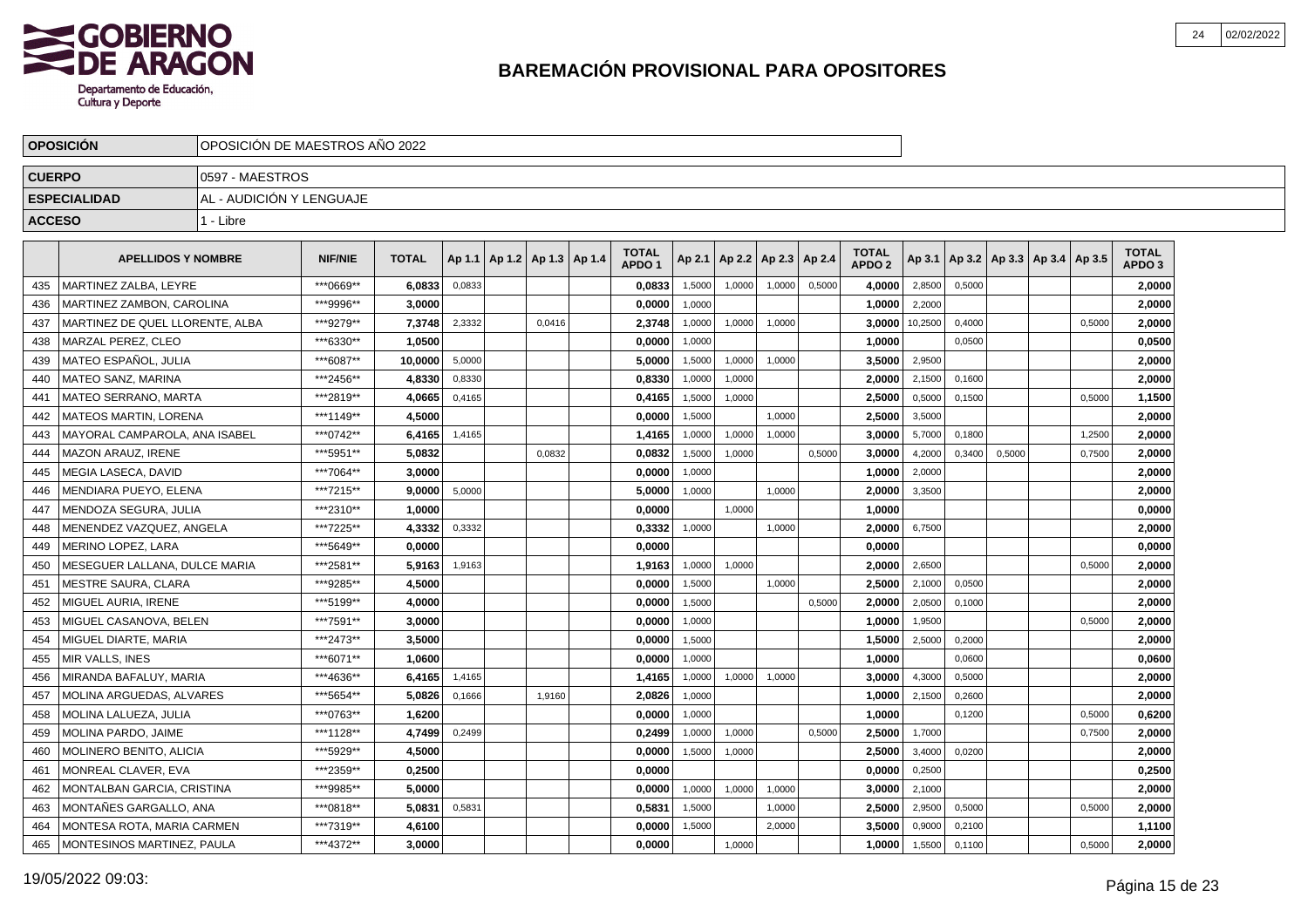

|               | <b>OPOSICION</b>                | OPOSICION DE MAESTROS ANO 2022 |                |              |        |                                   |        |                                   |        |                          |        |        |                                   |        |        |        |                                   |        |                                   |  |
|---------------|---------------------------------|--------------------------------|----------------|--------------|--------|-----------------------------------|--------|-----------------------------------|--------|--------------------------|--------|--------|-----------------------------------|--------|--------|--------|-----------------------------------|--------|-----------------------------------|--|
| <b>CUERPO</b> |                                 | 10597 - MAESTROS               |                |              |        |                                   |        |                                   |        |                          |        |        |                                   |        |        |        |                                   |        |                                   |  |
|               | <b>ESPECIALIDAD</b>             | AL - AUDICIÓN Y LENGUAJE       |                |              |        |                                   |        |                                   |        |                          |        |        |                                   |        |        |        |                                   |        |                                   |  |
| <b>ACCESO</b> |                                 | 1 - Libre                      |                |              |        |                                   |        |                                   |        |                          |        |        |                                   |        |        |        |                                   |        |                                   |  |
|               |                                 |                                |                |              |        |                                   |        |                                   |        |                          |        |        |                                   |        |        |        |                                   |        |                                   |  |
|               | <b>APELLIDOS Y NOMBRE</b>       |                                | <b>NIF/NIE</b> | <b>TOTAL</b> |        | Ap 1.1   Ap 1.2   Ap 1.3   Ap 1.4 |        | <b>TOTAL</b><br>APDO <sub>1</sub> | Ap 2.1 | Ap 2.2   Ap 2.3   Ap 2.4 |        |        | <b>TOTAL</b><br>APDO <sub>2</sub> | Ap 3.1 |        |        | Ap 3.2   Ap 3.3   Ap 3.4   Ap 3.5 |        | <b>TOTAL</b><br>APDO <sub>3</sub> |  |
| 466           | MONTON JIMENEZ, CARLA           |                                | ***1005**      | 6,4998       | 0,4998 |                                   |        | 0,4998                            | 1,5000 | 1,0000                   | 1.0000 | 0,5000 | 4.0000                            | 3,4000 | 0,4300 | 0.5000 |                                   |        | 2,0000                            |  |
| 467           | MONTORO MAVILLA, LAURA          |                                | ***5987**      | 5,0833       | 0,0833 |                                   |        | 0,0833                            | 1,5000 | 1,0000                   |        | 0,5000 | 3.0000                            | 2,1000 | 0,2000 |        |                                   | 0,5000 | 2,0000                            |  |
| 468           | MONZON BARTOLOME, CARLOTA       |                                | ***6136**      | 4,7364       | 2,6664 |                                   |        | 2,6664                            | 1,0000 |                          |        |        | 1,0000                            | 0,9500 | 0,1200 |        |                                   |        | 1,0700                            |  |
| 469           | <b>MORA SANZ, PATRICIA</b>      |                                | ***5778**      | 0.5000       |        |                                   |        | 0.0000                            |        |                          |        |        | 0,0000                            |        | 0,5000 |        |                                   |        | 0,5000                            |  |
| 470           | MORAGA ARENAS, EVA              |                                | ***8884**      | 9,9497       | 3,7497 |                                   |        | 3,7497                            | 1,0000 | 1,0000                   | 2,0000 | 0,2000 | 4,2000                            | 4,2500 | 0,0100 |        |                                   | 0,5000 | 2,0000                            |  |
| 471           | <b>MORALES MEDRANO, MARIA</b>   |                                | ***7454**      | 9.0000       | 5,0000 |                                   |        | 5.0000                            | 1,0000 |                          | 1,0000 |        | 2.0000                            | 4,5000 | 0,3200 |        |                                   |        | 2,0000                            |  |
| 472           | <b>MORAN ZAMORA, MIRIAM</b>     |                                | ***0574**      | 3.0000       |        |                                   |        | 0,0000                            | 1,0000 |                          |        |        | 1.0000                            | 2,4000 | 0,5000 |        |                                   |        | 2,0000                            |  |
| 473           | <b>MORATA MOMBIELA, CLARA</b>   |                                | ***6277**      | 9,0000       | 5,0000 |                                   |        | 5,0000                            | 1,0000 |                          | 1,0000 |        | 2,0000                            | 5,9500 | 0,5000 |        |                                   |        | 2,0000                            |  |
| 474           | MORENO ALDAMA. DAVID            |                                | ***1927**      | 4,1248       |        |                                   | 0,1248 | 0,1248                            | 1,0000 | 1,0000                   |        |        | 2,0000                            | 2,0000 |        |        |                                   | 0,5000 | 2,0000                            |  |
| 475           | MORENO MORALES, BEATRIZ CARMEN  |                                | ***4556**      | 10,0000      | 5,0000 |                                   |        | 5,0000                            | 1,0000 |                          | 2,0000 |        | 3,0000                            | 6,5500 | 0,5000 |        |                                   |        | 2,0000                            |  |
| 476           | MORENO ROMANOS, CARMEN          |                                | ***3238**      | 1,7200       |        |                                   |        | 0,0000                            |        |                          |        |        | 0,0000                            | 1,3000 | 0,4200 |        |                                   |        | 1,7200                            |  |
| 477           | MORET OLIVER. M. MAGDALENA      |                                | ***9597**      | 9,0000       | 5,0000 |                                   |        | 5,0000                            | 1.0000 |                          |        | 1.0000 | 2,0000                            | 5,6500 | 0,4800 |        |                                   |        | 2,0000                            |  |
| 478           | <b>MORLANES MELERO, PILAR</b>   |                                | *** 5442**     | 9,0833       | 4,0833 |                                   |        | 4,0833                            | 1,0000 |                          | 2.0000 |        | 3,0000                            | 4,9000 | 0,5000 |        |                                   |        | 2,0000                            |  |
| 479           | MORTE SERRANO. BELEN BRIANDA    |                                | ***3270**      | 9.0000       | 5,0000 |                                   |        | 5.0000                            | 1,0000 |                          | 1,0000 |        | 2,0000                            | 9,4000 | 0,5000 |        |                                   |        | 2,0000                            |  |
| 480           | MOZOTA BARRAU, BEATRIZ          |                                | ***9576**      | 10,0000      | 5,0000 |                                   |        | 5,0000                            | 1,0000 | 1,0000                   | 1,0000 |        | 3,0000                            | 7,0000 | 0,5000 |        |                                   |        | 2,0000                            |  |
| 481           | MUEL BUENO, MARIA               |                                | ***7421**      | 7,4165       | 1,4165 |                                   |        | 1,4165                            | 1,0000 | 1,0000                   | 1,0000 | 1,0000 | 4,0000                            | 5,8000 | 0,2600 |        |                                   |        | 2,0000                            |  |
| 482           | MUERZA MARIN, Mª RAQUEL         |                                | ***5195**      | 3,0000       |        |                                   |        | 0,0000                            | 1,0000 |                          |        |        | 1,0000                            | 2,9500 | 0,4100 |        |                                   |        | 2,0000                            |  |
| 483           | MUÑOZ CEBOLLADA, VANESA         |                                | ***5727**      | 5.4833       | 1.0833 |                                   |        | 1.0833                            | 1.0000 | 1,0000                   |        | 0.4000 | 2.4000                            | 1,6000 | 0.5000 |        |                                   |        | 2,0000                            |  |
| 484           | MUR HEREZA, SOFIA               |                                | ***5870**      | 3.0833       | 0,0833 |                                   |        | 0.0833                            | 1,0000 |                          |        |        | 1.0000                            | 2,6500 | 0,5000 |        |                                   |        | 2.0000                            |  |
| 485           | MUR VIÑUALES, CRISTINA          |                                | ***5270**      | 10,0000      | 5,0000 |                                   |        | 5,0000                            | 1,0000 | 1,0000                   | 1,0000 | 0,2000 | 3,2000                            | 5,2500 | 0,5000 |        |                                   |        | 2,0000                            |  |
| 486           | MURILLO ASCUNCE, NEREA          |                                | ***3559**      | 5,7497       | 0,7497 |                                   |        | 0,7497                            | 1,0000 | 1,0000                   | 1,0000 |        | 3,0000                            | 4,1500 | 0,5000 |        |                                   | 0,5000 | 2,0000                            |  |
| 487           | NAVARRETE PEREZ, FERNANDO       |                                | ***6826**      | 3,5000       |        |                                   |        | 0,0000                            | 1,5000 |                          |        |        | 1,5000                            | 2,0000 | 0,4600 |        |                                   |        | 2,0000                            |  |
| 488           | NAVARRO ABADIA, SARA            |                                | ***0275**      | 3,2000       |        |                                   |        | 0,0000                            | 1,0000 |                          |        | 0,2000 | 1,2000                            | 2,4000 | 0,2700 |        |                                   |        | 2,0000                            |  |
| 489           | NAVARRO HEREDIA, LAURA          |                                | ***1039**      | 3.5000       |        |                                   |        | 0.0000                            | 1,5000 |                          |        |        | 1,5000                            | 2,8000 |        |        |                                   | 0,5000 | 2.0000                            |  |
| 490           | NAVARRO MAINAR, MARIA LUISA     |                                | ***6890**      | 5.0000       |        |                                   |        | 0,0000                            | 1,0000 |                          | 2.0000 |        | 3.0000                            | 3,2500 | 0,1300 |        |                                   |        | 2,0000                            |  |
| 491           | NAVARRO ORIOL. JESSICA          |                                | ***8402**      | 5.7496       |        | 0.7496                            |        | 0,7496                            | 1,0000 | 1,0000                   | 1,0000 |        | 3.0000                            | 6,5000 | 0,5000 |        |                                   |        | 2,0000                            |  |
| 492           | NAVARRO SAZ, DAVID              |                                | ***7183**      | 4,0833       | 0,0833 |                                   |        | 0,0833                            | 1,0000 |                          | 1,0000 |        | 2,0000                            | 2,7000 | 0,0100 |        |                                   |        | 2,0000                            |  |
| 493           | NAVARRO VALERO, PATRICIA        |                                | ***0275**      | 1,7500       |        |                                   |        | 0,0000                            | 1,0000 |                          |        |        | 1,0000                            | 0,2500 |        |        |                                   | 0,5000 | 0,7500                            |  |
| 494           | NAVERO LABRADOR, LAURA          |                                | ***6098**      | 4,5000       |        |                                   |        | 0,0000                            | 1,5000 | 1,0000                   |        |        | 2,5000                            | 2,0000 |        |        |                                   | 0,5000 | 2,0000                            |  |
| 495           | NICOLAS CONTINENTE. MARIA PILAR |                                | ***0194**      | 3.0000       |        |                                   |        | 0.0000                            | 1,0000 |                          |        |        | 1.0000                            | 2,5000 | 0,1700 |        |                                   |        | 2.0000                            |  |
| 496           | INIETO RUPEREZ. ELENA           |                                | ***5618**      | 10,0000      | 4,4165 |                                   |        | 4,4165                            | 1,0000 | 1,0000                   | 2,0000 |        | 4.0000                            | 6,0500 | 0,4800 |        |                                   |        | 2,0000                            |  |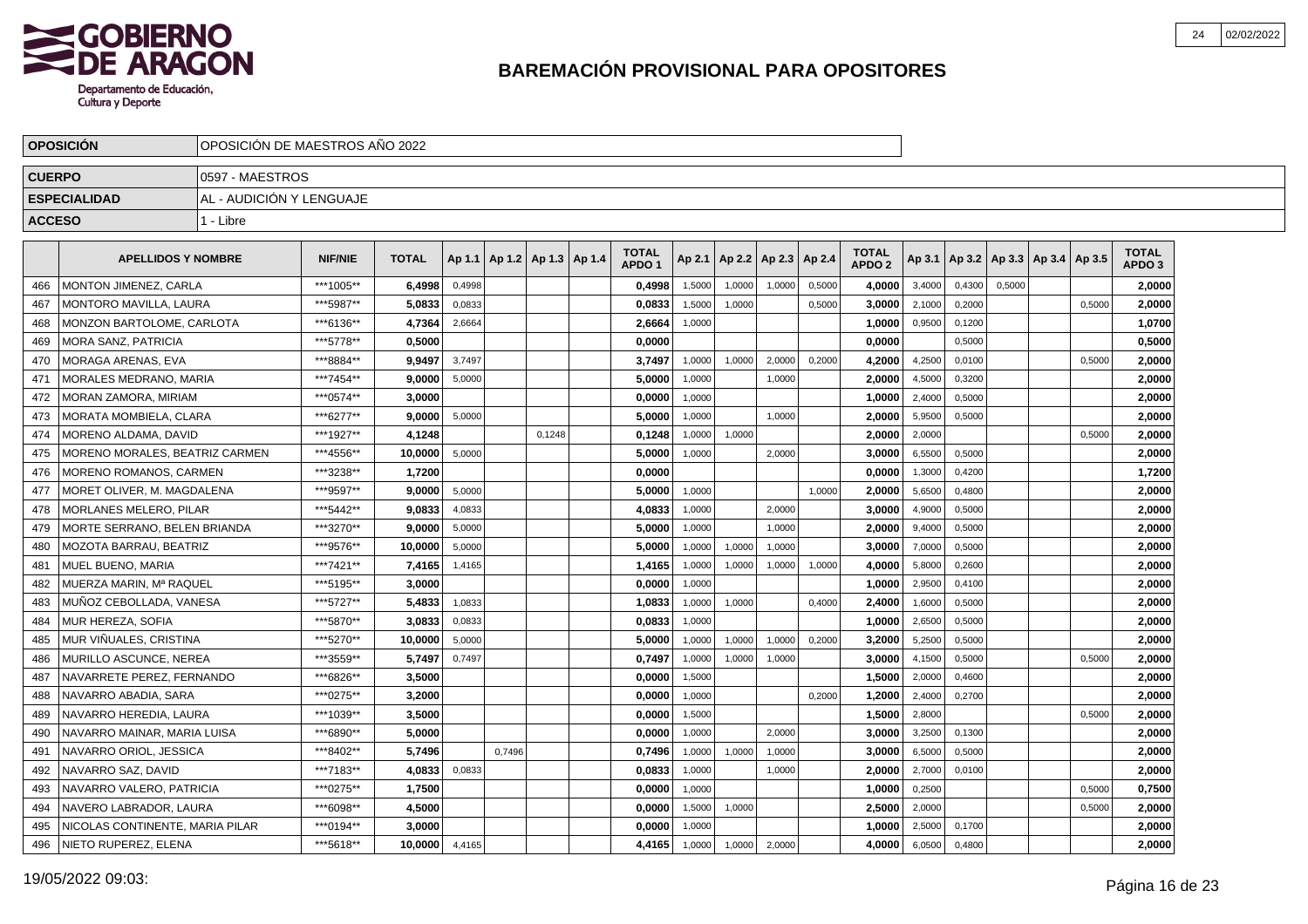

|               | <b>OPOSICION</b>                | OPOSICIÓN DE MAESTROS AÑO 2022 |                |              |        |                                   |        |                                   |        |                          |        |        |                                   |         |        |        |                                   |        |                                   |  |
|---------------|---------------------------------|--------------------------------|----------------|--------------|--------|-----------------------------------|--------|-----------------------------------|--------|--------------------------|--------|--------|-----------------------------------|---------|--------|--------|-----------------------------------|--------|-----------------------------------|--|
| <b>CUERPO</b> |                                 | 10597 - MAESTROS               |                |              |        |                                   |        |                                   |        |                          |        |        |                                   |         |        |        |                                   |        |                                   |  |
|               | <b>ESPECIALIDAD</b>             | AL - AUDICIÓN Y LENGUAJE       |                |              |        |                                   |        |                                   |        |                          |        |        |                                   |         |        |        |                                   |        |                                   |  |
| <b>ACCESO</b> |                                 | 1 - Libre                      |                |              |        |                                   |        |                                   |        |                          |        |        |                                   |         |        |        |                                   |        |                                   |  |
|               |                                 |                                |                |              |        |                                   |        |                                   |        |                          |        |        |                                   |         |        |        |                                   |        |                                   |  |
|               | <b>APELLIDOS Y NOMBRE</b>       |                                | <b>NIF/NIE</b> | <b>TOTAL</b> |        | Ap 1.1   Ap 1.2   Ap 1.3   Ap 1.4 |        | <b>TOTAL</b><br>APDO <sub>1</sub> | Ap 2.1 | Ap 2.2   Ap 2.3   Ap 2.4 |        |        | <b>TOTAL</b><br>APDO <sub>2</sub> | Ap 3.1  |        |        | Ap 3.2   Ap 3.3   Ap 3.4   Ap 3.5 |        | <b>TOTAL</b><br>APDO <sub>3</sub> |  |
| 497           | NOGUES ABIAN. MARIA             |                                | ***3120**      | 2.7000       |        |                                   |        | 0,0000                            | 1,0000 |                          |        |        | 1,0000                            | 1,5000  | 0,2000 |        |                                   |        | 1,7000                            |  |
| 498           | NOVALES SANCHEZ, LAURA ASUNCION |                                | ***5612**      | 4,6998       | 0,4998 |                                   |        | 0,4998                            | 1,0000 | 1,0000                   |        | 0.2000 | 2,2000                            | 3,1000  | 0,5000 |        |                                   |        | 2,0000                            |  |
| 499           | NOZAL EGEA, SARA                |                                | ***0753**      | 4,7912       |        |                                   | 0,2912 | 0,2912                            | 1,5000 | 1,0000                   |        |        | 2,5000                            | 2,1500  | 0,1000 |        |                                   |        | 2,0000                            |  |
| 500           | NUÑEZ MEGIAS, ANA MARIA         |                                | ***2648**      | 4,0664       | 0,6664 |                                   |        | 0,6664                            | 1,0000 |                          |        | 0,4000 | 1,4000                            | 2,7000  | 0,1000 |        |                                   | 0,5000 | 2,0000                            |  |
| 501           | <b>OLACIA FRANCO, ANA</b>       |                                | ***2095**      | 3,0833       | 0,0833 |                                   |        | 0,0833                            | 1,0000 |                          |        |        | 1,0000                            | 2,5000  | 0,3000 |        |                                   |        | 2,0000                            |  |
| 502           | OLIVER NAGER. ISABEL            |                                | ***5433**      | 6.7498       | 1,1666 |                                   | 0.0832 | 1.2498                            | 1,5000 | 1,0000                   | 1,0000 |        | 3.5000                            | 3,3000  |        |        |                                   |        | 2,0000                            |  |
| 503           | OLIVEROS GAY. ANA ISABEL        |                                | ***0502**      | 8.0000       | 5,0000 |                                   |        | 5.0000                            | 1.0000 |                          |        |        | 1.0000                            | 5,8000  | 0,5000 |        |                                   |        | 2,0000                            |  |
| 504           | ORENSANZ BRUNA, SONIA           |                                | ***0128**      | 6,4497       | 1,7497 |                                   |        | 1,7497                            | 1,5000 | 1,0000                   |        | 0,2000 | 2,7000                            | 4,3000  | 0,1000 |        |                                   |        | 2,0000                            |  |
| 505           | ORNAQUE GARCIA. IRIS            |                                | ***6954**      | 3,1666       | 0,1666 |                                   |        | 0,1666                            | 1,0000 |                          |        |        | 1,0000                            | 2,5000  | 0,1000 |        |                                   | 0,5000 | 2,0000                            |  |
| 506           | ORQUIN GONZALEZ, ANA LAURA      |                                | ***5218**      | 3,0000       |        |                                   |        | 0,0000                            | 1,0000 |                          |        |        | 1,0000                            | 2,3000  |        |        |                                   |        | 2,0000                            |  |
| 507           | <b>ORTIZ GOMEZ, SHEYLA</b>      |                                | ***9980**      | 5,6666       | 1,1666 |                                   |        | 1,1666                            | 1,5000 |                          | 1,0000 |        | 2,5000                            | 3,1500  |        |        |                                   | 0,5000 | 2,0000                            |  |
| 508           | ORTIZ LOPEZ, SAMANTHA           |                                | *** 0588**     | 3,9499       | 0,2499 |                                   |        | 0,2499                            | 1,5000 |                          |        | 0.2000 | 1,7000                            | 3,2500  | 0.3400 |        |                                   |        | 2,0000                            |  |
| 509           | ORTIZ SEGURA, RAQUEL            |                                | ***1722**      | 3,0000       |        |                                   |        | 0,0000                            | 1.0000 |                          |        |        | 1,0000                            | 3,0500  | 0,2100 |        |                                   |        | 2,0000                            |  |
| 510           | <b>OTAL ALA, PATRICIA</b>       |                                | ***5910**      | 4.0000       |        |                                   |        | 0.0000                            | 1,0000 | 1,0000                   |        |        | 2,0000                            | 2,2000  | 0,0700 |        |                                   |        | 2,0000                            |  |
| 511           | OTAL AYENSA, PAULA              |                                | ***8651**      | 9,0000       | 5,0000 |                                   |        | 5,0000                            | 1,0000 |                          | 1,0000 |        | 2,0000                            | 5,4500  | 0,5000 |        |                                   |        | 2,0000                            |  |
| 512           | <b>OVEJERO MARTINEZ, CLARA</b>  |                                | ***8343**      | 6,8745       | 1.7497 |                                   | 1,6248 | 3,3745                            | 1,5000 |                          |        |        | 1,5000                            | 1,7000  | 0,1700 | 0,5000 |                                   |        | 2,0000                            |  |
| 513           | PABLO BLASCO, ESTER             |                                | ***0738**      | 2,5500       |        |                                   |        | 0,0000                            | 1,5000 |                          |        |        | 1,5000                            | 0,9500  | 0,1000 |        |                                   |        | 1,0500                            |  |
| 514           | PACHECO MORAL, ANA              |                                | ***0165**      | 6.9163       | 0,9163 |                                   |        | 0,9163                            | 1,5000 | 1,0000                   | 2.0000 | 0,2000 | 4.7000                            | 0,8000  | 0.5000 |        |                                   |        | 1,3000                            |  |
| 515           | PACIN SANCHEZ, MARIA OLIVA      |                                | ***6716**      | 7.0000       | 5,0000 |                                   |        | 5.0000                            |        |                          |        |        | 0.0000                            | 5,9500  | 0,2200 |        |                                   |        | 2.0000                            |  |
| 516           | PAESA HERNANDEZ, DANIEL         |                                | ***5540**      | 2,5000       |        |                                   |        | 0,0000                            | 1,0000 |                          |        |        | 1,0000                            | 1,5000  |        |        |                                   |        | 1,5000                            |  |
| 517           | PALACIN NAVARRO, RAMIRO         |                                | ***5744**      | 4,5000       |        |                                   |        | 0,0000                            | 1,5000 | 1,0000                   |        |        | 2,5000                            | 2,0000  |        |        |                                   |        | 2,0000                            |  |
| 518           | PALOMAR CAMPILLOS, LAURA        |                                | ***0364**      | 0,6500       |        |                                   |        | 0,0000                            |        |                          |        |        | 0,0000                            | 0,6500  |        |        |                                   |        | 0,6500                            |  |
| 519           | PARRILLA MIGUEL, SAMUEL         |                                | ***3208**      | 2,0433       | 0,0833 |                                   |        | 0,0833                            | 1,0000 |                          |        |        | 1,0000                            | 0,6000  | 0,3600 |        |                                   |        | 0,9600                            |  |
| 520           | PASAMAR CASASUS, HELENA         |                                | ***0417**      | 1.1000       |        |                                   |        | 0.0000                            | 1,0000 |                          |        |        | 1.0000                            |         | 0,1000 |        |                                   |        | 0,1000                            |  |
| 521           | PASCUAL DENA, CARLOS            |                                | ***5691**      | 4,2499       | 0,2499 |                                   |        | 0.2499                            | 1,0000 |                          | 1,0000 |        | 2.0000                            | 2,6500  |        |        |                                   |        | 2,0000                            |  |
| 522           | PASCUAL PUEYO. MARIA            |                                | ***6037**      | 3,5000       |        |                                   |        | 0,0000                            | 1,5000 |                          |        |        | 1,5000                            | 3,2500  |        |        |                                   |        | 2,0000                            |  |
| 523           | PASCUAL TOSINA, SANDRA          |                                | ***8753**      | 7,3745       | 1,0833 |                                   | 1,7912 | 2,8745                            | 1,5000 |                          | 1,0000 |        | 2,5000                            | 10,6500 | 0,5000 |        |                                   |        | 2,0000                            |  |
| 524           | PASTORA RUIZ, MARIA             |                                | ***8853**      | 9,0000       | 5,0000 |                                   |        | 5,0000                            |        |                          | 2,0000 |        | 2,0000                            | 3,1000  | 0,5000 |        |                                   | 0,7500 | 2,0000                            |  |
| 525           | PAULES LANUZA, DAVID            |                                | ***1372**      | 3,0000       |        |                                   |        | 0,0000                            | 1,0000 |                          |        |        | 1,0000                            | 2,8000  |        |        |                                   |        | 2,0000                            |  |
| 526           | PAYAS MARTINEZ. INIGO           |                                | ***3957**      | 3,4998       | 0,4998 |                                   |        | 0,4998                            | 1,0000 |                          |        |        | 1.0000                            | 2,2000  | 0,4300 |        |                                   |        | 2.0000                            |  |
| 527           | <b>PEDRON MARIN, SARA</b>       |                                | ***2924**      | 5,7497       | 2,7497 |                                   |        | 2,7497                            | 1,0000 |                          |        |        | 1.0000                            | 3,1000  | 0,1800 |        |                                   |        | 2,0000                            |  |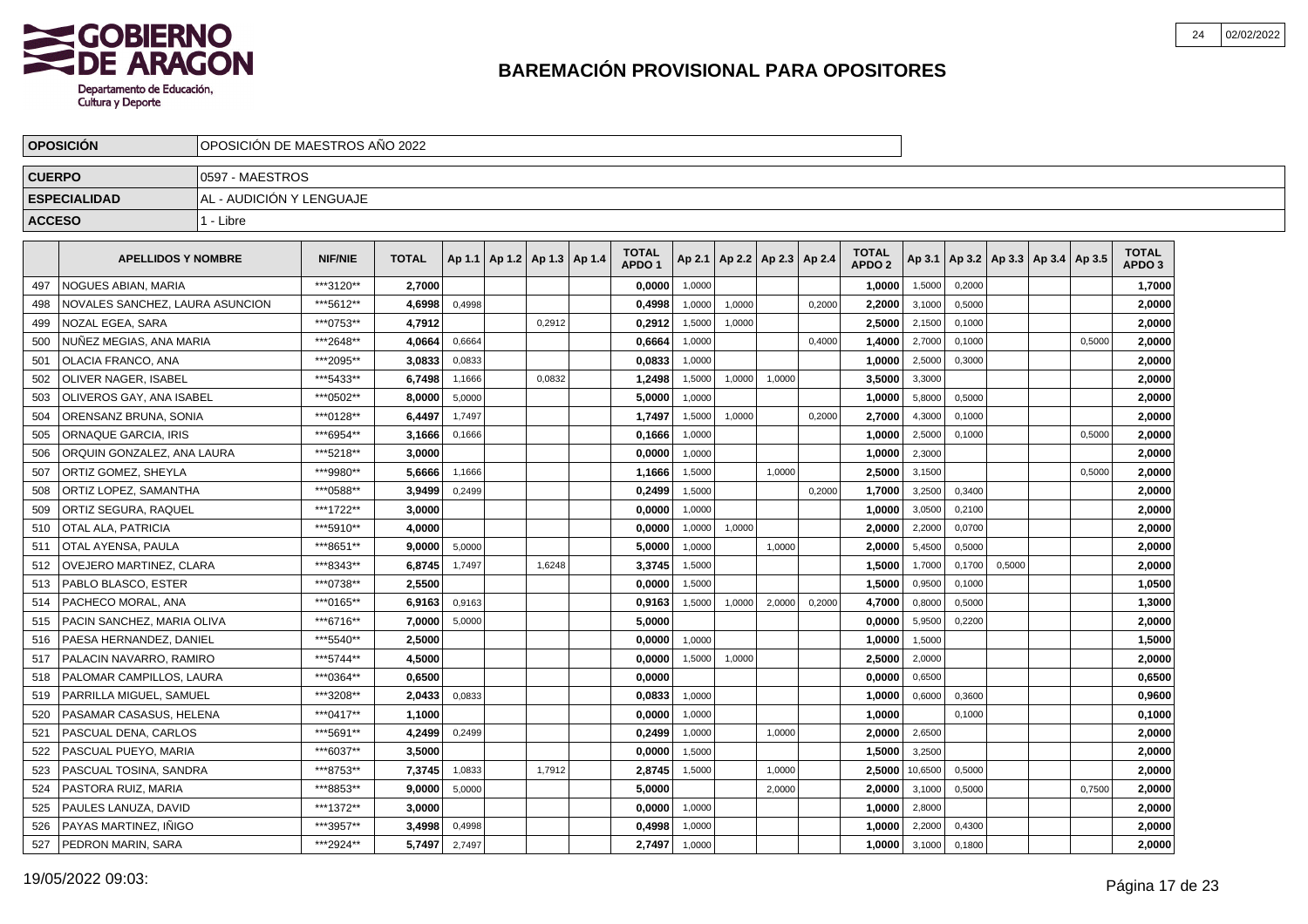

|               | <b>OPOSICION</b>               | OPOSICIÓN DE MAESTROS AÑO 2022 |                |              |        |                 |        |                 |                                   |        |        |                          |        |                                   |         |        |  |                                   |                                   |  |
|---------------|--------------------------------|--------------------------------|----------------|--------------|--------|-----------------|--------|-----------------|-----------------------------------|--------|--------|--------------------------|--------|-----------------------------------|---------|--------|--|-----------------------------------|-----------------------------------|--|
| <b>CUERPO</b> |                                | 0597 - MAESTROS                |                |              |        |                 |        |                 |                                   |        |        |                          |        |                                   |         |        |  |                                   |                                   |  |
|               | <b>ESPECIALIDAD</b>            | AL - AUDICIÓN Y LENGUAJE       |                |              |        |                 |        |                 |                                   |        |        |                          |        |                                   |         |        |  |                                   |                                   |  |
| <b>ACCESO</b> |                                | 1 - Libre                      |                |              |        |                 |        |                 |                                   |        |        |                          |        |                                   |         |        |  |                                   |                                   |  |
|               | <b>APELLIDOS Y NOMBRE</b>      |                                | <b>NIF/NIE</b> | <b>TOTAL</b> |        | Ap 1.1   Ap 1.2 |        | Ap 1.3   Ap 1.4 | <b>TOTAL</b><br>APDO <sub>1</sub> | Ap 2.1 |        | Ap 2.2   Ap 2.3   Ap 2.4 |        | <b>TOTAL</b><br>APDO <sub>2</sub> | Ap 3.1  |        |  | Ap 3.2   Ap 3.3   Ap 3.4   Ap 3.5 | <b>TOTAL</b><br>APDO <sub>3</sub> |  |
| 528           | PELLICER BARCO, ALMUDENA       |                                | ***0687**      | 5,4812       |        |                 | 1,7912 |                 | 1,7912                            | 1,5000 | 1,0000 |                          |        | 2,5000                            | 0,3000  | 0,1400 |  | 0,7500                            | 1,1900                            |  |
| 529           | PEREZ ALLOZA, SANDRA           |                                | ***0515**      | 4.5000       |        |                 |        |                 | 0.0000                            | 1.5000 | 1.0000 |                          |        | 2.5000                            | 2.1000  |        |  |                                   | 2.0000                            |  |
| 530           | PEREZ ANDRADES, SARA           |                                | ***0867**      | 6,5411       | 1,2499 | 0,2912          |        |                 | 1,5411                            | 1,0000 | 1,0000 | 1.0000                   |        | 3,0000                            | 3,7000  | 0.5000 |  |                                   | 2,0000                            |  |
| 531           | PEREZ ARGILES, ANAIS           |                                | ***4993**      | 7,1666       | 3,1666 |                 |        |                 | 3,1666                            | 1,0000 |        | 1,0000                   |        | 2.0000                            | 4,7500  |        |  |                                   | 2,0000                            |  |
| 532           | PEREZ AZCOITIA, M. CRISTINA    |                                | ***9682**      | 7,0000       | 5,0000 |                 |        |                 | 5,0000                            |        |        |                          |        | 0,0000                            | 9,4000  | 0,5000 |  |                                   | 2,0000                            |  |
| 533           | PEREZ BARROS, VANESA           |                                | ***5572**      | 1.2600       |        |                 |        |                 | 0.0000                            | 1,0000 |        |                          |        | 1.0000                            | 0,1000  | 0,1600 |  |                                   | 0.2600                            |  |
| 534           | PEREZ BLANCO, MELANIE          |                                | ***5149**      | 3.4400       |        |                 |        |                 | 0,0000                            | 1,5000 |        |                          |        | 1,5000                            | 1,6000  | 0,3400 |  |                                   | 1,9400                            |  |
| 535           | PEREZ CALVO, MARTA             |                                | ***7958**      | 10.0000      | 5,0000 |                 |        |                 | 5,0000                            | 1,5000 |        | 2,0000                   |        | 3,5000                            | 11,9000 | 0,5000 |  |                                   | 2,0000                            |  |
| 536           | PEREZ CARO, ARANTZA            |                                | ***2055**      | 5,7499       | 1,2499 |                 |        |                 | 1,2499                            | 1,5000 | 1,0000 |                          |        | 2,5000                            | 2,2000  |        |  |                                   | 2,0000                            |  |
| 537           | PEREZ CEA. ELENA               |                                | ***0250**      | 2,8100       |        |                 |        |                 | 0,0000                            | 1.0000 |        |                          |        | 1.0000                            | 1,5000  | 0.3100 |  |                                   | 1,8100                            |  |
| 538           | PEREZ CURIEL, PATRICIA         |                                | ***3139**      | 6,0833       | 2,0833 |                 |        |                 | 2,0833                            | 1,5000 |        |                          | 0,5000 | 2.0000                            | 4,6000  | 0,5000 |  |                                   | 2,0000                            |  |
| 539           | PEREZ ESTEBAN, NOEMI           |                                | ***8859**      | 6,6165       | 1,4165 |                 |        |                 | 1,4165                            | 1,0000 | 1,0000 | 1,0000                   | 0,2000 | 3,2000                            | 2,3000  | 0,2300 |  | 0,5000                            | 2,0000                            |  |
| 540           | PEREZ GARCIA, LORENA           |                                | ***6836**      | 2,8500       |        |                 |        |                 | 0,0000                            | 1,0000 |        |                          |        | 1,0000                            | 1,7000  | 0,1500 |  |                                   | 1,8500                            |  |
| 541           | PEREZ LIGORRED. ANA            |                                | ***8065**      | 5,2581       | 1.4165 |                 | 0.0416 |                 | 1,4581                            | 1.0000 | 1,0000 |                          |        | 2.0000                            | 1,7000  | 0.1000 |  |                                   | 1,8000                            |  |
| 542           | PEREZ PASTOR. ESTRELLA         |                                | ***6263**      | 3.0000       |        |                 |        |                 | 0,0000                            | 1.0000 |        |                          |        | 1.0000                            | 4,9500  | 0.3300 |  |                                   | 2,0000                            |  |
| 543           | PESCADOR GALLEGO. PATRICIA     |                                | ***4754**      | 5.9165       | 2,4165 |                 | 0,5000 |                 | 2,9165                            | 1,0000 |        |                          |        | 1.0000                            | 4,5000  | 0,4900 |  |                                   | 2,0000                            |  |
| 544           | PIJIERRO GONZALEZ, CARLOTA     |                                | ***5691**      | 3,0416       |        |                 | 0,0416 |                 | 0,0416                            | 1,0000 |        |                          |        | 1,0000                            | 1,8000  | 0,1600 |  | 0,5000                            | 2,0000                            |  |
| 545           | PINILLA LATORRE. LAURA         |                                | ***2072**      | 3.0000       |        |                 |        |                 | 0.0000                            | 1.0000 |        |                          |        | 1.0000                            | 2,8500  | 0,2500 |  |                                   | 2,0000                            |  |
| 546           | PITARCH GARGALLO, SARA         |                                | ***9367**      | 2.2000       |        |                 |        |                 | 0,0000                            |        |        |                          | 0.2000 | 0.2000                            | 2,0000  | 0.1000 |  |                                   | 2,0000                            |  |
| 547           | PLANA SAMPIETRO. SONIA         |                                | ***0653**      | 5.3748       | 1,3332 |                 | 0,0416 |                 | 1,3748                            | 1,0000 |        | 1.0000                   |        | 2.0000                            | 1,9000  | 0,2400 |  |                                   | 2,0000                            |  |
| 548           | POLO IBARZ, VIRGINIA           |                                | ***0546**      | 8.5000       |        |                 | 2,5000 |                 | 2,5000                            | 1,5000 | 1,0000 | 1,0000                   | 0,5000 | 4,0000                            | 5,4500  | 0,4800 |  | 0,7500                            | 2,0000                            |  |
| 549           | POVEDA IBAÑEZ. MARIA           |                                | ***2033**      | 9.0000       | 2,0000 |                 |        |                 | 2.0000                            | 1.0000 | 1,0000 | 3,0000                   | 0,2000 | 5.0000                            | 2,0000  | 0,3300 |  | 0.5000                            | 2,0000                            |  |
| 550           | PRATS QUINTANA, MARIA PILAR    |                                | ***3496**      | 3.7080       |        |                 | 0,2080 |                 | 0,2080                            | 1,5000 |        |                          |        | 1,5000                            | 3,6500  | 0,1800 |  |                                   | 2,0000                            |  |
| 551           | PUERTO BENITO, ELISA           |                                | ***3387**      | 3.0000       |        |                 |        |                 | 0,0000                            | 1,0000 |        |                          |        | 1,0000                            | 2,0500  |        |  |                                   | 2,0000                            |  |
| 552           | RABINAL BELENGUER, BEATRIZ     |                                | ***9464**      | 3.1000       |        |                 |        |                 | 0,0000                            | 1,0000 | 1,0000 |                          |        | 2,0000                            | 0,5000  | 0,1000 |  | 0,5000                            | 1,1000                            |  |
| 553           | RAMIREZ DORAY, MARTA           |                                | ***1118**      | 9,6664       | 4.6664 |                 |        |                 | 4,6664                            | 1,0000 | 1,0000 | 1.0000                   |        | 3,0000                            | 3,3000  | 0.4200 |  |                                   | 2,0000                            |  |
| 554           | RAMON PALOMAR, JULIA           |                                | ***5365**      | 3.9000       |        |                 |        |                 | 0.0000                            | 1,5000 | 1,0000 |                          |        | 2,5000                            | 1,1500  | 0,2500 |  |                                   | 1,4000                            |  |
| 555           | RAMOS ESPAÑOL, ALEGRIA         |                                | ***0653**      | 9,6243       | 3,2499 |                 | 0,8744 |                 | 4,1243                            | 1,5000 | 1,0000 | 1,0000                   |        | 3,5000                            | 2,0500  | 0,2800 |  |                                   | 2,0000                            |  |
| 556           | RAMOS LOZANO, PATRICIA         |                                | ***1323**      | 4,0000       |        |                 |        |                 | 0,0000                            | 1,0000 |        | 1,0000                   |        | 2,0000                            | 4,5500  |        |  | 0,7500                            | 2,0000                            |  |
| 557           | RAYMUNDO ESTEBAN, MARIA ISABEL |                                | ***4623**      | 4,0000       |        |                 |        |                 | 0,0000                            | 1,0000 |        | 1,0000                   |        | 2,0000                            | 6,8000  | 0,5000 |  |                                   | 2,0000                            |  |
| 558           | RECIO AGUADO, RAQUEL           |                                | ***4288**      | 10.0000      | 2,5831 |                 | 1.2080 |                 | 3.7911                            | 1,0000 | 1,0000 | 3,0000                   |        | 5.0000                            | 1,1500  | 0,5000 |  |                                   | 1,6500                            |  |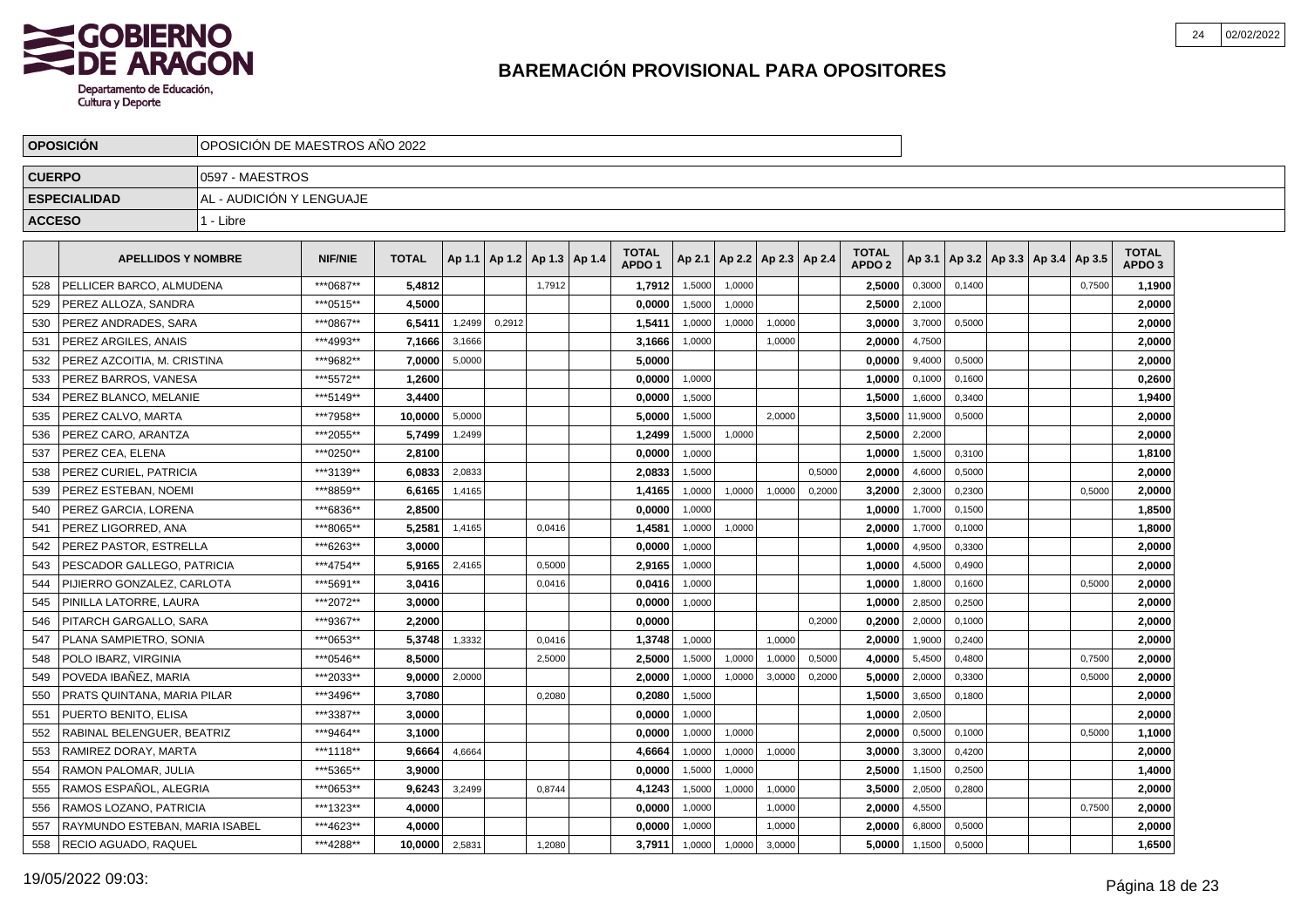

|               | <b>OPOSICION</b>             | OPOSICION DE MAESTROS ANO 2022 |                |              |        |                          |                                   |        |        |                          |        |                                   |         |        |                                   |        |                                   |  |
|---------------|------------------------------|--------------------------------|----------------|--------------|--------|--------------------------|-----------------------------------|--------|--------|--------------------------|--------|-----------------------------------|---------|--------|-----------------------------------|--------|-----------------------------------|--|
| <b>CUERPO</b> |                              | 0597 - MAESTROS                |                |              |        |                          |                                   |        |        |                          |        |                                   |         |        |                                   |        |                                   |  |
|               | <b>ESPECIALIDAD</b>          | AL - AUDICIÓN Y LENGUAJE       |                |              |        |                          |                                   |        |        |                          |        |                                   |         |        |                                   |        |                                   |  |
| <b>ACCESO</b> |                              | 1 - Libre                      |                |              |        |                          |                                   |        |        |                          |        |                                   |         |        |                                   |        |                                   |  |
|               | <b>APELLIDOS Y NOMBRE</b>    |                                | <b>NIF/NIE</b> | <b>TOTAL</b> | Ap 1.1 | Ap 1.2   Ap 1.3   Ap 1.4 | <b>TOTAL</b><br>APDO <sub>1</sub> | Ap 2.1 |        | Ap 2.2   Ap 2.3   Ap 2.4 |        | <b>TOTAL</b><br>APDO <sub>2</sub> | Ap 3.1  |        | Ap 3.2   Ap 3.3   Ap 3.4   Ap 3.5 |        | <b>TOTAL</b><br>APDO <sub>3</sub> |  |
| 559           | RECIO DEL VALLE, BEATRIZ     |                                | ***0695**      | 7,2409       | 4,0833 | 0,4576                   | 4,5409                            |        |        |                          | 0.7000 | 0,7000                            | 2,7000  | 0,2500 |                                   |        | 2,0000                            |  |
| 560           | <b>REY MARTIN, MARTA</b>     |                                | ***2133**      | 10,0000      | 5,0000 |                          | 5,0000                            | 1,5000 | 1,0000 | 2,0000                   |        | 4,5000                            | 5,2000  | 0,5000 |                                   |        | 2,0000                            |  |
| 561           | RIPA ALVAREZ, ELENA          |                                | ***0890**      | 10,0000      | 5,0000 |                          | 5,0000                            | 1,0000 |        | 2,0000                   |        | 3,0000                            | 5,4500  | 0,0200 |                                   |        | 2,0000                            |  |
| 562           | RODRIGO SANCHEZ, ANDREA      |                                | ***7344**      | 3,5000       |        |                          | 0,0000                            | 1,5000 |        |                          |        | 1,5000                            | 1,8500  | 0,1000 |                                   | 0,5000 | 2,0000                            |  |
| 563           | RODRIGUEZ BARCELONA, ELMA    |                                | ***2325**      | 3,5000       |        |                          | 0,0000                            | 1,5000 |        |                          |        | 1,5000                            | 2,0000  |        |                                   |        | 2,0000                            |  |
| 564           | RODRIGUEZ MIÑANA, ALBA       |                                | ***5594**      | 6.5000       |        | 2,5000                   | 2.5000                            | 1,0000 |        | 1.0000                   |        | 2.0000                            | 3,7000  | 0.5000 |                                   | 0,5000 | 2.0000                            |  |
| 565           | RODRIGUEZ PEREZ. MARIA JOSE  |                                | ***0394**      | 6.7831       | 3,5831 |                          | 3,5831                            | 1,0000 |        |                          | 0,2000 | 1.2000                            | 1,7000  | 0,5000 |                                   | 0,5000 | 2,0000                            |  |
| 566           | RODRIGUEZ SANCHEZ, CARLOS    |                                | ***2561**      | 3,3332       | 0,3332 |                          | 0,3332                            | 1,0000 |        |                          |        | 1,0000                            | 2,8000  | 0,2000 |                                   |        | 2,0000                            |  |
| 567           | l ROJAS MORALES. SILVIA      |                                | ***5531**      | 2,5000       |        |                          | 0,0000                            | 1,0000 | 1,0000 |                          |        | 2,0000                            |         |        |                                   | 0,5000 | 0,5000                            |  |
| 568           | ROLDAN LUNA, SANDRA          |                                | ***2992**      | 2,5499       | 0,2499 |                          | 0,2499                            | 1,0000 |        |                          |        | 1,0000                            | 1,3000  |        |                                   |        | 1,3000                            |  |
| 569           | ROMAN DOMINGO, SANDRA        |                                | ***3152**      | 5,0832       |        | 0,5832                   | 0,5832                            | 1,5000 |        | 1,0000                   |        | 2,5000                            | 3,8000  | 0,2300 |                                   | 0,5000 | 2,0000                            |  |
| 570           | ROMANO CUEVAS, DAVID         |                                | ***5779**      | 3,0000       |        |                          | 0,0000                            | 1,0000 |        |                          |        | 1,0000                            | 2,5000  |        |                                   |        | 2,0000                            |  |
| 571           | ROMANOS LASAOSA, LAURA       |                                | ***6525**      | 3,5000       |        |                          | 0,0000                            | 1,5000 |        |                          |        | 1,5000                            | 3,3500  | 0,1500 |                                   |        | 2,0000                            |  |
| 572           | ROMEO JUSTE, ANDREA          |                                | ***0525**      | 3.4500       |        |                          | 0,0000                            | 1,0000 |        | 1,0000                   |        | 2,0000                            | 1,3500  | 0,1000 |                                   |        | 1,4500                            |  |
| 573           | ROMEO ONIEVA, EVA VANESSA    |                                | ***7896**      | 9,0000       | 5,0000 |                          | 5,0000                            | 1,0000 |        | 1,0000                   |        | 2,0000                            | 4,6000  | 0,2900 |                                   | 0,5000 | 2,0000                            |  |
| 574           | ROMERO GARCIA, JENNIFER      |                                | ***0221**      | 4,0000       | 1,0000 |                          | 1,0000                            | 1,0000 |        |                          |        | 1,0000                            | 10,1500 | 0,1700 |                                   |        | 2,0000                            |  |
| 575           | ROMERO GURDIEL, LARA         |                                | ***2530**      | 7,6163       | 3,9163 |                          | 3,9163                            | 1,5000 |        |                          | 0,2000 | 1,7000                            | 3,5000  |        |                                   |        | 2,0000                            |  |
| 576           | ROS ROYO, JORGE GONZALO      |                                | ***6290**      | 2.6000       |        |                          | 0.0000                            | 1.0000 |        |                          |        | 1,0000                            | 1,5000  | 0.1000 |                                   |        | 1,6000                            |  |
| 577           | ROSA BALLARIN, ALICIA        |                                | ***1522**      | 3.5000       |        |                          | 0.0000                            | 1,5000 |        |                          |        | 1,5000                            | 3,1500  | 0,1000 |                                   |        | 2,0000                            |  |
| 578           | ROSAL LOPEZ, PALOMA          |                                | ***9171**      | 2,9300       |        |                          | 0,0000                            | 1,0000 |        |                          |        | 1,0000                            | 1,5000  | 0,4300 |                                   |        | 1,9300                            |  |
| 579           | ROYO CHUECA, MARIA SILVIA    |                                | ***8423**      | 7,3332       | 4,3332 |                          | 4,3332                            | 1,0000 |        |                          |        | 1,0000                            | 4,6000  |        |                                   |        | 2,0000                            |  |
| 580           | ROYO MILLAN, MARIA PILAR     |                                | ***2075**      | 7,8330       | 4,8330 |                          | 4,8330                            | 1,0000 |        |                          |        | 1,0000                            | 1,7000  | 0,5000 |                                   |        | 2,0000                            |  |
| 581           | <b>RUBIO BERNAD, JORGE</b>   |                                | ***7170**      | 0,1000       |        |                          | 0,0000                            |        |        |                          |        | 0,0000                            |         | 0,1000 |                                   |        | 0,1000                            |  |
| 582           | RUBIO CASTILLO, CARLOTA      |                                | ***2125**      | 2.0000       |        |                          | 0.0000                            | 1,0000 |        |                          |        | 1.0000                            | 1,0000  |        |                                   |        | 1.0000                            |  |
| 583           | <b>RUBIO LOIRE, AFRICA</b>   |                                | ***6629**      | 9,2000       | 5,0000 |                          | 5,0000                            | 1,0000 |        | 1,0000                   | 0,2000 | 2,2000                            | 6,0000  | 0,3500 |                                   | 0,7500 | 2,0000                            |  |
| 584           | RUBIO MENDEZ. ROCIO          |                                | ***0583**      | 1.1000       |        |                          | 0,0000                            | 1,0000 |        |                          |        | 1.0000                            |         | 0,1000 |                                   |        | 0,1000                            |  |
| 585           | RUDILLA PINZON, CAROLINA     |                                | ***2400**      | 4,2499       | 0,2499 |                          | 0,2499                            | 1,0000 | 1,0000 |                          |        | 2,0000                            | 4,9500  | 0,1600 |                                   |        | 2,0000                            |  |
| 586           | <b>RUIZ BOTIAS, IRENE</b>    |                                | ***0788**      | 5,1833       | 2,0833 |                          | 2,0833                            | 1,5000 |        |                          |        | 1,5000                            | 1,4500  | 0,1500 |                                   |        | 1,6000                            |  |
| 587           | RUIZ CAYUELA, JULIO DAVID    |                                | ***9965**      | 8,7075       | 2,9163 | 0,2912                   | 3,2075                            | 1,5000 | 1,0000 | 1,0000                   |        | 3,5000                            | 4,3000  |        |                                   | 0,5000 | 2,0000                            |  |
| 588           | RUIZ PICAZO, SARA            |                                | ***7299**      | 10,0000      | 5,0000 |                          | 5.0000                            | 1,0000 |        | 3,0000                   |        | 4.0000                            | 8,9500  | 0,1200 |                                   |        | 2.0000                            |  |
| 589           | SAAVEDRA GARCIA, MARTA LUCIA |                                | ***2299**      | 3.0000       |        |                          | 0,0000                            | 1,0000 |        |                          |        | 1,0000                            | 1,9000  | 0,5000 |                                   |        | 2,0000                            |  |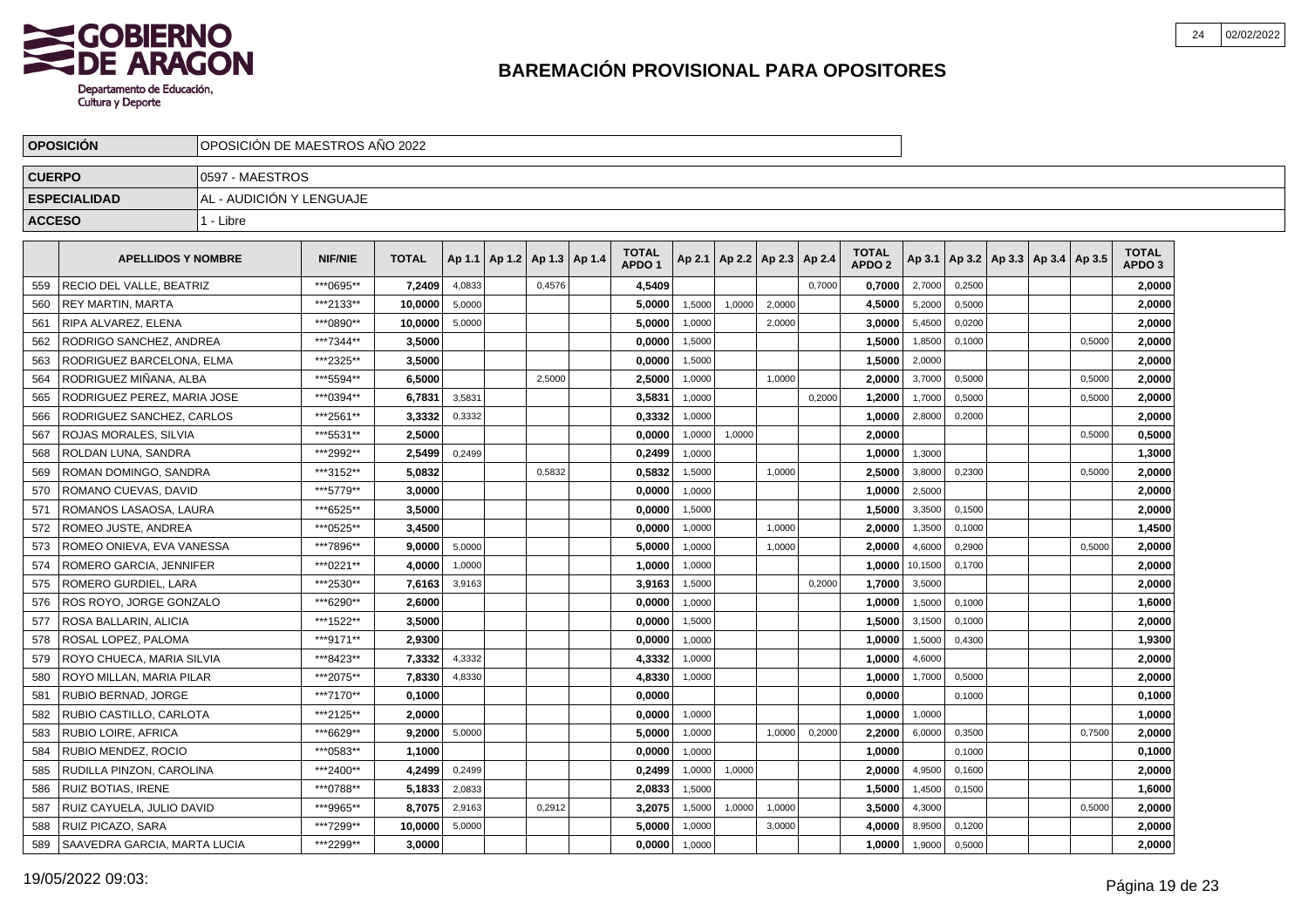

|               | <b>OPOSICION</b>                     | OPOSICION DE MAESTROS ANO 2022 |                                                                                                        |              |        |        |                                   |  |                                   |        |        |                          |        |                                   |        |        |                                   |        |                                   |  |
|---------------|--------------------------------------|--------------------------------|--------------------------------------------------------------------------------------------------------|--------------|--------|--------|-----------------------------------|--|-----------------------------------|--------|--------|--------------------------|--------|-----------------------------------|--------|--------|-----------------------------------|--------|-----------------------------------|--|
| <b>CUERPO</b> |                                      | 0597 - MAESTROS                |                                                                                                        |              |        |        |                                   |  |                                   |        |        |                          |        |                                   |        |        |                                   |        |                                   |  |
|               | <b>ESPECIALIDAD</b>                  | AL - AUDICIÓN Y LENGUAJE       |                                                                                                        |              |        |        |                                   |  |                                   |        |        |                          |        |                                   |        |        |                                   |        |                                   |  |
| <b>ACCESO</b> |                                      | 1 - Libre                      |                                                                                                        |              |        |        |                                   |  |                                   |        |        |                          |        |                                   |        |        |                                   |        |                                   |  |
|               | <b>APELLIDOS Y NOMBRE</b>            |                                | <b>NIF/NIE</b>                                                                                         | <b>TOTAL</b> |        |        | Ap 1.1   Ap 1.2   Ap 1.3   Ap 1.4 |  | <b>TOTAL</b><br>APDO <sub>1</sub> | Ap 2.1 |        | Ap 2.2   Ap 2.3   Ap 2.4 |        | <b>TOTAL</b><br>APDO <sub>2</sub> | Ap 3.1 |        | Ap 3.2   Ap 3.3   Ap 3.4   Ap 3.5 |        | <b>TOTAL</b><br>APDO <sub>3</sub> |  |
| 590           | <b>SAGASTE CARNICER, RAQUEL</b>      |                                | ***4295**                                                                                              | 10,0000      | 5,0000 |        |                                   |  | 5,0000                            | 1,0000 |        | 2,0000                   |        | 3.0000                            | 2,6500 | 0,3500 |                                   |        | 2,0000                            |  |
| 591           | <b>SAIZ GINER, MARIA PILAR</b>       |                                | ***4301**                                                                                              | 2.0000       |        |        |                                   |  | 0,0000                            |        |        |                          |        | 0,0000                            | 4,8000 | 0,5000 |                                   |        | 2,0000                            |  |
| 592           | <b>SALA ESCRIHUELA, MARIA TERESA</b> |                                | ***2865**                                                                                              | 7,6664       | 4,6664 |        |                                   |  | 4,6664                            | 1,0000 |        |                          |        | 1,0000                            | 2,7000 |        |                                   |        | 2,0000                            |  |
| 593           | SALAS BERNAL, YASMINA                |                                | ***3280**                                                                                              | 3.0000       |        |        |                                   |  | 0,0000                            | 1,0000 |        |                          |        | 1,0000                            | 2,7500 | 0,4000 |                                   |        | 2,0000                            |  |
| 594           | SALAS MARTINEZ, LAURA                |                                | ***8650**                                                                                              | 9,5000       | 5,0000 |        |                                   |  | 5,0000                            | 1,5000 |        | 1,0000                   |        | 2,5000                            | 5,2500 | 0,5000 |                                   |        | 2,0000                            |  |
| 595           | <b>SALINAS LOZANO, MARTA</b>         |                                | ***5451**                                                                                              | 2.9300       |        |        |                                   |  | 0.0000                            | 1,0000 |        |                          |        | 1.0000                            | 1,7500 | 0.1800 |                                   |        | 1,9300                            |  |
| 596           | SALVADOR BROCAL. DIEGO               |                                | ***6192**<br>3.0000<br>0,0000<br>1,0000<br>1,0000<br>***6230**<br>4,5000<br>1,0000<br>0,0000<br>1,5000 |              |        |        |                                   |  |                                   |        |        |                          |        |                                   |        |        |                                   |        | 2,0000                            |  |
| 597           | <b>SANAGUSTIN MOREU, MARIA</b>       |                                |                                                                                                        |              |        |        |                                   |  |                                   |        |        |                          |        | 2,5000                            | 2,2000 | 0,1000 |                                   | 0,5000 | 2,0000                            |  |
| 598           | SANAHUJA PEREZ. LAURA                |                                | ***4911**<br>10,0000<br>5,0000<br>5,0000<br>1,0000<br>2,0000<br>3,0000                                 |              |        |        |                                   |  |                                   |        |        |                          |        |                                   |        |        |                                   |        | 2,0000                            |  |
| 599           | SANCET BARANDIARAN, MARIA EUGENIA    |                                | ***7563**                                                                                              | 6,3332       | 3,3332 |        |                                   |  | 3,3332                            | 1,0000 |        |                          |        | 1,0000                            | 2,4000 | 0,4700 |                                   |        | 2,0000                            |  |
| 600           | <b>SANCHO BUSTIN, ALODIA</b>         |                                | ***2893**                                                                                              | 3,0000       |        |        |                                   |  | 0,0000                            | 1,0000 |        |                          |        | 1,0000                            | 2,5000 |        |                                   |        | 2,0000                            |  |
| 601           | I SANCHO LOZANO. ADRIAN              |                                | ***9384**                                                                                              | 6,5000       |        |        | 2,5000                            |  | 2,5000                            | 1,0000 |        | 1.0000                   |        | 2,0000                            | 2,8500 | 0,3300 |                                   |        | 2,0000                            |  |
| 602           | SANTAFE MARTIN, ARTURO               |                                | ***4778**                                                                                              | 4,9160       |        |        | 0.4160                            |  | 0,4160                            | 1,5000 | 1.0000 |                          |        | 2,5000                            | 2,2500 | 0,5000 |                                   |        | 2,0000                            |  |
| 603           | SANTAFE MARTIN, CESAR                |                                | ***4778**                                                                                              | 5.5000       |        |        |                                   |  | 0,0000                            | 1,5000 |        | 2,0000                   |        | 3,5000                            | 6,4500 | 0,5000 |                                   |        | 2,0000                            |  |
| 604           | SANZ ADELANTADO. TERESA              |                                | ***0335**                                                                                              | 3,0000       |        |        |                                   |  | 0,0000                            | 1,0000 |        |                          |        | 1,0000                            | 2,0000 | 0,1900 |                                   |        | 2,0000                            |  |
| 605           | SANZ AZNAR, MARIA                    |                                | ***0559**                                                                                              | 10,0000      | 5,0000 |        |                                   |  | 5,0000                            | 1,0000 |        | 2,0000                   |        | 3,0000                            | 3,2500 | 0,0600 |                                   |        | 2,0000                            |  |
| 606           | SANZ BLESA, EVA                      |                                | ***5491**                                                                                              | 2,1000       |        |        |                                   |  | 0,0000                            | 1,0000 |        |                          |        | 1,0000                            | 1,1000 |        |                                   |        | 1,1000                            |  |
| 607           | SANZ DOMINGUEZ, VICTORIA             |                                | ***7751**                                                                                              | 2.7500       |        |        |                                   |  | 0.0000                            | 1,5000 |        |                          |        | 1,5000                            | 1,2500 |        |                                   |        | 1,2500                            |  |
| 608           | SANZ GASPAR, NOEMI VIVIANA           |                                | ***1005**                                                                                              | 4.2000       |        |        |                                   |  | 0.0000                            | 1,0000 |        | 1,0000                   | 0,2000 | 2.2000                            | 4,1000 | 0,1800 |                                   |        | 2,0000                            |  |
| 609           | SANZ PERIS, PAULA                    |                                | ***7130**                                                                                              | 4.5000       |        |        |                                   |  | 0,0000                            | 1,5000 |        | 1,0000                   |        | 2,5000                            | 2,3000 | 0,1000 |                                   |        | 2,0000                            |  |
| 610           | SANZ RUIZ, GEMA                      |                                | ***9753**                                                                                              | 5,2499       | 0,2499 |        |                                   |  | 0,2499                            | 1,0000 | 1,0000 | 1,0000                   |        | 3,0000                            | 2,5000 |        |                                   |        | 2,0000                            |  |
| 611           | SANZ DE GALDEANO BRAVO, MARINA       |                                | ***2038**                                                                                              | 3,0000       |        |        |                                   |  | 0,0000                            |        | 1,0000 |                          |        | 1,0000                            | 2,6500 |        |                                   |        | 2,0000                            |  |
| 612           | SASTRE FERNANDEZ, PAULA              |                                | ***2129**                                                                                              | 5,0000       | 1,0000 | 1,0000 |                                   |  | 2,0000                            | 1,0000 |        |                          |        | 1,0000                            | 4,5500 | 0,1300 |                                   |        | 2,0000                            |  |
| 613           | I SAU ESCRIBANO. MARTA PILAR         |                                | ***5913**                                                                                              | 2.2700       |        |        |                                   |  | 0.0000                            | 1,0000 |        |                          |        | 1.0000                            | 1,0000 | 0,2700 |                                   |        | 1,2700                            |  |
| 614           | SAUQUE POGGIO, ANA MARIA             |                                | ***2031**                                                                                              | 6.2915       | 0,2499 | 0,0416 |                                   |  | 0,2915                            | 1,0000 | 1,0000 | 2,0000                   |        | 4,0000                            | 4,5000 | 0,1800 |                                   | 0,5000 | 2,0000                            |  |
| 615           | İ SEBASTIAN ALGORA. DAVID            |                                | ***2004**                                                                                              | 2,3416       |        |        | 0,0416                            |  | 0,0416                            | 1,0000 |        |                          |        | 1,0000                            | 0,8000 | 0,5000 |                                   |        | 1,3000                            |  |
| 616           | SENZ LACAMBRA, IVAN                  |                                | ***0892**                                                                                              | 4,8248       |        |        | 1,1248                            |  | 1,1248                            | 1,5000 |        |                          | 0,2000 | 1,7000                            | 5,8500 | 0,0500 |                                   |        | 2,0000                            |  |
| 617           | SERENTILL GARCIA, SANDRA             |                                | ***6269**                                                                                              | 4,5000       |        |        |                                   |  | 0,0000                            | 1,5000 | 1,0000 |                          |        | 2,5000                            | 2,7000 | 0,4000 |                                   |        | 2,0000                            |  |
| 618           | SERRANO ANCHELERGUES, ANA            |                                | ***9361**                                                                                              | 8,0000       | 5,0000 |        |                                   |  | 5,0000                            | 1,0000 |        |                          |        | 1,0000                            | 7,2500 | 0,5000 |                                   |        | 2,0000                            |  |
| 619           | SERRANO ESPALLARGAS, YOLANDA         |                                | ***5926**                                                                                              | 3,7000       |        |        |                                   |  | 0.0000                            | 1,0000 |        | 1,0000                   |        | 2.0000                            | 1,6000 | 0,1000 |                                   |        | 1,7000                            |  |
| 620           | SERRANO LARRIBA, NEREA               |                                | ***1919**                                                                                              | 3,9163       | 0,9163 |        |                                   |  | 0,9163                            | 1,0000 |        |                          |        | 1,0000                            | 2,1000 |        |                                   |        | 2,0000                            |  |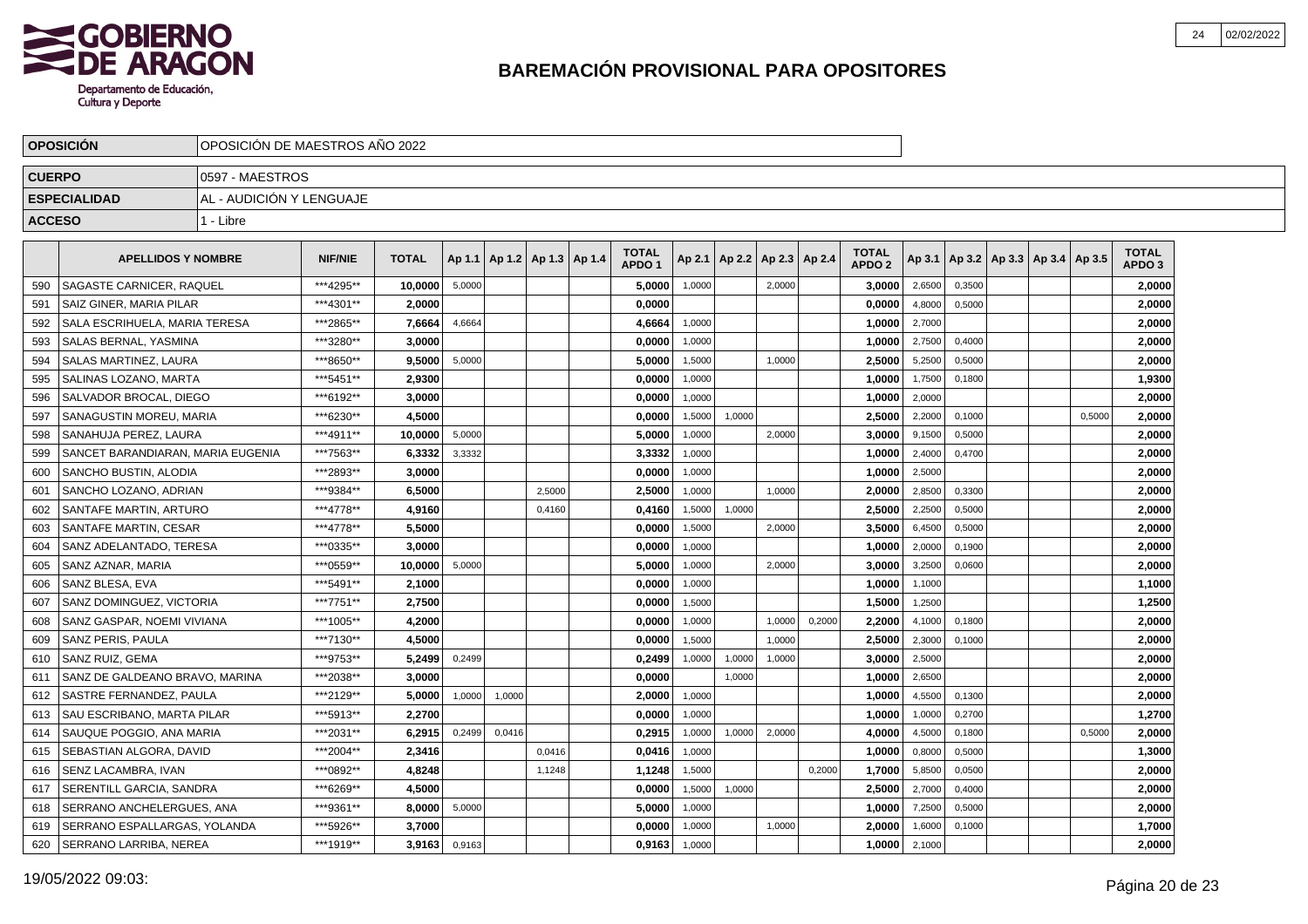

|               | <b>OPOSICION</b>                  | OPOSICION DE MAESTROS ANO 2022 |                |              |        |                                   |        |                                   |        |                 |        |        |                                   |         |        |                                   |        |                                   |  |
|---------------|-----------------------------------|--------------------------------|----------------|--------------|--------|-----------------------------------|--------|-----------------------------------|--------|-----------------|--------|--------|-----------------------------------|---------|--------|-----------------------------------|--------|-----------------------------------|--|
| <b>CUERPO</b> |                                   | 0597 - MAESTROS                |                |              |        |                                   |        |                                   |        |                 |        |        |                                   |         |        |                                   |        |                                   |  |
|               | <b>ESPECIALIDAD</b>               | AL - AUDICIÓN Y LENGUAJE       |                |              |        |                                   |        |                                   |        |                 |        |        |                                   |         |        |                                   |        |                                   |  |
| <b>ACCESO</b> |                                   | 1 - Libre                      |                |              |        |                                   |        |                                   |        |                 |        |        |                                   |         |        |                                   |        |                                   |  |
|               | <b>APELLIDOS Y NOMBRE</b>         |                                | <b>NIF/NIE</b> | <b>TOTAL</b> |        | Ap 1.1   Ap 1.2   Ap 1.3   Ap 1.4 |        | <b>TOTAL</b><br>APDO <sub>1</sub> | Ap 2.1 | Ap 2.2   Ap 2.3 |        | Ap 2.4 | <b>TOTAL</b><br>APDO <sub>2</sub> | Ap 3.1  |        | Ap 3.2   Ap 3.3   Ap 3.4   Ap 3.5 |        | <b>TOTAL</b><br>APDO <sub>3</sub> |  |
| 621           | SERRANO ORDOVAS, PAULA            |                                | ***9101**      | 7.6998       | 3.4998 |                                   |        | 3.4998                            | 1,0000 |                 | 1.0000 | 0,2000 | 2.2000                            | 2,6000  | 0.2200 |                                   |        | 2.0000                            |  |
| 622           | SERRANO PEREZ, YAMI               |                                | ***8224**      | 5,6666       | 1.1666 |                                   |        | 1,1666                            | 1.0000 |                 | 1.0000 | 0.5000 | 2.5000                            | 3,3500  | 0.5000 |                                   | 0.7500 | 2,0000                            |  |
| 623           | SERRANO SEVILLA, JUAN             |                                | ***1450**      | 4,1464       | 0,6664 |                                   |        | 0,6664                            | 1,0000 |                 |        | 0,5000 | 1,5000                            | 1,3000  | 0.1800 |                                   | 0.5000 | 1,9800                            |  |
| 624           | SERRATE VILLAGRASA, CRISTINA      |                                | ***6715**      | 8,1666       | 3,1666 |                                   |        | 3,1666                            | 1,0000 |                 | 2,0000 |        | 3.0000                            | 4,1500  | 0,5000 |                                   |        | 2,0000                            |  |
| 625           | SIERRA CARAVACA, SARA             |                                | ***7464**      | 6,4165       | 2,4165 |                                   |        | 2,4165                            | 1,0000 | 1,0000          |        |        | 2,0000                            | 5,0500  | 0,0600 |                                   |        | 2,0000                            |  |
| 626           | SIERRA PEREZ, ELENA               |                                | ***2620**      | 4,5000       |        |                                   |        | 0,0000                            | 1,5000 |                 | 1,0000 |        | 2,5000                            | 2,3000  | 0,1100 |                                   |        | 2,0000                            |  |
| 627           | SILVESTRE CHIVA, ESTER            |                                | ***8310**      | 6,7497       | 2,7497 |                                   |        | 2,7497                            | 1,0000 | 1,0000          |        |        | 2,0000                            | 4,0500  |        |                                   |        | 2,0000                            |  |
| 628           | SIMON ADRIAN, EVA                 |                                | *** 5924**     | 5,3330       | 0,8330 |                                   |        | 0.8330                            | 1,5000 | 1,0000          |        |        | 2.5000                            | 3,3000  |        |                                   |        | 2,0000                            |  |
| 629           | <b>SIN TORRES, ERIKA BRUIS</b>    |                                | ***5631**      | 4.0000       |        |                                   |        | 0,0000                            | 1,5000 |                 |        | 0,5000 | 2.0000                            | 2,8500  | 0,1500 |                                   |        | 2,0000                            |  |
| 630           | I SIURANA CAMARA. AINHOA          |                                | ***1005**      | 4,6664       |        |                                   | 0.6664 | 0,6664                            | 1,0000 | 1,0000          |        |        | 2,0000                            | 2,2500  | 0,5000 |                                   | 0.5000 | 2,0000                            |  |
| 631           | SOLANO VILLAVERDE, MAGDALENA      |                                | ***1567**      | 5,3332       | 1,3332 |                                   |        | 1,3332                            | 1,0000 | 1,0000          |        |        | 2,0000                            | 2,9000  | 0,2600 |                                   |        | 2,0000                            |  |
| 632           | SORA GIMENO, ANDREA               |                                | ***2852**      | 7,3332       | 3,3332 |                                   |        | 3,3332                            | 1,0000 | 1,0000          |        |        | 2.0000                            | 3,1000  | 0,5000 |                                   |        | 2,0000                            |  |
| 633           | SORIA PERALES, NEREA              |                                | ***0109**      | 2,0700       |        |                                   |        | 0,0000                            | 1,0000 |                 |        |        | 1,0000                            | 0,8500  | 0,2200 |                                   |        | 1,0700                            |  |
| 634           | SORIANO LARRED, PAULA             |                                | ***5501**      | 7,4165       | 3,4165 |                                   |        | 3,4165                            | 1,0000 | 1,0000          |        |        | 2,0000                            | 3,1500  | 0,2500 |                                   |        | 2,0000                            |  |
| 635           | SORIANO MARTINEZ, PAOLA           |                                | ***5743**      | 4.5000       |        |                                   |        | 0.0000                            | 1,5000 |                 | 1.0000 |        | 2.5000                            | 2,8500  | 0.1000 |                                   |        | 2,0000                            |  |
| 636           | SORINAS RIU, AIDA                 |                                | ***0945**      | 3.5000       |        |                                   |        | 0.0000                            | 1,5000 |                 |        |        | 1.5000                            | 2,0000  |        |                                   |        | 2,0000                            |  |
| 637           | SUBIRAN JIMENEZ, ANA              |                                | ***6617**      | 4.7000       |        |                                   |        | 0,0000                            | 1,5000 |                 | 1.0000 | 0,2000 | 2.7000                            | 9,3500  | 0.2000 |                                   |        | 2,0000                            |  |
| 638           | SUIU. MADALINA                    |                                | ****3220*      | 3.7499       | 0,2499 |                                   |        | 0,2499                            | 1,5000 |                 |        |        | 1,5000                            | 2,6000  |        |                                   |        | 2,0000                            |  |
| 639           | TAGÜEÑA SEGOVIA, LAURA            |                                | ***6852**      | 5,0030       | 0,8330 |                                   |        | 0,8330                            | 1,5000 | 1,0000          |        |        | 2,5000                            | 1,5500  | 0,1200 |                                   |        | 1,6700                            |  |
| 640           | TEJEDOR ULIAQUE, MARIA DEL CARMEN |                                | ***2735**      | 2.0000       |        |                                   |        | 0,0000                            |        |                 |        |        | 0,0000                            | 2,4500  |        |                                   |        | 2,0000                            |  |
| 641           | TIERZ TABUEÑA, PAULA              |                                | ***0898**      | 5,9163       | 2,9163 |                                   |        | 2,9163                            | 1,0000 |                 |        |        | 1,0000                            | 4,4000  | 0,1000 |                                   |        | 2,0000                            |  |
| 642           | TORRALBA PETRIZ. ROSA             |                                | ***7096**      | 7,5000       |        |                                   | 2.5000 | 2,5000                            | 1.0000 |                 | 2.0000 |        | 3.0000                            | 4,0500  | 0.3300 |                                   |        | 2,0000                            |  |
| 643           | <b>TRALLERO VILLANUEVA, PILAR</b> |                                | ***5945**      | 3.3164       | 0,6664 |                                   |        | 0.6664                            | 1,0000 |                 |        |        | 1.0000                            | 1,6500  |        |                                   |        | 1,6500                            |  |
| 644           | TRESACO BLASCO, CARMEN            |                                | ***7385**      | 6.4165       | 2,4165 |                                   |        | 2,4165                            | 1,0000 |                 | 1,0000 |        | 2.0000                            | 3,0500  | 0,1000 |                                   |        | 2,0000                            |  |
| 645           | TRILLO AGUILAR, VERONICA          |                                | ***9574**      | 4,0833       | 0,0833 |                                   |        | 0,0833                            | 1,0000 |                 | 1,0000 |        | 2.00001                           | 11,1000 |        |                                   |        | 2,0000                            |  |
| 646           | URCINA FRAILE, BEATRIZ CAROLI     |                                | ***0913**      | 6,5831       | 1,5831 |                                   |        | 1,5831                            | 1,0000 |                 | 2,0000 |        | 3,0000                            | 4,0500  | 0,5000 |                                   |        | 2,0000                            |  |
| 647           | UTRILLA LABORDA, SHEILA           |                                | ***1289**      | 2,8664       | 0,6664 |                                   |        | 0,6664                            | 1,0000 |                 |        |        | 1,0000                            | 0,7000  | 0,5000 |                                   |        | 1,2000                            |  |
| 648           | VADILLO FAÑANAS, CARLA            |                                | ***0986**      | 3,1000       |        |                                   |        | 0,0000                            | 1,5000 |                 |        | 0,2000 | 1,7000                            | 1,4000  |        |                                   |        | 1,4000                            |  |
| 649           | VALDRES MARCELLAN, MARIA CARMEN   |                                | ***1803**      | 8.0000       | 5,0000 |                                   |        | 5.0000                            | 1,0000 |                 |        |        | 1.0000                            | 8,9000  | 0,5000 |                                   |        | 2,0000                            |  |
| 650           | VALERO FILIU, ANA MARIA           |                                | ***0182**      | 10,0000      | 5,0000 |                                   |        | 5,0000                            | 1,5000 | 1,0000          | 2.0000 |        | 4.5000                            | 8,2000  | 0,5000 |                                   |        | 2,0000                            |  |
| 651           | VALERO GIL, MARIA PILAR           |                                | ***5896**      | 5.9163       | 0,9163 |                                   |        | 0,9163                            | 1,0000 | 1,0000          | 1,0000 |        | 3.0000                            | 2,9000  |        |                                   |        | 2,0000                            |  |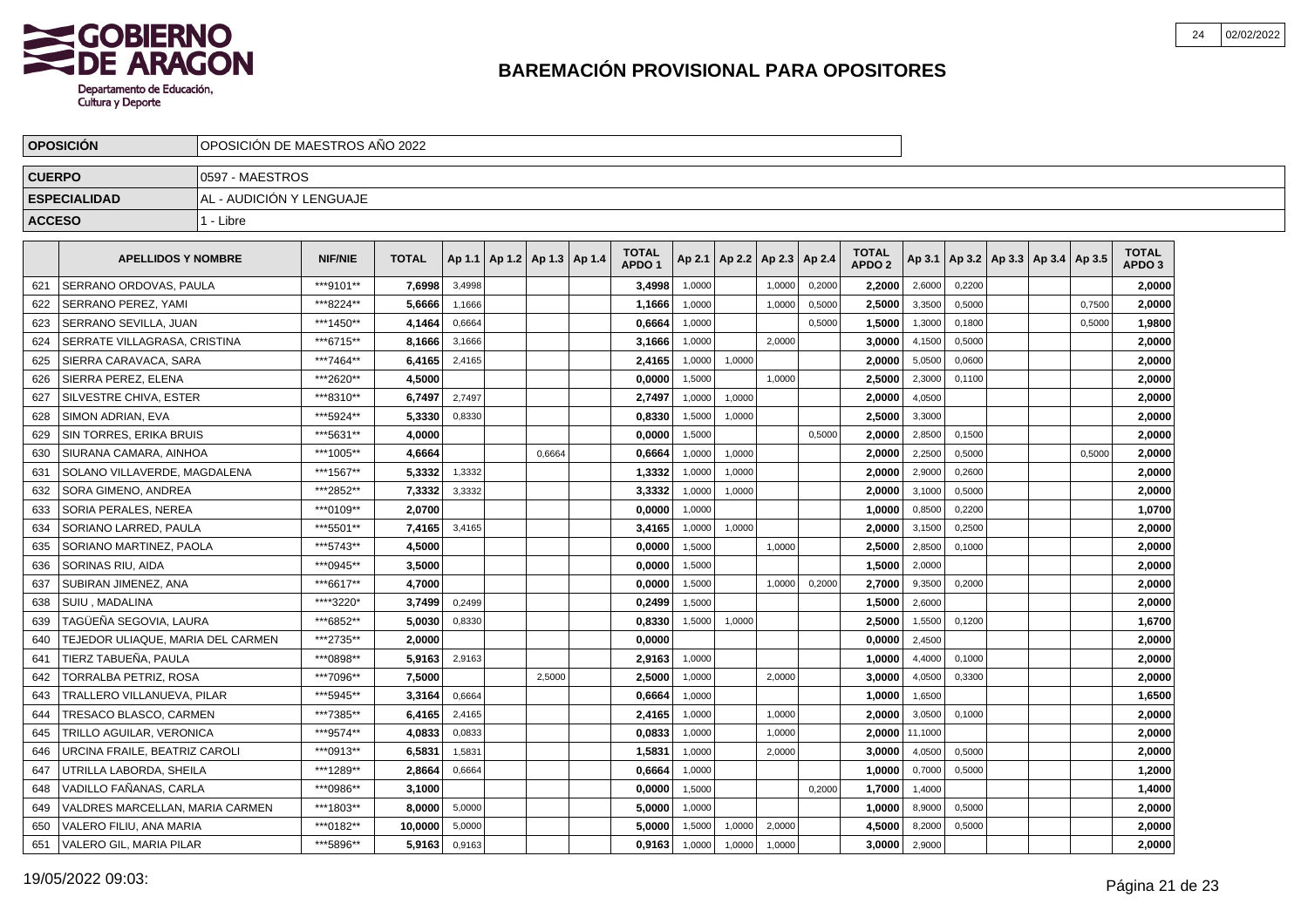

|               | <b>OPOSICION</b>                   | OPOSICIÓN DE MAESTROS AÑO 2022 |                |              |        |                                   |        |                                   |        |        |                                   |        |                                   |        |        |                                            |        |                                   |  |
|---------------|------------------------------------|--------------------------------|----------------|--------------|--------|-----------------------------------|--------|-----------------------------------|--------|--------|-----------------------------------|--------|-----------------------------------|--------|--------|--------------------------------------------|--------|-----------------------------------|--|
| <b>CUERPO</b> |                                    | 0597 - MAESTROS                |                |              |        |                                   |        |                                   |        |        |                                   |        |                                   |        |        |                                            |        |                                   |  |
|               | <b>ESPECIALIDAD</b>                | AL - AUDICIÓN Y LENGUAJE       |                |              |        |                                   |        |                                   |        |        |                                   |        |                                   |        |        |                                            |        |                                   |  |
| <b>ACCESO</b> |                                    | 1 - Libre                      |                |              |        |                                   |        |                                   |        |        |                                   |        |                                   |        |        |                                            |        |                                   |  |
|               | <b>APELLIDOS Y NOMBRE</b>          |                                | <b>NIF/NIE</b> | <b>TOTAL</b> |        | Ap 1.1   Ap 1.2   Ap 1.3   Ap 1.4 |        | <b>TOTAL</b><br>APDO <sub>1</sub> |        |        | Ap 2.1   Ap 2.2   Ap 2.3   Ap 2.4 |        | <b>TOTAL</b><br>APDO <sub>2</sub> |        |        | Ap 3.1   Ap 3.2   Ap 3.3   Ap 3.4   Ap 3.5 |        | <b>TOTAL</b><br>APDO <sub>3</sub> |  |
| 652           | VALERO LONGARES. CLARA ISABEL      |                                | ***6291**      | 8.0000       | 5,0000 |                                   |        | 5,0000                            | 1,0000 |        |                                   |        | 1,0000                            | 6,8500 | 0,5000 |                                            |        | 2,0000                            |  |
| 653           | VALERO LOSADA, MARTA               |                                | ***8050**      | 1,0000       |        |                                   |        | 0,0000                            | 1,0000 |        |                                   |        | 1,0000                            |        |        |                                            |        | 0,0000                            |  |
| 654           | <b>VALERO TEJERO, ALICIA</b>       |                                | ***0830**      | 3.0000       |        |                                   |        | 0,0000                            | 1,0000 |        |                                   |        | 1,0000                            | 2,0000 | 0,1000 |                                            |        | 2,0000                            |  |
| 655           | VALLES SANTOLARIA. LARA MARIA      |                                | ***5846**      | 3.5000       |        |                                   |        | 0,0000                            | 1,5000 |        |                                   |        | 1,5000                            | 2,6000 | 0,1100 |                                            |        | 2,0000                            |  |
| 656           | VEGA GONZALEZ. AZAHARA MARIA       |                                | ***1266**      | 0.1000       |        |                                   |        | 0,0000                            |        |        |                                   |        | 0,0000                            | 0,1000 |        |                                            |        | 0,1000                            |  |
| 657           | VELASCO CEREZUELA. ALEJANDRO MARIA |                                | ***5874**      | 3.0000       |        |                                   |        | 0.0000                            | 1,0000 |        |                                   |        | 1,0000                            | 3,0500 | 0,1800 |                                            |        | 2,0000                            |  |
| 658           | VERGARA NADAL. CARLA               |                                | ***3451**      | 6.5831       | 1,5831 |                                   |        | 1.5831                            | 1,0000 | 1,0000 | 1,0000                            |        | 3.0000                            | 7,5000 | 0,0100 |                                            | 0.5000 | 2,0000                            |  |
| 659           | VICEN ALCALA, ALICIA               |                                | ***5795**      | 3.5000       |        |                                   |        | 0.0000                            | 1,5000 |        |                                   |        | 1,5000                            | 1,9500 | 0,2100 |                                            |        | 2,0000                            |  |
| 660           | VICENTE GARCIA. M. TERESA          |                                | ***4824**      | 10,0000      | 5,0000 |                                   |        | 5,0000                            | 1,0000 | 1,0000 | 1,0000                            |        | 3,0000                            | 5,3500 | 0,5000 |                                            |        | 2,0000                            |  |
| 661           | VICENTE MATUTE. MARIMAR            |                                | ***0418**      | 9,5000       | 5,0000 |                                   |        | 5,0000                            | 1,5000 | 1,0000 |                                   |        | 2,5000                            | 6,5500 | 0,5000 |                                            | 0,5000 | 2,0000                            |  |
| 662           | <b>VICENTE VIDAL, PATRICIA</b>     |                                | ***1322**      | 5,8664       |        |                                   | 0,1664 | 0,1664                            | 1,5000 | 1,0000 | 1,0000                            | 0,2000 | 3,7000                            | 4,4500 | 0,0400 |                                            |        | 2,0000                            |  |
| 663           | <b>VICENTE VIRUETE, SONIA</b>      |                                | ***0715**      | 3,0000       |        |                                   |        | 0,0000                            | 1,0000 |        |                                   |        | 1,0000                            | 2,0000 |        |                                            | 0,5000 | 2,0000                            |  |
| 664           | VIDAL YARZA. ROCIO                 |                                | ***8894**      | 8,0000       | 5,0000 |                                   |        | 5,0000                            | 1,0000 |        |                                   |        | 1,0000                            | 4,0500 | 0,5000 |                                            |        | 2,0000                            |  |
| 665           | VILELLA BERENGUER, MONICA          |                                | ***5494**      | 3,5000       |        |                                   |        | 0,0000                            | 1,5000 |        |                                   |        | 1,5000                            | 2,0500 |        |                                            |        | 2,0000                            |  |
| 666           | VILLA NAVARRO, JAVIER              |                                | ***0406**      | 7,9160       | 2,6664 |                                   | 0,2496 | 2,9160                            | 1,0000 | 1,0000 | 1,0000                            |        | 3,0000                            | 4,3500 | 0,5000 |                                            | 0,5000 | 2,0000                            |  |
| 667           | VILLAGRASA BERENGUER, CRISTINA     |                                | ***7067**      | 7.0000       | 5,0000 |                                   |        | 5.0000                            |        |        |                                   |        | 0.0000                            | 5,8500 | 0,1900 |                                            |        | 2,0000                            |  |
| 668           | VILLALBA ROS, NURIA                |                                | ***6202**      | 4,0833       | 0,0833 |                                   |        | 0,0833                            | 1,0000 |        | 1.0000                            |        | 2,0000                            | 2,3000 | 0,1300 |                                            |        | 2,0000                            |  |
| 669           | VILLAR CARCELLER, NOELIA           |                                | ***0474**      | 5,9160       |        |                                   | 0.4160 | 0,4160                            | 1,5000 | 1,0000 | 1,0000                            |        | 3,5000                            | 3,2000 | 0,5000 |                                            | 0.5000 | 2,0000                            |  |
| 670           | VILLARON CIA, PATRICIA             |                                | ***8509**      | 4.0000       |        |                                   |        | 0,0000                            | 1,0000 |        | 1,0000                            |        | 2.0000                            | 2,7500 | 0,5000 |                                            | 0,5000 | 2,0000                            |  |
| 671           | VILLARROYA REQUENA, SARA           |                                | ***5283**      | 9.0000       | 5,0000 |                                   |        | 5,0000                            | 1,0000 |        | 1,0000                            |        | 2.0000                            | 8,9000 | 0,5000 |                                            |        | 2,0000                            |  |
| 672           | VILLELLAS SANZ. SARA               |                                | ***4994**      | 5.9831       | 2,5831 |                                   |        | 2,5831                            | 1,0000 |        |                                   | 0,4000 | 1,4000                            | 2,0000 | 0.1700 |                                            |        | 2,0000                            |  |
| 673           | VITALLER MOMBIELA. MARIA DEL PILAR |                                | ***6398**      | 2.4500       |        |                                   |        | 0,0000                            | 1,0000 |        |                                   |        | 1,0000                            | 1,1000 | 0.3500 |                                            |        | 1,4500                            |  |
| 674           | VIZUETE BERMEJO. ROCIO             |                                | ***9012**      | 5.5000       |        |                                   |        | 0.0000                            | 1,5000 | 1,0000 | 1,0000                            |        | 3.5000                            | 4,6000 |        |                                            |        | 2.0000                            |  |
| 675           | YUSTE DE LAS HERAS. CAMINO         |                                | ***0566**      | 9.5000       | 5,0000 |                                   |        | 5.0000                            | 1,5000 |        | 1.0000                            |        | 2.5000                            | 4,0500 | 0,5000 |                                            |        | 2,0000                            |  |
| 676           | YUSTE PLUMED. PILAR                |                                | ***5853**      | 8.2000       | 5,0000 |                                   |        | 5.0000                            | 1,0000 |        |                                   | 0,2000 | 1,2000                            | 4,6000 | 0,5000 |                                            |        | 2,0000                            |  |
| 677           | ZABALETA SANCHEZ, CLARA            |                                | ***5193**      | 2,0500       |        |                                   |        | 0,0000                            | 1,0000 |        | 1,0000                            |        | 2,0000                            |        | 0,0500 |                                            |        | 0,0500                            |  |
| 678           | ZARAGOZANO LOPEZ, NURIA            |                                | ***8927**      | 4,5833       | 1,0833 |                                   |        | 1,0833                            | 1,5000 |        |                                   |        | 1,5000                            | 2,7500 | 0,3000 |                                            |        | 2,0000                            |  |
| 679           | ZARZOSO GIL, RAQUEL                |                                | ***3041**      | 8,0000       | 5,0000 |                                   |        | 5,0000                            | 1,0000 |        |                                   |        | 1,0000                            | 4,2500 | 0,5000 |                                            |        | 2,0000                            |  |
| 680           | 5978445                            |                                |                | 6,0260       | 0,3332 | 2,3328                            |        | 2,6660                            | 1,0000 |        | 1,0000                            |        | 2,0000                            | 0,9000 | 0,4600 |                                            |        | 1,3600                            |  |